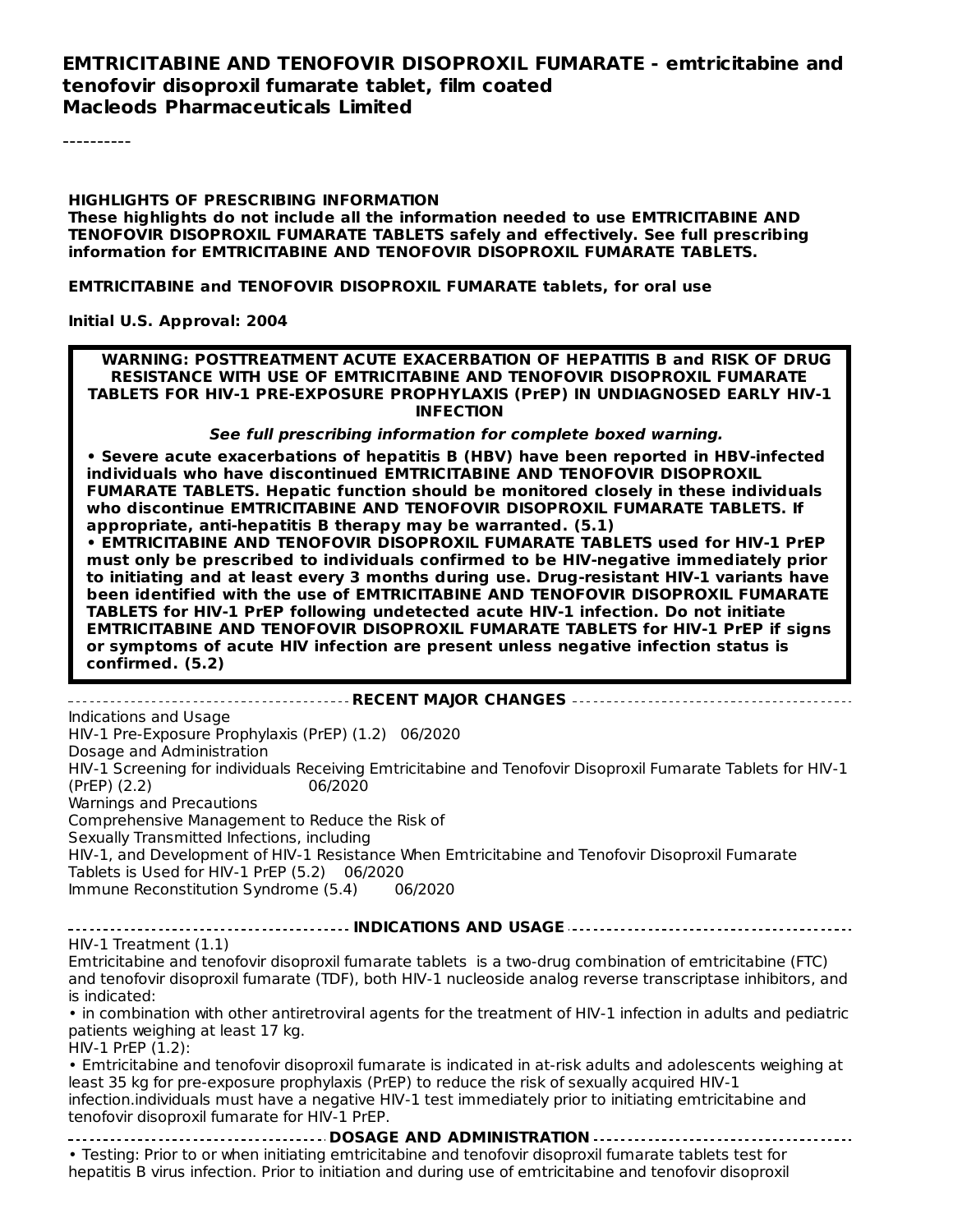hepatitis B virus infection. Prior to initiation and during use of emtricitabine and tenofovir disoproxil fumarate tablets, on a clinically appropriate schedule, assess serum creatinine, estimated creatinine clearance, urine glucose, and urine protein in all individuals. In individuals with chronic kidney disease, also assess serum phosphorus. (2.1)

• HIV-1 Screening: Screen all individuals for HIV-1 infection immediately prior to initiating emtricitabine and tenofovir disoproxil fumarate tablets for HIV-1 PrEP and at least once every 3 months while taking emtricitabine and tenofovir disoproxil fumarate tablets, and upon diagnosis of any other sexually transmitted infections (STIs) (2.2)

Treatment of HIV-1 Infection

• Recommended dosage in adults and pediatric patients weighing at least 35 kg: One Emtricitabine and tenofovir disoproxil fumarate tablets tablet (containing 200 mg of FTC and 300 mg of TDF) once daily taken orally with or without food. (2.3)

• Recommended dosage in pediatric patients weighing at least 17 kg: One Emtricitabine and tenofovir disoproxil fumarate tablets low-strength tablet (100 mg/150 mg, 133 mg/200 mg, or 167 mg/250 mg based on body weight) once daily taken orally with or without food. (2.4)

• Recommended dosage in renally impaired HIV-1 infected adult patients:

o Creatinine clearance (CrCl) 30−49 mL/min: 1 tablet every 48 hours. (2.6)

o CrCl below 30 mL/min or hemodialysis: Emtricitabine and tenofovir disoproxil fumarate tablets is not recommended. (2.6)

HIV-1 Pre-Exposure Prophylaxis (PrEP)

• Recommended dosage in HIV-1 uninfected adults and adolescents weighing at least 35 kg: One Emtricitabine and tenofovir disoproxil fumarate tablets (containing 200 mg of FTC and 300 mg of TDF) once daily taken orally with or without food. (2.5)

• Recommended dosage in renally impaired HIV-uninfected individuals: Emtricitabine and tenofovir disoproxil fumarate tablets is not recommended in HIV-uninfected individuals if CrCl is below 60 mL/min. (2.6)

**DOSAGE FORMS AND STRENGTHS** Tablets: 200 mg of emtricitabine and 300 mg of tenofovir disoproxil fumarate. (3) **CONTRAINDICATIONS**

Emtricitabine and tenofovir disoproxil fumarate tablets for HIV-1 PrEP is contraindicated in individuals with unknown or positive HIV-1 status. (4)

**WARNINGS AND PRECAUTIONS** • Comprehensive management to reduce the risk of acquiring HIV-1when emtricitabine and tenofovir disoproxil fumarate is used for HIV-1 PrEP: Use as part of a comprehensive prevention strategy including other prevention measures; strictly adhere to dosing schedule. (5.2)

• Management to reduce the risk of acquiring HIV-1 drug resistance emtricitabine and tenofovir disoproxil fumarate is used for HIV-1 PrEP: refer to full prescribing information for additional detail. (5.2)

• New onset or worsening renal impairment: Can include acute renal failure and Fanconi syndrome. Avoid administering Emtricitabine and tenofovir disoproxil fumarate tablets with concurrent or recent use of nephrotoxic drugs. (5.3)

• Immune reconstitution syndrome during treatment of HIV-1 infection: May necessitate further evaluation and treatment. (5.4)

• Decreases in bone mineral density (BMD): Consider assessment of BMD in individuals with a history of pathologic fracture or other risk factors for osteoporosis or bone loss. (5.5)

• Lactic acidosis/severe hepatomegaly with steatosis: Discontinue emtricitabine and tenofovir disoproxil fumarate tablets in individuals who develop symptoms or laboratory findings suggestive of lactic acidosis or pronounced hepatotoxicity. (5.6)

**ADVERSE REACTIONS** • In HIV-1 infected patients, the most common adverse reactions (incidence greater than or equal to 10%) are diarrhea, nausea, fatigue, headache, dizziness, depression, insomnia, abnormal dreams, and rash. (6.1)

• In HIV-1 uninfected adults in PrEP trials, adverse reactions that were reported by more than 2% of emtricitabine and tenofovir disoproxil fumarate tablets participants and more frequently than by placebo participant were headache, abdominal pain, and weight decreased. (6.1)

#### **To report SUSPECTED ADVERSE REACTIONS, contact Macleods Pharma USA, Inc. at 1-888- 943-3210 or 1-855-926-3384 or FDA at 1-800-FDA-1088 or www.fda.gov/medwatch**

**DRUG INTERACTIONS** • Tenofovir disoproxil fumarate increases didanosine concentrations. Dose reduction and close monitoring for didanosine toxicity are warranted. (7.2)

• Coadministration decreases atazanavir concentrations. When coadministered with Emtricitabine and tenofovir disoproxil fumarate tablets, use atazanavir given with ritonavir. (7.2)

• Coadministration of Emtricitabine and tenofovir disoproxil fumarate tablets with certain HIV-1 protease inhibitors or certain drugs to treat HCV increases tenofovir concentrations. Monitor for evidence of tenofovir toxicity. (7.2)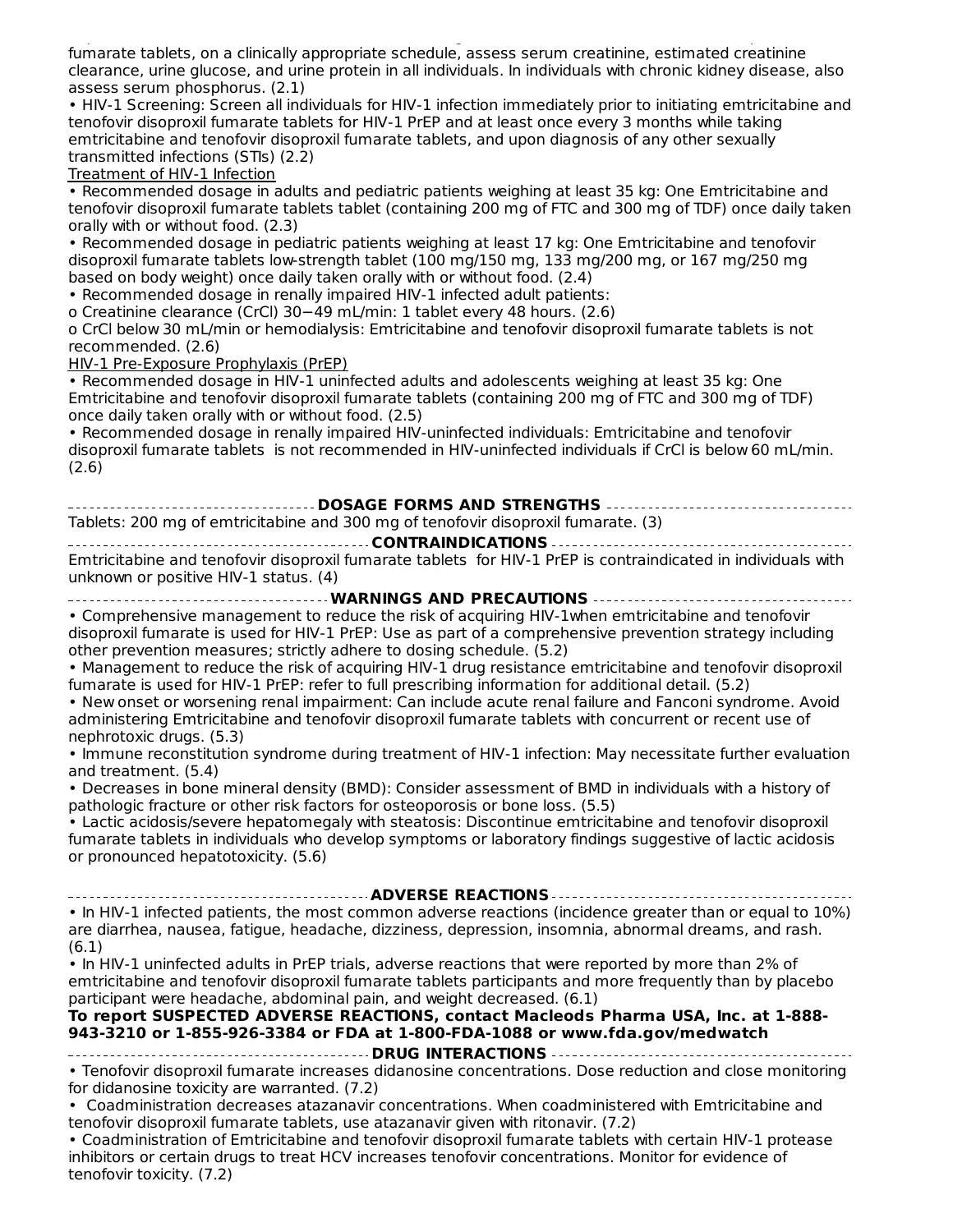tenofovir toxicity. (7.2) • Consult Full Prescribing Information prior to and during treatment for important drug interactions. (7.2)

**USE IN SPECIFIC POPULATIONS** Lactation: Mothers infected with HIV-1 or suspected of having acquired HIV-1 infection should be instructed not to breastfeed due to the potential for HIV transmission. (8.2)

**See 17 for PATIENT COUNSELING INFORMATION and Medication Guide.**

**Revised: 6/2021**

# **FULL PRESCRIBING INFORMATION: CONTENTS\* BOXED WARNING**

## **1 INDICATIONS & USAGE**

- 1.1 Treatment of HIV-1 Infection
- 1.2 HIV-1 Pre-Exposure Prophylaxis(PrEP)

## **2 DOSAGE & ADMINISTRATION**

2.1 Testing Prior to Initiation of emtricitabine and tenofovir disoproxil fumarate tablets for Treatment of HIV-1 Infection or for HIV-1 PrEP

2.2 HIV-1 Screening for Individuals Receiving Emtricitabine and tenofovir disoproxil fumarate tablets for HIV-1 PrEP

2.3 Recommended Dosage for Treatment of HIV-1 Infection in Adults and Pediatric Patients Weighing at Least 35 kg

2.4 Recommended Dosage for Treatment of HIV-1 Infection in Pediatric Patients Weighing at Least 17 kg and Able to Swallow a Tablet

2.5Recommended Dosage for HIV-1 PrEP in Adults and Adolescents Weighing at Least 35 kg

2.6 Dosage Adjustment in Individuals with Renal Impairment

## **3 DOSAGE FORMS & STRENGTHS**

## **4 CONTRAINDICATIONS**

## **5 WARNINGS AND PRECAUTIONS**

5.1 Severe Acute Exacerbation of Hepatitis B in Individuals with HBV Infection 5.2 Comprehensive Management to Reduce the Risk of Sexually Transmitted Infections, Including HIV-1, and Development of HIV-1 Resistance When emtricitabine and tenofovir disoproxil fumarate tablets Is Used for HIV-1 PrEP 5.3 New Onset or Worsening Renal Impairment

- 5.4 Immune Reconstitution Syndrome
- 5.5 Bone Loss and Mineralization Defects
- 5.6 Lactic Acidosis/Severe Hepatomegaly with Steatosis
- 5.7 Risk of Adverse Reactions Due to Drug Interactions

## **6 ADVERSE REACTIONS**

- 6.1 Clinical Trials Experience
- 6.2 Postmarketing Experience

## **7 DRUG INTERACTIONS**

- 7.1 Drugs Affecting Renal Function
- 7.2 Established and Significant Interactions

## **8 USE IN SPECIFIC POPULATIONS**

- 8.1 Pregnancy
- 8.2 Lactation
- 8.4 Pediatric Use
- 8.5 Geriatric Use
- 8.6 Renal Impairment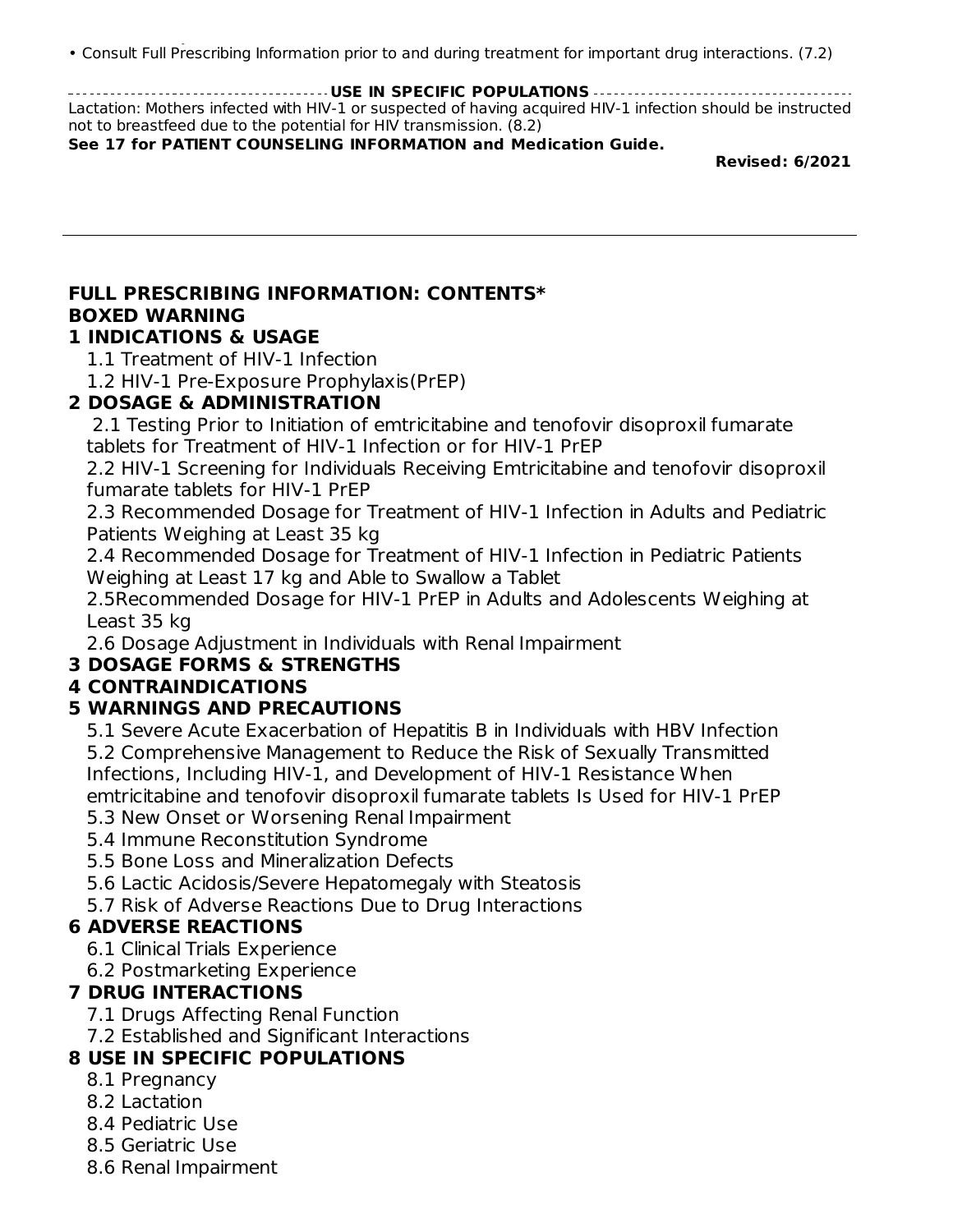## **10 OVERDOSAGE**

#### **11 DESCRIPTION**

### **12 CLINICAL PHARMACOLOGY**

- 12.1 Mechanism of Action
- 12.3 Pharmacokinetics
- 12.4 Microbiology

## **13 NONCLINICAL TOXICOLOGY**

- 13.1 Carcinogenesis & Mutagenesis & Impairment of Fertility
- 13.2 Animal Toxicology and/or Pharmacology

### **14 CLINICAL STUDIES**

- 14.1 Overview of Clinical Trials
- 14.2 Clinical Trial Results for Treatment of HIV-1: Study 934
- 14.3 Clinical Trial Results for HIV-1 PrEP: iPrEx
- 14.4 Clinical Trial Results for HIV-1 PrEP: Partners PrEP

### **16 HOW SUPPLIED/STORAGE AND HANDLING**

#### **17 PATIENT COUNSELING INFORMATION**

 $\ast$  Sections or subsections omitted from the full prescribing information are not listed.

### **FULL PRESCRIBING INFORMATION**

### **BOXED WARNING**

#### **WARNING: POSTTREATMENT ACUTE EXACERBATION OF HEPATITIS B and RISK OF DRUG RESISTANCE WITH USE OF EMTRICITABINE AND TENOFOVIR DISOPROXIL FUMARATE TABLETS FOR HIV-1 PRE-EXPOSURE PROPHYLAXIS (PrEP) IN UNDIAGNOSED EARLY HIV-1 INFECTION**

**Severe acute exacerbations of hepatitis B (HBV) have been reported in HBV-infected individuals who have discontinued emtricitabine and tenofovir disoproxil fumarate tablets. Hepatic function should be monitored closely with both clinical and laboratory follow-up for at least several months in individuals who are infected with HBV and discontinue emtricitabine and tenofovir disoproxil fumarate tablets. If appropriate, anti-hepatitis B therapy may be warranted [see Warnings and Precautions (5.1)].**

**Emtricitabine and tenofovir disoproxil fumarate tablets used for HIV-1 PrEP must only be prescribed to individuals confirmed to be HIVnegative immediately prior to initiating and at least every 3 months during use. Drug-resistant HIV-1 variants have been identified with use of emtricitabine and tenofovir disoproxil fumarate tablets for HIV-1 PrEP following undetected acute HIV-1 infection. Do not initiate Emtricitabine and tenofovir disoproxil fumarate tablets for HIV-1 PrEP if signs or symptoms of acute HIV-1 infection are present unless negative infection status is confirmed [see Warnings and Precautions (5.2)].**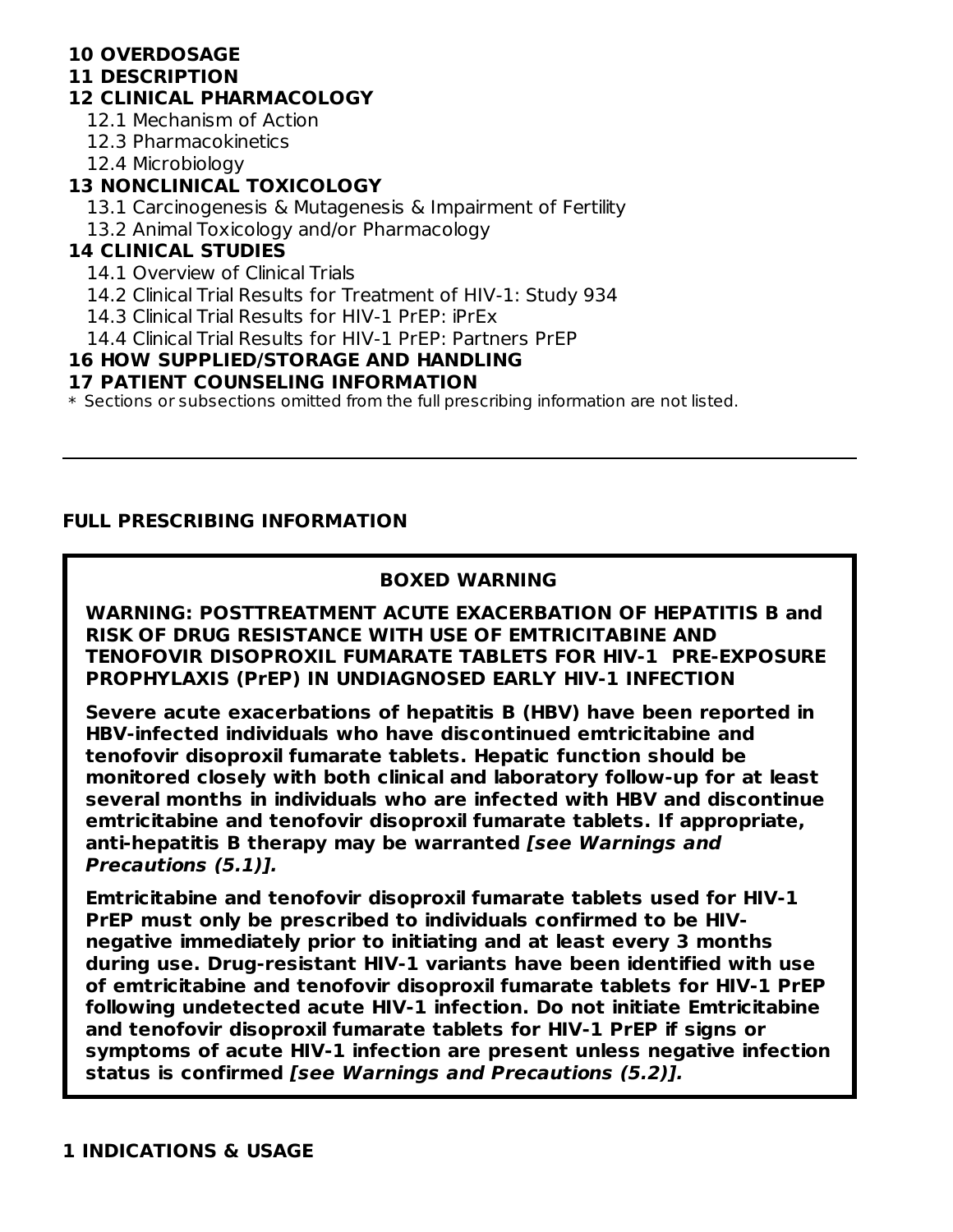## **1.1 Treatment of HIV-1 Infection**

Emtricitabine and tenofovir disoproxil fumarate tablets is indicated in combination with other antiretroviral agents for the treatment of HIV-1 infection in adults and pediatric patients weighing at least 17 kg [see Clinical Studies (14)].

## **1.2 HIV-1 Pre-Exposure Prophylaxis(PrEP)**

Emtricitabine and tenofovir disoproxil fumarate tablets is indicated in at-risk adults and adolescents weighing at least 35 kg for pre-exposure prophylaxis (PrEP) to reduce the risk of sexually acquired HIV-1 infection. Individuals must have a negative HIV-1 test immediately prior to initiating emtricitabine and tenofovir disoproxil fumarate tablets for HIV-1 PrEP [see Dosage and Administration (2.2), Warnings and Precautions (5.2)].

## **2 DOSAGE & ADMINISTRATION**

#### **2.1 Testing Prior to Initiation of emtricitabine and tenofovir disoproxil fumarate tablets for Treatment of HIV-1 Infection or for HIV-1 PrEP**

Prior to or when initiating emtricitabine and tenofovir disoproxil fumarate tablets, test individuals for hepatitis B virus infection [see Warnings and Precautions (5.1)]. Prior to initiation and during use of emtricitabine and tenofovir disoproxil fumarate tablets, on a clinically appropriate schedule, assess serum creatinine, estimated creatinine clearance, urine glucose and urine protein in all individuals. In individuals with chronic kidney disease, also assess serum phosphorus [see Warnings and Precautions  $(5.3)$ ].

#### **2.2 HIV-1 Screening for Individuals Receiving Emtricitabine and tenofovir disoproxil fumarate tablets for HIV-1 PrEP**

Screen all individuals for HIV-1 infection immediately prior to initiating emtricitabine and tenofovir disoproxil fumarate tablets for HIV-1 PrEP and at least once every 3 months while taking emtricitabine and tenofovir disoproxil fumarate tablets, and upon diagnosis of any other sexually transmitted infections (STIs) [see Indications and Usage (1.2), Contraindications (4) and Warnings and Precautions (5.2)].

If recent (<1 month) exposures to HIV-1 are suspected or clinical symptoms consistent with acute HIV-1 infection are present, use a test approved or cleared by the FDA as an aid in the diagnosis of acute or primary HIV-1 infection [see Warnings and Precautions (5.2), Use in Specific Populations (8.4), and Clinical Studies (14.3 and 14.4)]

#### **2.3 Recommended Dosage for Treatment of HIV-1 Infection in Adults and Pediatric Patients Weighing at Least 35 kg**

Emtricitabine and tenofovir disoproxil fumarate tablets is a two-drug fixed dose combination product containing emtricitabine (FTC) and tenofovir disoproxil fumarate (TDF). The recommended dosage of emtricitabine and tenofovir disoproxil fumarate tablets in adults and in pediatric patients weighing at least 35 kg is one tablet (containing 200 mg of FTC and 300 mg of TDF) once daily taken orally with or without food [see Clinical Pharmacology (12.3)].

## **2.4 Recommended Dosage for Treatment of HIV-1 Infection in Pediatric**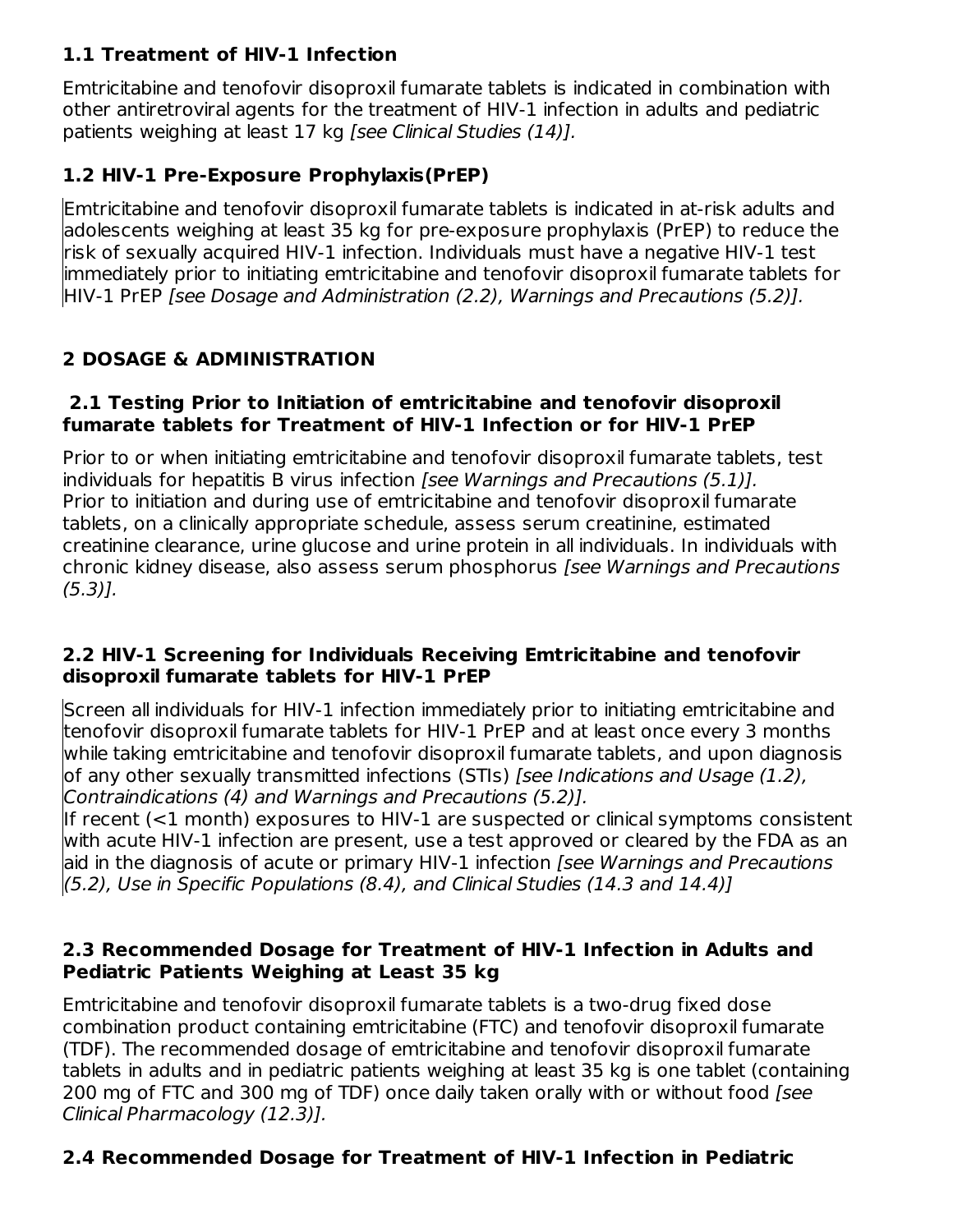## **Patients Weighing at Least 17 kg and Able to Swallow a Tablet**

The recommended oral dosage of emtricitabine and tenofovir disoproxil fumarate tablets for pediatric patients weighing at least 17 kg and who can swallow a tablet is presented in Table 1. Tablets should be taken once daily with or without food. Weight should be monitored periodically and the emtricitabine and tenofovir disoproxil fumarate tablets dose adjusted accordingly.

#### **Table 1 Dosing for Treatment of HIV-1 Infection in Pediatric Patients Weighing 17 kg to less than 35 kg**

| Body Weight (kg) Dosing of | emtricitabine and<br>tenofovir<br>disoproxil<br>fumarate tablets<br>(FTC/TDF) |
|----------------------------|-------------------------------------------------------------------------------|
|                            |                                                                               |
| 17 to less than 22         | one 100 mg /150<br>mg tablet once daily                                       |
| 22 to less than 28         | one 133 mg /200<br>mg tablet once daily                                       |
| 28 to less than 35         | one 167 mg /250<br>mg tablet once daily                                       |

### **2.5Recommended Dosage for HIV-1 PrEP in Adults and Adolescents Weighing at Least 35 kg**

The dosage of emtricitabine and tenofovir disoproxil fumarate tablets for HIV-1 PrEP is one tablet (containing 200 mg of FTC and 300 mg of TDF) once daily taken orally with or without food in HIV-1 uninfected adults and adolescents weighing at least 35 kg [see Clinical Pharmacology (12.3)].

### **2.6 Dosage Adjustment in Individuals with Renal Impairment**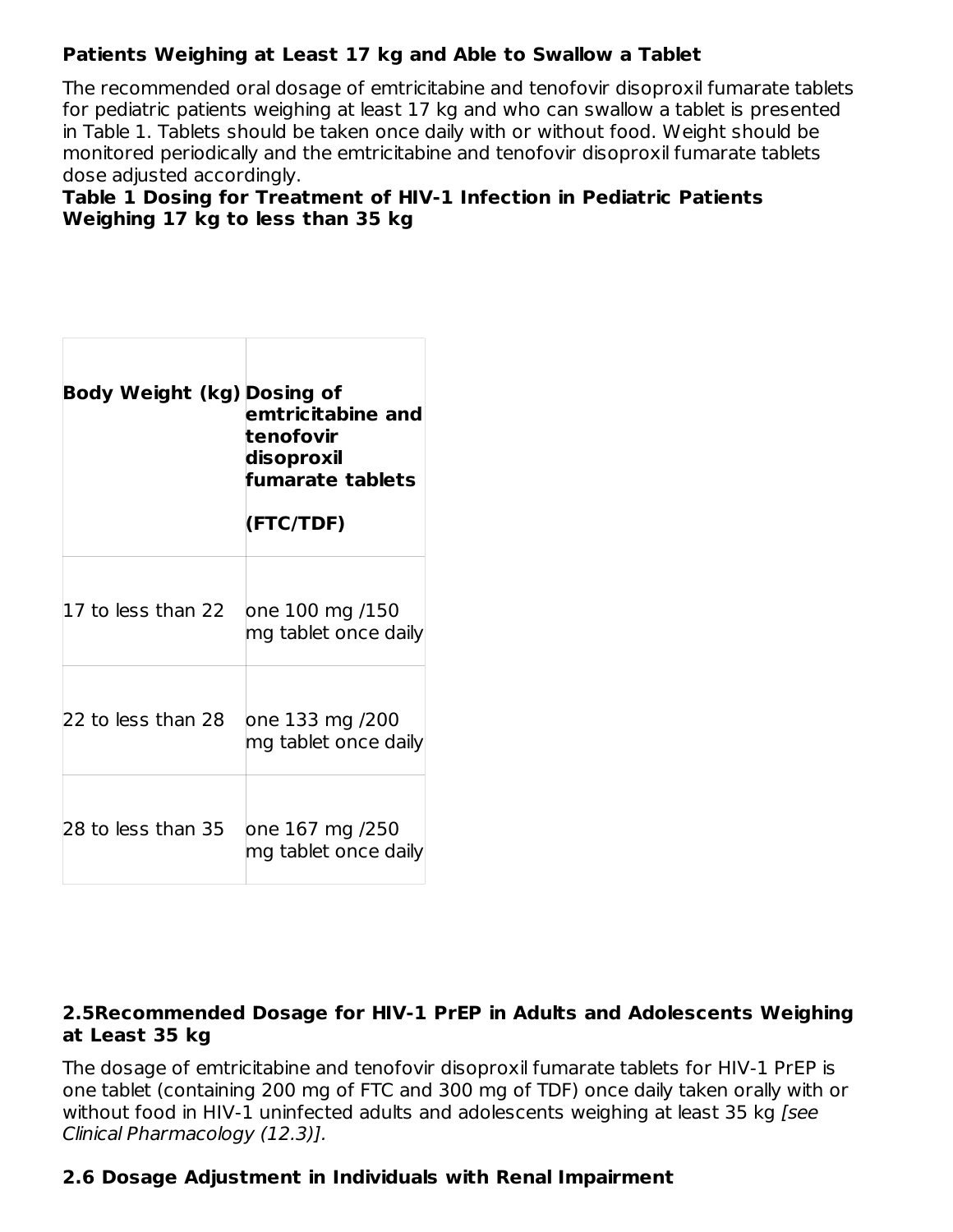### Treatment of HIV-1 Infection

Table 2 provides dosage interval adjustment for patients with renal impairment. No dosage adjustment is necessary for HIV-1 infected patients with mild renal impairment (creatinine clearance 50–80 mL/min). The safety and effectiveness of the dosing interval adjustment recommendations in patients with moderate renal impairment (creatinine clearance 30–49 mL/min) have not been clinically evaluated; therefore, clinical response to treatment and renal function should be closely monitored in these patients [see Warnings and Precautions (5.3)].

No data are available to make dosage recommendations in pediatric patients with renal impairment.

#### **Table 2 Dosage Interval Adjustment for HIV-1 Infected Adult Patients with Altered Creatinine Clearance**

|                                                 | Creatinine<br>(mL/min) <sup>a</sup> |              | <b>Clearance</b>                                                                                                         |
|-------------------------------------------------|-------------------------------------|--------------|--------------------------------------------------------------------------------------------------------------------------|
| Recommended $\geq 50$<br><b>Dosing Interval</b> |                                     | $30 -$<br>49 | $30$<br>(Including<br><b>Patients</b><br><b>Requiring</b><br>Hemodialysis)                                               |
|                                                 | 24                                  |              | Every Every Emtricitabine<br>48 and tenofovir<br>hours hours disoproxil<br>fumarate<br>tablets is<br>not<br>lrecommended |

a.Calculated using ideal (lean) body weight

### HIV-1 PrEP

Emtricitabine and tenofovir disoproxil fumarate tablets for HIV-1 PrEP is not recommended in HIV-1 uninfected individuals with estimated creatinine clearance below 60 mL/min [see Warnings and Precautions (5.3)].

If a decrease in estimated creatinine clearance is observed in uninfected individuals while using emtricitabine and tenofovir disoproxil fumarate tablets for HIV-1 PrEP, evaluate potential causes and re-assess potential risks and benefits of continued use [see Warnings and Precautions (5.3)].

# **3 DOSAGE FORMS & STRENGTHS**

Emtricitabine and tenofovir disoproxil fumarate are available in single dose strength: • Tablet: 200 mg of emtricitabine and 300 mg of tenofovir DF (equivalent to 245 mg of tenofovir disoproxil): white, capsule shaped, film coated, debossed with "L-24" on one side and with "701" on the other side.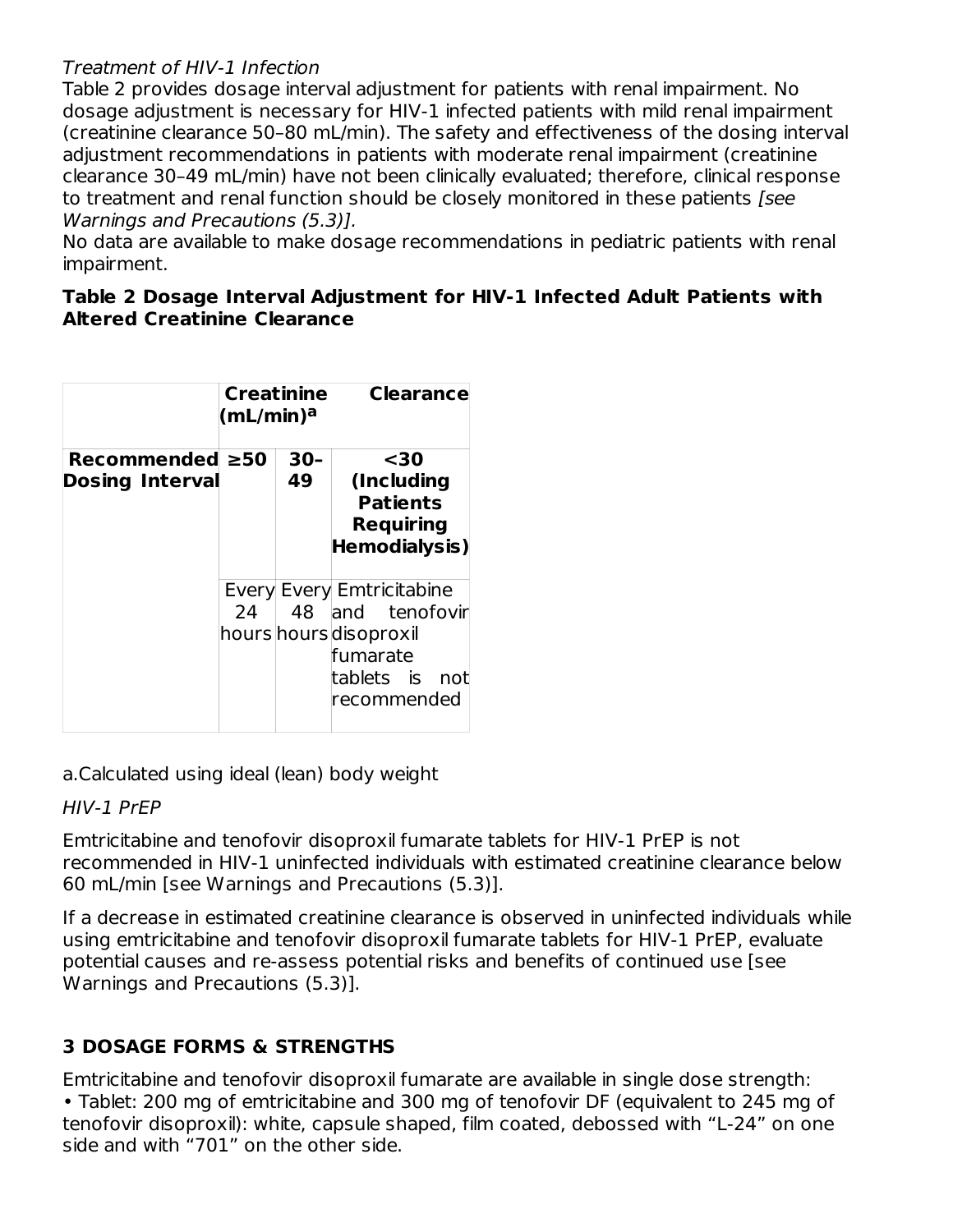## **4 CONTRAINDICATIONS**

Emtricitabine and tenofovir disoproxil fumarate tablets for HIV-1 PrEP is contraindicated in individuals with unknown or positive HIV-1 status [see Warnings and Precautions (5.2)].

## **5 WARNINGS AND PRECAUTIONS**

## **5.1 Severe Acute Exacerbation of Hepatitis B in Individuals with HBV Infection**

All individuals should be tested for the presence of chronic hepatitis B virus (HBV) before or when initiating emtricitabine and tenofovir disoproxil fumarate tablets [see Dosage] and Administration (2.1)].

Severe acute exacerbations of hepatitis B (e.g., liver decompensation and liver failure) have been reported in HBV-infected individuals who have discontinued emtricitabine and tenofovir disoproxil fumarate tablets. Individuals infected with HBV who discontinue emtricitabine and tenofovir disoproxil fumarate tablets should be closely monitored with both clinical and laboratory follow-up for at least several months after stopping treatment. If appropriate, anti-hepatitis B therapy may be warranted, especially in individuals with advanced liver disease or cirrhosis, since posttreatment exacerbation of hepatitis may lead to hepatic decompensation and liver failure. HBV-uninfected individuals should be offered vaccination.

#### **5.2 Comprehensive Management to Reduce the Risk of Sexually Transmitted Infections, Including HIV-1, and Development of HIV-1 Resistance When emtricitabine and tenofovir disoproxil fumarate tablets Is Used for HIV-1 PrEP**

Use emtricitabine and tenofovir disoproxil fumarate tablets for HIV-1 PrEP to reduce the risk of HIV-1 infection as part of a comprehensive prevention strategy that includes other prevention measures, including adherence to daily administration and safer sex practices, including condoms, to reduce the risk of sexually transmitted infections (STIs). The time from initiation of emtricitabine and tenofovir disoproxil fumarate tablets for HIV-1 PrEP to maximal protection against HIV-1 infection is unknown. Risk for HIV-1 acquisition includes behavioral, biological, or epidemiologic factors including but not limited to condomless sex, past or current STIs, self-identified HIV risk, having sexual partners of unknown HIV-1 viremic status, or sexual activity in a high prevalence area or network.

Counsel individuals on the use of other prevention measures (e.g., consistent and correct condom use, knowledge of partner(s)' HIV-1 status, including viral suppression status, regular testing for STIs that can facilitate HIV-1 transmission). Inform uninfected individuals about and support their efforts in reducing sexual risk behavior. Use emtricitabine and tenofovir disoproxil fumarate tablets to reduce the risk of acquiring HIV-1 only in individuals confirmed to be HIV-negative. HIV-1 resistance substitutions may emerge in individuals with undetected HIV-1 infection who are taking only emtricitabine and tenofovir disoproxil fumarate tablets, because emtricitabine and tenofovir disoproxil fumarate tablets alone does not constitute a complete regimen for HIV-1 treatment [see Microbiology (12.4)]; therefore, care should be taken to minimize the risk of initiating or continuing emtricitabine and tenofovir disoproxil fumarate tablets before confirming the individual is HIV-1 negative.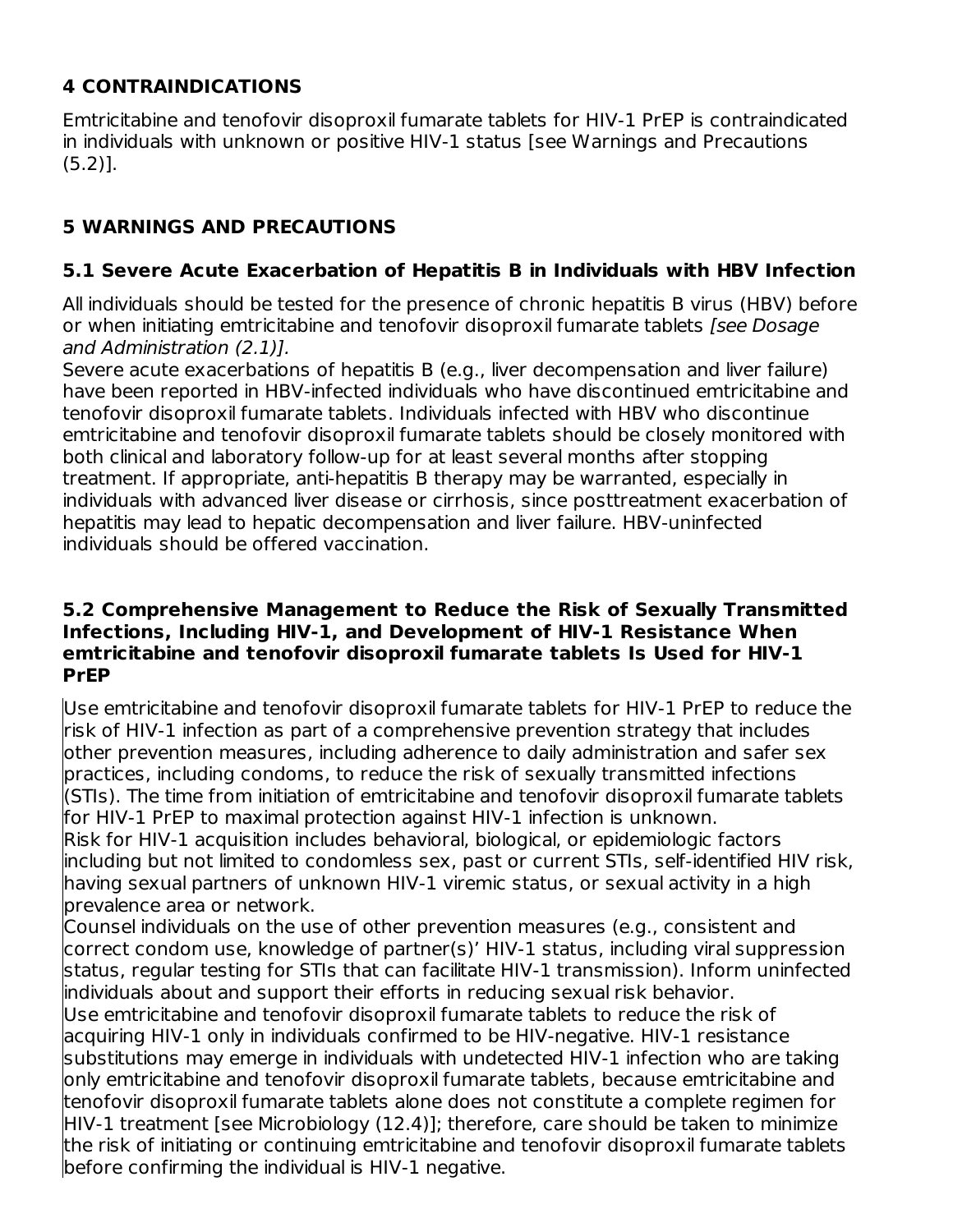• Some HIV-1 tests only detect anti-HIV antibodies and may not identify HIV-1 during the acute stage of infection. Prior to initiating emtricitabine and tenofovir disoproxil fumarate tablets for HIV-1 PrEP, ask seronegative individuals about recent (in past month) potential exposure events (e.g., condomless sex or condom breaking during sex with a partner of unknown HIV-1 status or unknown viremic status, or a recent STI), and evaluate for current or recent signs or symptoms consistent with acute HIV-1 infection (e.g., fever, fatigue, myalgia, skin rash).

 $\cdot$  If recent (<1 month) exposures to HIV-1 are suspected or clinical symptoms consistent with acute HIV-1 infection are present, use a test approved or cleared by the FDA as an aid in the diagnosis of acute or primary HIV-1 infection.

While using emtricitabine and tenofovir disoproxil fumarate tablets for HIV-1 PrEP, HIV-1 testing should be repeated at least every 3 months, and upon diagnosis of any other STIs.

• If an HIV-1 test indicates possible HIV-1 infection, or if symptoms consistent with acute HIV-1 infection develop following a potential exposure event, convert the HIV-1 PrEP regimen to an HIV treatment regimen until negative infection status is confirmed using a test approved or cleared by the FDA as an aid in the diagnosis of acute or primary HIV-1 infection.

Counsel HIV-1 uninfected individuals to strictly adhere to the once daily emtricitabine and tenofovir disoproxil fumarate tablets dosing schedule. The effectiveness of emtricitabine and tenofovir disoproxil fumarate tablets in reducing the risk of acquiring HIV-1 is strongly correlated with adherence, as demonstrated by measurable drug levels in clinical trials of emtricitabine and tenofovir disoproxil fumarate tablets for HIV-1 PrEP. Some individuals, such as adolescents, may benefit from more frequent visits and counseling to support adherence [see Use in Specific Populations (8.4), Microbiology  $(12.4)$ , and Clinical Studies  $(14.3 \text{ and } 14.4)$ ].

### **5.3 New Onset or Worsening Renal Impairment**

Emtricitabine and tenofovir are principally eliminated by the kidney. Renal impairment, including cases of acute renal failure and Fanconi syndrome (renal tubular injury with severe hypophosphatemia), has been reported with the use of TDF, a component of emtricitabine and tenofovir disoproxil fumarate tablets [see Adverse Reactions (6.2)]. Prior to initiation and during use of emtricitabine and tenofovir disoproxil fumarate tablets, on a clinically appropriate schedule, assess serum creatinine, estimated creatinine clearance, urine glucose, and urine protein in all individuals. In individuals with chronic kidney disease, also assess serum phosphorus.Emtricitabine and tenofovir disoproxil fumarate tablets should be avoided with concurrent or recent use of a nephrotoxic agent (e.g., high-dose or multiple non-steroidal anti-inflammatory drugs [NSAIDs]) [see Drug Interactions (7.1)]. Cases of acute renal failure after initiation of high-dose or multiple NSAIDs have been reported in HIV-infected patients with risk factors for renal dysfunction who appeared stable on TDF. Some patients required hospitalization and renal replacement therapy. Alternatives to NSAIDs should be considered, if needed, in patients at risk for renal dysfunction.

Persistent or worsening bone pain, pain in extremities, fractures, and/or muscular pain or weakness may be manifestations of proximal renal tubulopathy and should prompt an evaluation of renal function in individuals at risk of renal dysfunction.

### Treatment of HIV-1 Infection

Dosing interval adjustment of emtricitabine and tenofovir disoproxil fumarate tablets and close monitoring of renal function are recommended in all patients with estimated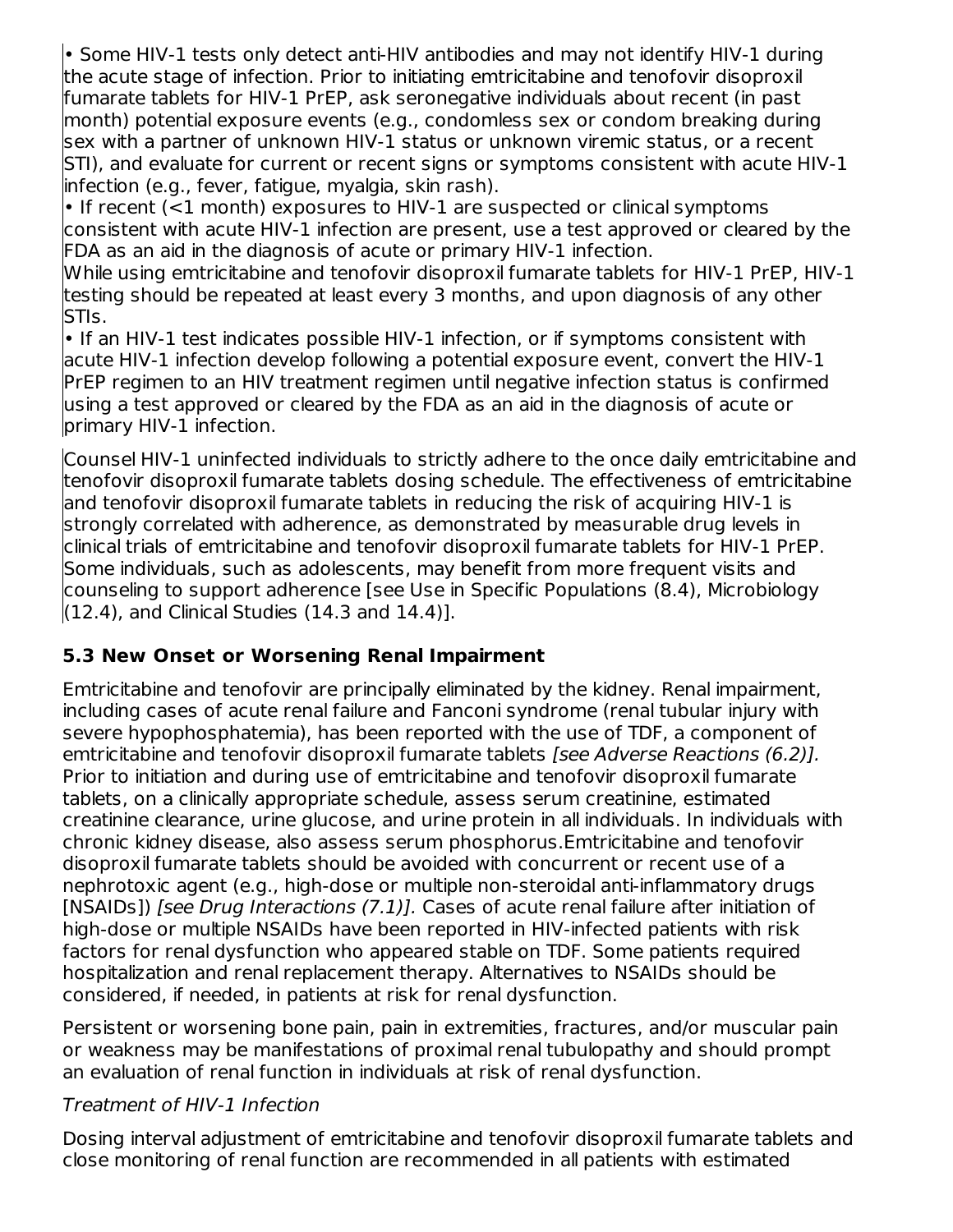creatinine clearance 30–49 mL/min [see Dosage and Administration (2.6)]. No safety or efficacy data are available in patients with renal impairment who received Emtricitabine and tenofovir disoproxil fumarate tablets using these dosing guidelines, so the potential benefit of Emtricitabine and tenofovir disoproxil fumarate tablets therapy should be assessed against the potential risk of renal toxicity. emtricitabine and tenofovir disoproxil fumarate tablets is not recommended in patients with estimated creatinine clearance below 30 mL/min or patients requiring hemodialysis.

HIV-1 PrEP

Emtricitabine and tenofovir disoproxil fumarate tablets for HIV-1 PrEP is not recommended in uninfected individuals with estimated creatinine clearance less than 60 mL/min. If a decrease in estimated creatinine clearance is observed while using emtricitabine and tenofovir disoproxil fumarate tablets for HIV-1 PrEP, evaluate potential causes and re-assess potential risks and benefits of continued use [see Dosage and Administration (2.6)].

# **5.4 Immune Reconstitution Syndrome**

Immune reconstitution syndrome has been reported in HIV-1 infected patients treated with combination antiretroviral therapy, including emtricitabine and tenofovir disoproxil fumarate tablets. During the initial phase of combination antiretroviral treatment, HIV-1 infected patients whose immune system responds may develop an inflammatory response to indolent or residual opportunistic infections (such as Mycobacterium avium infection, cytomegalovirus, Pneumocystis jirovecii pneumonia [PCP], or tuberculosis), which may necessitate further evaluation and treatment.

Autoimmune disorders (such as Graves' disease, polymyositis, Guillain-Barré syndrome and autoimmune hepatitis) have also been reported to occur in the setting of immune reconstitution; however, the time to onset is more variable and can occur many months after initiation of treatment.

# **5.5 Bone Loss and Mineralization Defects**

## Bone Mineral Density:

In clinical trials in HIV-1 infected adults and in a clinical trial of HIV-1 uninfected individuals, TDF (a component of Emtricitabine and tenofovir disoproxil fumarate tablets) was associated with slightly greater decreases in bone mineral density (BMD) and increases in biochemical markers of bone metabolism, suggesting increased bone turnover relative to comparators [see Adverse Reactions (6.1)]. Serum parathyroid hormone levels and 1,25 Vitamin D levels were also higher in subjects receiving TDF.

Clinical trials evaluating TDF in pediatric and adolescent subjects were conducted. Under normal circumstances, BMD increases rapidly in pediatric patients. In HIV-1 infected subjects aged 2 years to less than 18 years, bone effects were similar to those observed in adult subjects and suggest increased bone turnover. Total body BMD gain was less in the TDF-treated HIV-1 infected pediatric subjects as compared to the control groups. Similar trends were observed in adolescent subjects aged 12 years to less than 18 years treated for chronic hepatitis B. In all pediatric trials, skeletal growth (height) appeared to be unaffected.

The effects of TDF-associated changes in BMD and biochemical markers on long-term bone health and future fracture risk are unknown. Assessment of BMD should be considered for adult and pediatric patients who have a history of pathologic bone fracture or other risk factors for osteoporosis or bone loss. Although the effect of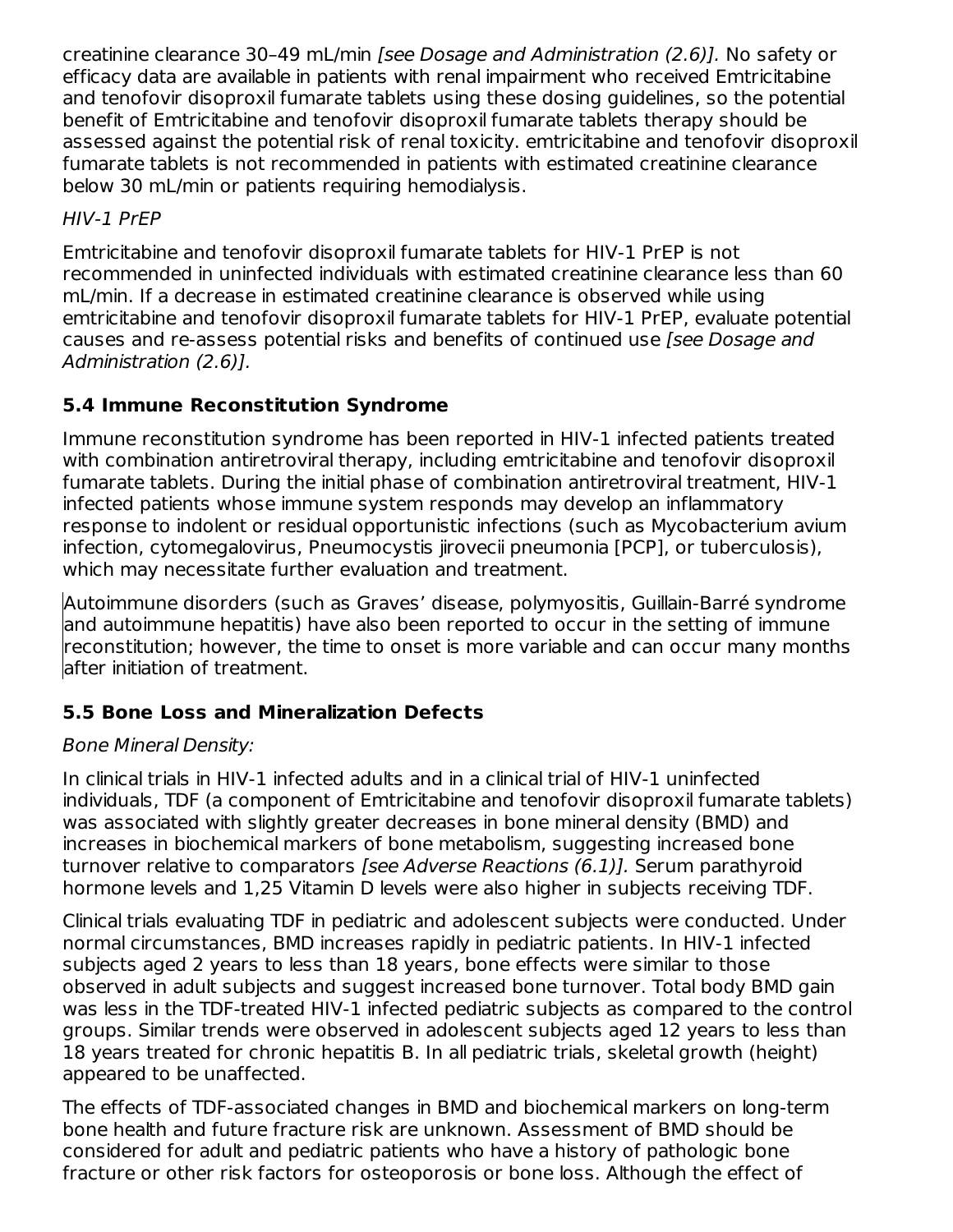supplementation with calcium and vitamin D was not studied, such supplementation may be beneficial. If bone abnormalities are suspected, appropriate consultation should be obtained.

## Mineralization Defects

Cases of osteomalacia associated with proximal renal tubulopathy, manifested as bone pain or pain in extremities and which may contribute to fractures, have been reported in association with TDF use [see Adverse Reactions (6.1)]. Arthralgia and muscle pain or weakness have also been reported in cases of proximal renal tubulopathy. Hypophosphatemia and osteomalacia secondary to proximal renal tubulopathy should be considered in patients at risk of renal dysfunction who present with persistent or worsening bone or muscle symptoms while receiving TDF-containing products [see Warnings and Precautions (5.3)].

## **5.6 Lactic Acidosis/Severe Hepatomegaly with Steatosis**

Lactic acidosis and severe hepatomegaly with steatosis, including fatal cases, have been reported with the use of nucleoside analogs, including FTC and TDF, components of emtricitabine and tenofovir disoproxil fumarate tablets, alone or in combination with other antiretrovirals. Treatment with emtricitabine and tenofovir disoproxil fumarate tablets should be suspended in any individual who develops clinical or laboratory findings suggestive of lactic acidosis or pronounced hepatotoxicity (which may include hepatomegaly and steatosis even in the absence of marked transaminase elevations).

# **5.7 Risk of Adverse Reactions Due to Drug Interactions**

The concomitant use of emtricitabine and tenofovir disoproxil fumarate tablets and other drugs may result in known or potentially significant drug interactions, some of which may lead to possible clinically significant adverse reactions from greater exposures of concomitant drugs [see Drug Interactions (7.2)].

See Table 7 for steps to prevent or manage these possible and known significant drug interactions, including dosing recommendations. Consider the potential for drug interactions prior to and during therapy with emtricitabine and tenofovir disoproxil fumarate tablets; review concomitant medications during therapy with emtricitabine and tenofovir disoproxil fumarate tablets; and monitor for adverse reactions associated with the concomitant drugs.

# **6 ADVERSE REACTIONS**

The following adverse reactions are discussed in other sections of the labeling: • Severe Acute Exacerbations of Hepatitis B in Patients with HBV Infection [see Warnings and

- Precautions (5.1)].
- New Onset or Worsening Renal Impairment [see Warnings and Precautions (5.3)].
- Immune Reconstitution Syndrome [see Warnings and Precautions (5.4)].
- Bone Loss and Mineralization Defects [see Warnings and Precautions (5.5)].

• Lactic Acidosis/Severe Hepatomegaly with Steatosis [see Warnings and Precautions (5.6)].

## **6.1 Clinical Trials Experience**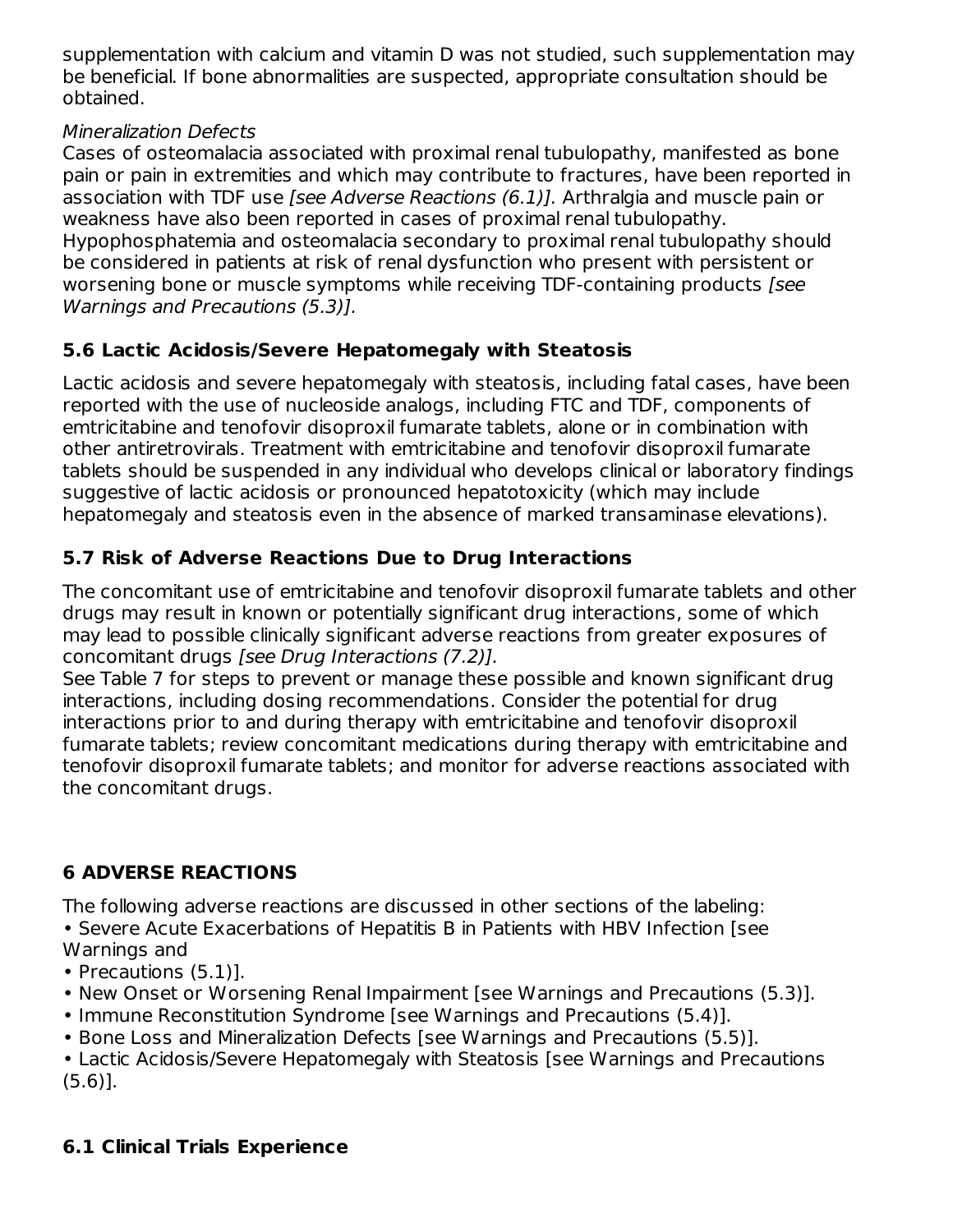Because clinical trials are conducted under widely varying conditions, adverse reaction rates observed in the clinical trials of a drug cannot be directly compared to rates in the clinical trials of another drug and may not reflect the rates observed in practice.

Adverse Reactions from Clinical Trials Experience in HIV-1 Infected Subjects

## Clinical Trials in Adult Subjects

In Study 934, 511 antiretroviral-naïve subjects received efavirenz (EFV) administered in combination with either FTC+TDF (N=257) or zidovudine (AZT)/lamivudine (3TC) (N=254) for 144 weeks. The most common adverse reactions (incidence greater than or equal to 10%, all grades) included diarrhea, nausea, fatigue, headache, dizziness, depression, insomnia, abnormal dreams, and rash. Table 3 provides the treatmentemergent adverse reactions (Grades 2–4) occurring in greater than or equal to 5% of subjects treated in any treatment group.

Skin discoloration, manifested by hyperpigmentation, occurred in 3% of subjects taking FTC+TDF, and was generally mild and asymptomatic. The mechanism and clinical significance are unknown.

#### **Table 3 Selected Adverse Reactionsa (Grades 2–4) Reported in ≥5% in Any Treatment Group in Study 934 (0–144 Weeks)**

|                                          | FTC+TDF+EFV <sup>b</sup> AZT/3TC+EFV |           |  |
|------------------------------------------|--------------------------------------|-----------|--|
|                                          | $N = 257$                            | $N = 254$ |  |
| Fatigue                                  | 9%                                   | 8%        |  |
| Depression                               | 9%                                   | 7%        |  |
| Nausea                                   | 9%                                   | 7%        |  |
| Diarrhea                                 | 9%                                   | 5%        |  |
| <b>Dizziness</b>                         | 8%                                   | 7%        |  |
| Upper<br>respiratory tract<br>infections | 8%                                   | 5%        |  |
| <b>Sinusitis</b>                         | 8%                                   | 4%        |  |
| Rash eventc                              | 7%                                   | 9%        |  |
| Headache                                 | 6%                                   | 5%        |  |
| Insomnia                                 | 5%                                   | 7%        |  |
| Nasopharyngitis                          | 5%                                   | 3%        |  |
| Vomiting                                 | 2%                                   | 5%        |  |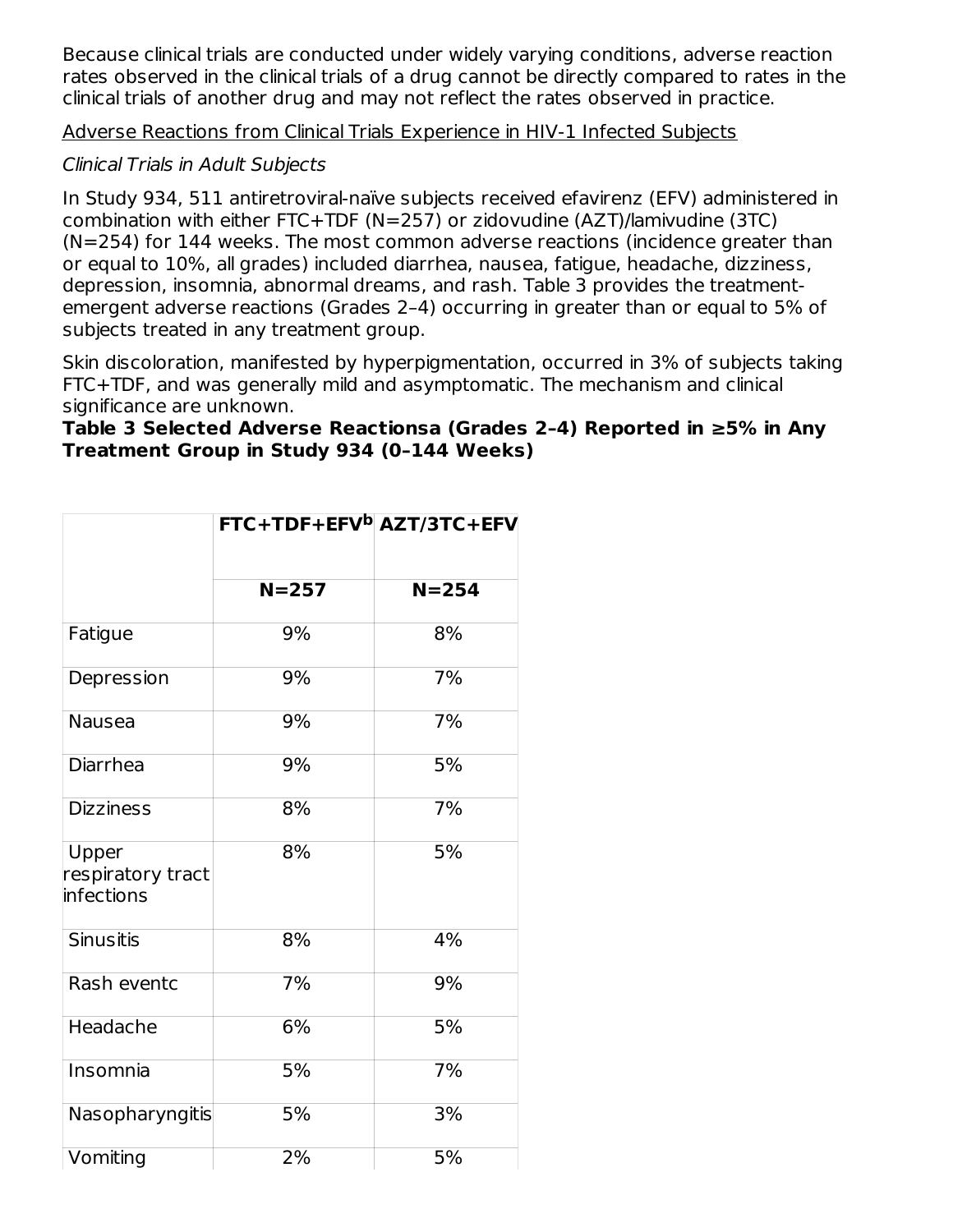|--|

a. Frequencies of adverse reactions are based on all treatment-emergent adverse events, regardless of relationship to study drug.

b. From Weeks 96 to 144 of the trial, subjects received emtricitabine and tenofovir disoproxil fumarate tablets with efavirenz in place of FTC+TDF with efavirenz.

c. Rash event includes rash, exfoliative rash, rash generalized, rash macular, rash maculo-papular, rash pruritic, and rash vesicular.

Laboratory Abnormalities: Laboratory abnormalities observed in this trial were generally consistent with those seen in other trials of TDF and/or FTC (Table 4).

#### **Table 4 Significant Laboratory Abnormalities Reported in ≥1% of Subjects in Any Treatment Group in Study 934 (0–144 Weeks)**

|                                                   | FTC+TDF+EFV <sup>a</sup> | AZT/3TC+EFV |  |
|---------------------------------------------------|--------------------------|-------------|--|
|                                                   |                          |             |  |
|                                                   | $N=257$                  | $N = 254$   |  |
| Any ≥Grade 3 Laboratory<br>Abnormality            | 30%                      | 26%         |  |
| Fasting Cholesterol (>240<br>mg/dL)               | 22%                      | 24%         |  |
| Creatine Kinase (M: >990<br>$U/L$ ) (F: >845 U/L) | 9%                       | 7%          |  |
| Serum Amylase (>175 U/L)                          | 8%                       | 4%          |  |
| Alkaline Phosphatase (>550<br>$U/L$ )             | 1%                       | 0%          |  |
| AST (M: >180 U/L) (F: >170<br>$U/L$ )             | 3%                       | 3%          |  |
| ALT (M: >215 U/L) (F: >170<br>$U/L$ )             | 2%                       | 3%          |  |
| Hemoglobin (<8.0 mg/dL)                           | $0\%$                    | 4%          |  |
| Hyperglycemia (>250<br>mg/dL)                     | 2%                       | 1%          |  |
| Hematuria (>75 RBC/HPF)                           | 3%                       | $2\%$       |  |
| Glycosuria $(≥3+)$                                | <1%                      | 1%          |  |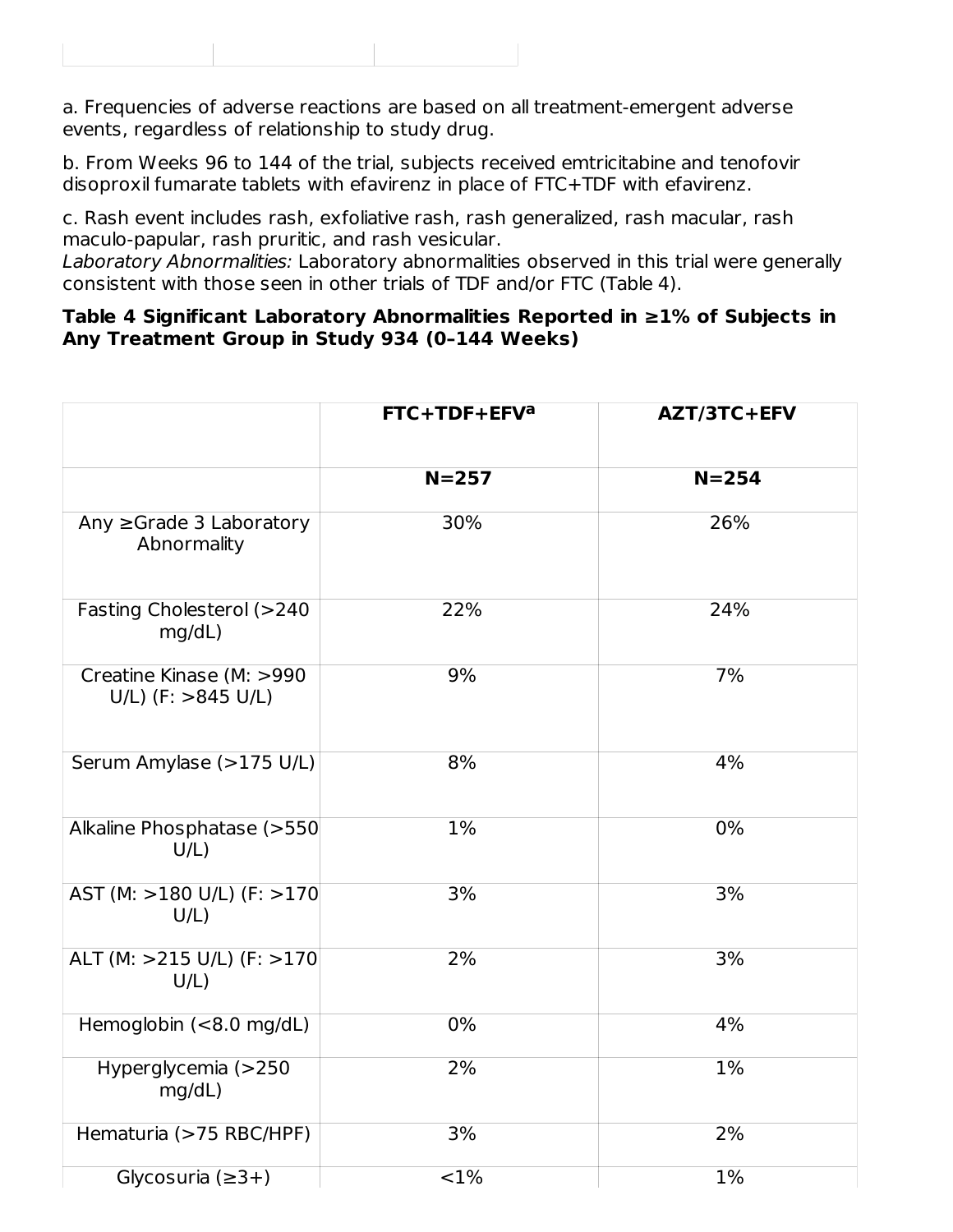| Neutrophils (<750/mm3)                | 3% | 5% |
|---------------------------------------|----|----|
| Fasting Triglycerides (>750<br>mq/dL) | 4% | 2% |

a. From Weeks 96 to 144 of the trial, subjects received emtricitabine and tenofovir disoproxil fumarate tablets with efavirenz in place of FTC+TDF with efavirenz.

### Clinical Trials in Pediatric Subjects

Emtricitabine: In addition to the adverse reactions reported in adults, anemia and hyperpigmentation were observed in 7% and 32%, respectively, of pediatric subjects (3 months to less than 18 years of age) who received treatment with FTC in the larger of two open-label, uncontrolled pediatric trials (N=116).

Tenofovir Disoproxil Fumarate: In pediatric clinical trials (Studies 352 and 321) conducted in 184 HIV1 infected subjects 2 to less than 18 years of age, the adverse reactions observed in pediatric subjects who received treatment with TDF were consistent with those observed in clinical trials of TDF in adults.

In Study 352 (2 to less than 12 years of age), 89 pediatric subjects received TDF for a median exposure of 104 weeks. Of these, 4 subjects discontinued from the trial due to adverse reactions consistent with proximal renal tubulopathy. Three of these 4 subjects presented with hypophosphatemia and had decreases in total body or spine BMD Zscore [see Warnings and Precautions (5.5)]. Total body BMD gain at Week 48 was less in the TDF group compared to the stavudine (d4T) or zidovudine (AZT) treatment groups. The mean rate of BMD gain in lumbar spine was similar between treatment groups. One TDF-treated subject and none of the d4T-or AZT-treated subjects experienced significant (greater than 4%) lumbar spine BMD loss at Week 48. Changes from baseline in BMD Zscores were −0.012 for lumbar spine and −0.338 for total body in the 64 subjects who were treated with TDF for 96 weeks.

In Study 321 (12 to less than 18 years of age), the mean rate of BMD gain at Week 48 was less in the TDF compared to the placebo treatment group. Six TDF-treated subjects and one placebo-treated subject had significant (greater than 4%) lumbar spine BMD loss at Week 48. Changes from baseline BMD Z-scores were −0.341 for lumbar spine and −0.458 for total body in the 28 subjects who were treated with TDF for 96 weeks.

In both trials, skeletal growth (height) appeared to be unaffected. Adverse Reactions from Clinical Trial Experience in Uninfected Subjects Taking emtricitabine and tenofovir disoproxil fumarate tablets for HIV-1 PrEP

### Clinical Trials in Adult Subjects

The safety profile of emtricitabine and tenofovir disoproxil fumarate tablets for HIV-1 PrEP was comparable to that observed in clinical trials of HIV-infected subjects based on two randomized placebo-controlled clinical trials (iPrEx, Partners PrEP) in which 2,830 HIV-1 uninfected adults received emtricitabine and tenofovir disoproxil fumarate tablets once daily for HIV-1 PrEP. Subjects were followed for a median of 71 weeks and 87 weeks, respectively. Table 5 provides a list of selected adverse events that occurred in 2% or more of subjects in any treatment group in the iPrEx trial, with an incidence greater than placebo.

#### **Table 5 Selected Adverse Events (All Grades) Reported in ≥2% in Any Treatment Group in the iPrEx Trial and Greater than Placebo**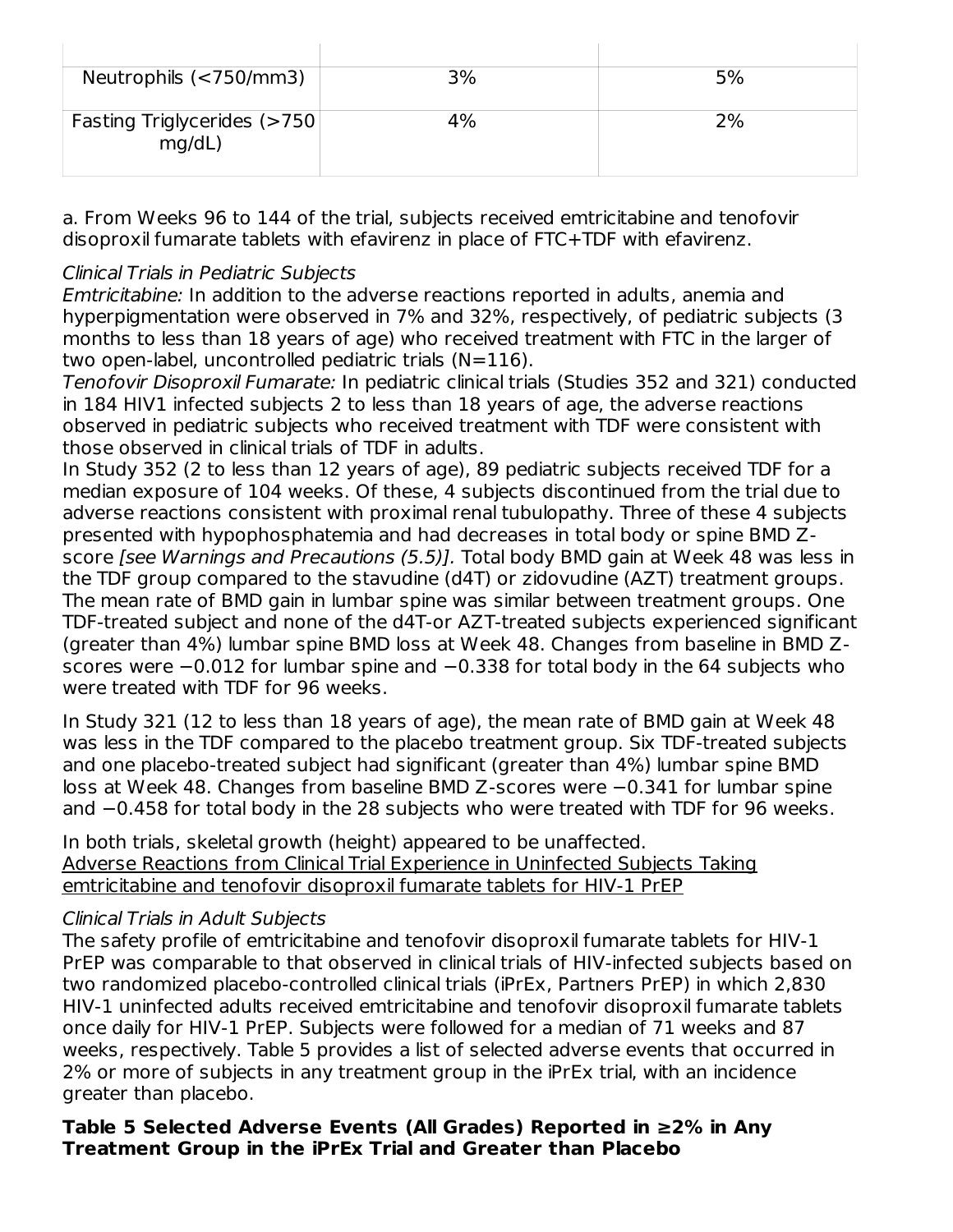|                                                      | <b>FTC/TDF</b><br>$(N=1251)$ | Placebo<br>$(N=1248)$ |
|------------------------------------------------------|------------------------------|-----------------------|
| Headache<br>Abdominal<br>pain<br>Weight<br>decreased | 7%<br>4%<br>3%               | 6%<br>2%<br>2%        |

In the Partners PrEP trial, the frequency of adverse events in the emtricitabine and tenofovir disoproxil fumarate tablets treatment group was generally either less than or the same as in the placebo group.

Laboratory Abnormalities: Table 6 provides a list of Grade 2-4 laboratory abnormalities observed in the iPrEx and Partners PrEP trials. Six subjects in the TDF-containing arms of the Partners PrEP trial discontinued from the trial due to an increase in serum creatinine compared with no discontinuations in the placebo group. One subject in the Emtricitabine and tenofovir disoproxil fumarate tablets arm of the iPrEx trial discontinued from the trial due to an increase in serum creatinine and another subject discontinued due to low serum phosphorus. Grades 2−3 proteinuria (2-4+) and/or glycosuria (3+) occurred in less than 1% of subjects treated with emtricitabine and tenofovir disoproxil fumarate tablets in the iPrEx trial and Partners PrEP trial.

| Table 6 Laboratory Abnormalities (Highest Toxicity Grade Reported for Each |
|----------------------------------------------------------------------------|
| Subject) in the iPrEx Trial and Partners PrEP Trial                        |

| Grade 2-4 <sup>a</sup>             | <b>iPrEx Trial</b> |          | <b>Partners PrEP Trial</b>                   |                   |
|------------------------------------|--------------------|----------|----------------------------------------------|-------------------|
|                                    | FTC/TDF   Placebo  |          | <b>FTC/TDF</b><br>$(N=1251)(N=1248)(N=1579)$ | $Placebo(N=1584)$ |
| Creatinine<br>(>1.4)<br>X<br>ULN)  | $< 1\%$            | ${<}1\%$ | ${<}1\%$                                     | ${<}1\%$          |
| Phosphorus<br>$\leq 2.0$<br>mq/dL) | 10%                | 8%       | 9%                                           | 9%                |
| AST $(>2.6x)$<br>ULN)              | 5%                 | 5%       | ${<}1\%$                                     | ${<}1\%$          |
| <b>ALT</b><br>(S2.6xULN)           | 7%                 | 7%       | ${<}1\%$                                     | ${<}1\%$          |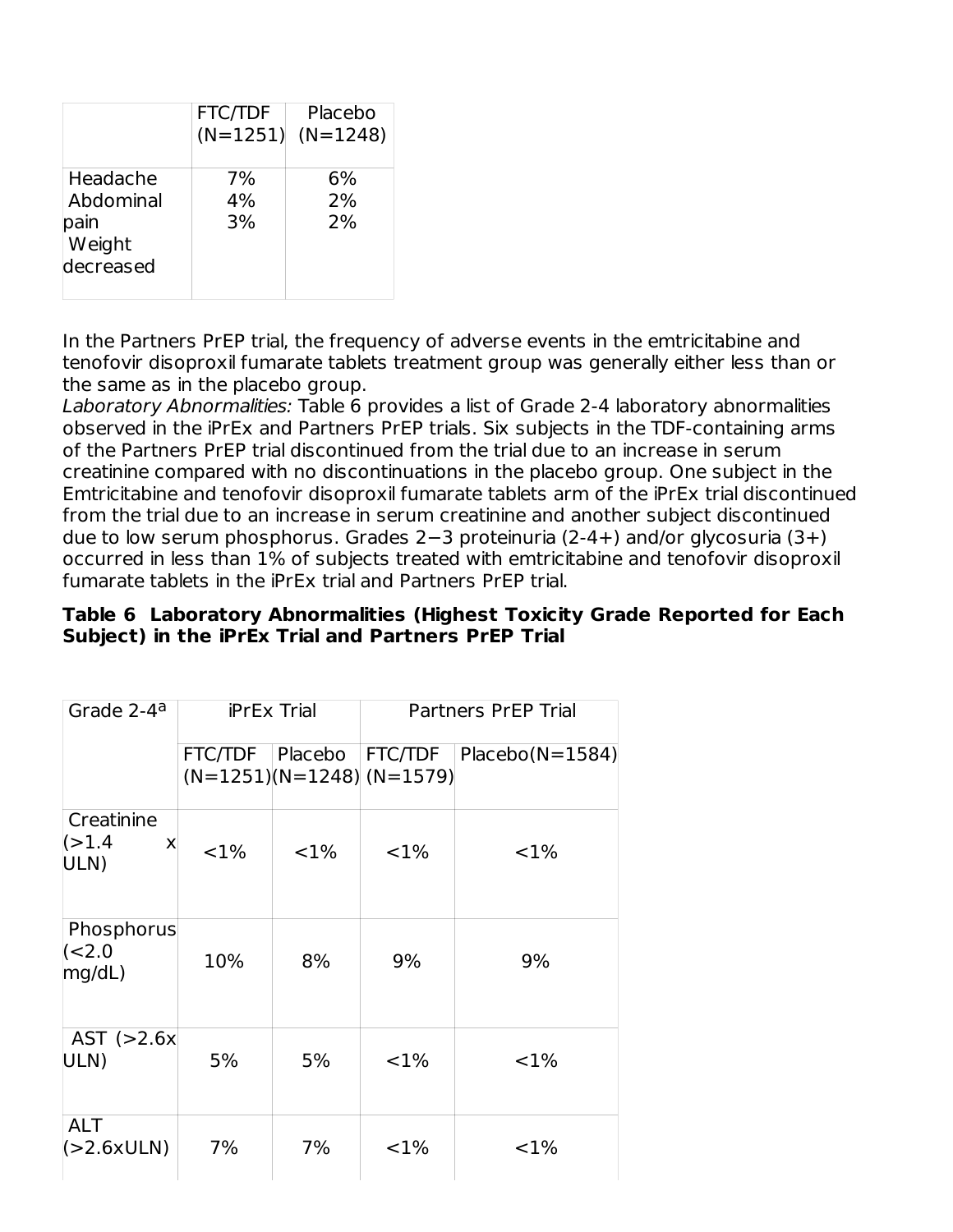| Hemoglobin<br>$\begin{array}{c} (-9.4 \\ \text{mg/dL)} \end{array}$ | $1\%$   | 2%       | 2% | 2% |
|---------------------------------------------------------------------|---------|----------|----|----|
| Neutrophils<br>(<750/mm <sup>3</sup> )                              | $< 1\%$ | ${<}1\%$ | 5% | 3% |

a. Grading is per DAIDS criteria.

Changes in Bone Mineral Density: In clinical trials of HIV-1 uninfected individuals, decreases in BMD were observed. In the iPrEx trial, a substudy of 503 subjects found mean changes from baseline in BMD ranging from –0.4% to –1.0% across total hip, spine, femoral neck, and trochanter in the emtricitabine and tenofovir disoproxil fumarate tablets group compared with the placebo group, which returned toward baseline after discontinuation of treatment. Thirteen percent of emtricitabine and tenofovir disoproxil fumarate tablets -treated subjects versus 6% of placebo-treated subjects lost at least 5% of BMD at the spine during treatment. Bone fractures were reported in 1.7% of the emtricitabine and tenofovir disoproxil fumarate tablets group compared with 1.4% in the placebo group. No correlation between BMD and fractures was noted [see Clinical Studies (14.3)]. The Partners PrEP trial found similar fracture rates between the treatment and placebo groups (0.8% and 0.6%, respectively); no BMD evaluations were performed in this trial [see Clinical Studies (14.4)].

## Clinical Trials in Adolescent Subjects

In a single-arm, open-label clinical trial (ATN113), in which 67 HIV-1 uninfected adolescent (15 to 18 years of age) men who have sex with men received emtricitabine and tenofovir disoproxil fumarate tablets once daily for HIV-1 PrEP, the safety profile of emtricitabine and tenofovir disoproxil fumarate tablets was similar to that observed in adults. Median duration to exposure of emtricitabine and tenofovir disoproxil fumarate tablets was 47 weeks [see Use in Specific Populations (8.4)].

In the ATN113 trial, median BMD increased from baseline to Week 48, +2.58% for lumbar spine and +0.72% for total body. One subject had significant (greater than or equal to 4%) total body BMD loss at Week 24. Median changes from baseline BMD Zscores were 0.0 for lumbar spine and −0.2 for total body at Week 48. Three subjects showed a worsening (change from  $> -2$  to  $\leq -2$ ) from baseline in their lumbar spine or total body BMD Z-scores at Week 24 or 48. Interpretation of these data, however, may be limited by the low rate of adherence to emtricitabine and tenofovir disoproxil fumarate tablets by Week 48.

# **6.2 Postmarketing Experience**

The following adverse reactions have been identified during postapproval use of TDF. No additional adverse reactions have been identified during postapproval use of FTC. Because postmarketing reactions are reported voluntarily from a population of uncertain size, it is not always possible to reliably estimate their frequency or establish a causal relationship to drug exposure. Immune System Disorders

allergic reaction, including angioedema Metabolism and Nutrition Disorders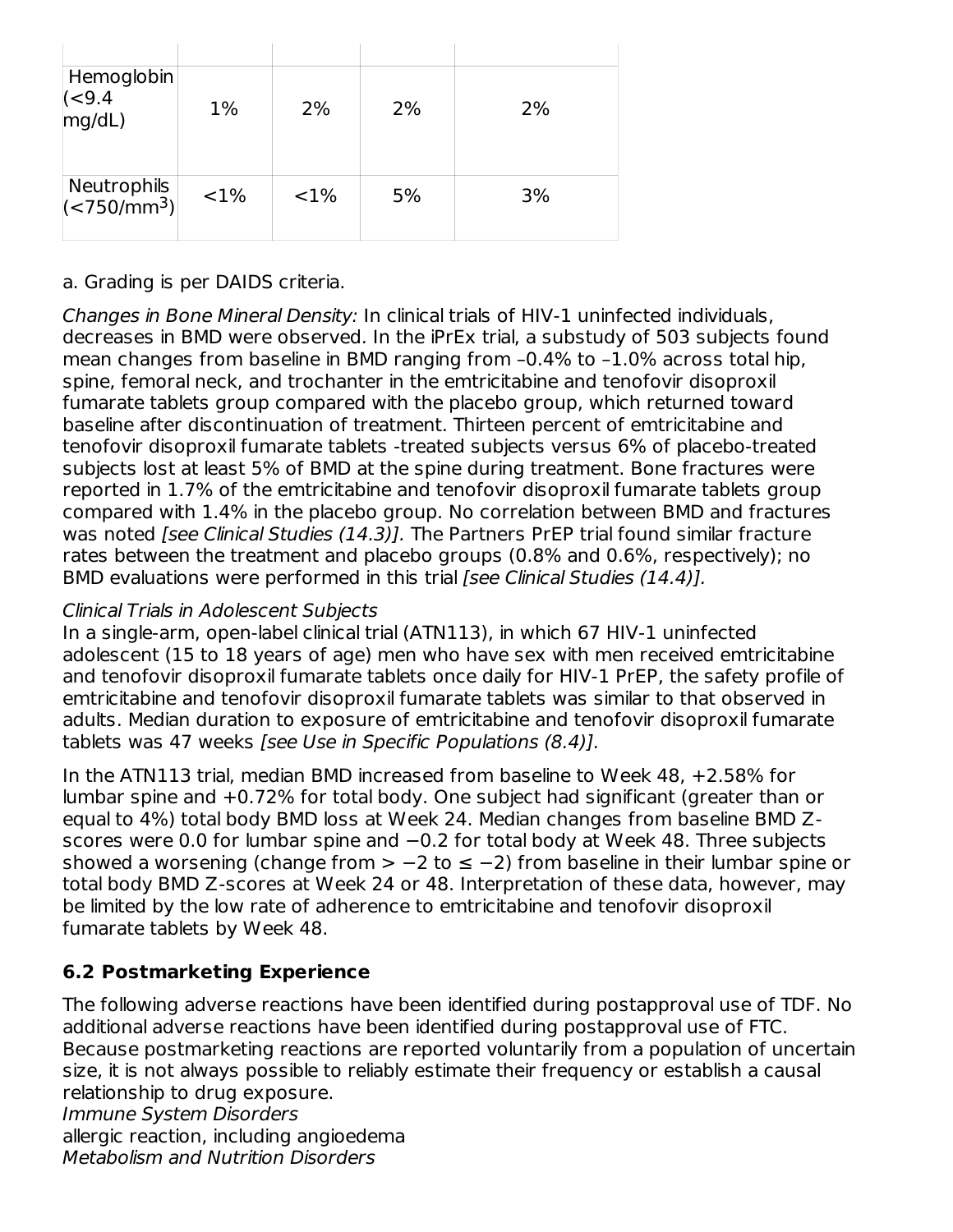lactic acidosis, hypokalemia, hypophosphatemia

Respiratory, Thoracic, and Mediastinal Disorders

dyspnea

Gastrointestinal Disorders

pancreatitis, increased amylase, abdominal pain

Hepatobiliary Disorders

hepatic steatosis, hepatitis, increased liver enzymes (most commonly AST, ALT gamma GT)

Skin and Subcutaneous Tissue Disorders rash

Musculoskeletal and Connective Tissue Disorders

rhabdomyolysis, osteomalacia (manifested as bone pain and which may contribute to fractures), muscular weakness, myopathy

Renal and Urinary Disorders

acute renal failure, renal failure, acute tubular necrosis, Fanconi syndrome, proximal renal tubulopathy, interstitial nephritis (including acute cases), nephrogenic diabetes insipidus, renal insufficiency, increased creatinine, proteinuria, polyuria General Disorders and Administration Site Conditions

asthenia

The following adverse reactions, listed under the body system headings above, may occur as a consequence of proximal renal tubulopathy: rhabdomyolysis, osteomalacia, hypokalemia, muscular weakness, myopathy, hypophosphatemia.

## **7 DRUG INTERACTIONS**

### **7.1 Drugs Affecting Renal Function**

FTC and tenofovir are primarily excreted by the kidneys by a combination of glomerular filtration and active tubular secretion [see Clinical Pharmacology (12.3)]. No drug-drug interactions due to competition for renal excretion have been observed; however, coadministration of emtricitabine and tenofovir disoproxil fumarate tablets with drugs that are eliminated by active tubular secretion may increase concentrations of FTC, tenofovir, and/or the coadministered drug. Some examples include, but are not limited to, acyclovir, adefovir dipivoxil, cidofovir, ganciclovir, valacyclovir, valganciclovir, aminoglycosides (e.g., gentamicin), and high-dose or multiple NSAIDs [see Warnings and Precautions (5.3)]. Drugs that decrease renal function may increase concentrations of FTC and/or tenofovir.

### **7.2 Established and Significant Interactions**

Table 7 provides a listing of established or clinically significant drug interactions. The drug interactions described are based on studies conducted with either emtricitabine and tenofovir disoproxil fumarate tablets, the components of emtricitabine and tenofovir disoproxil fumarate tablets (FTC and TDF) as individual agents and/or in combination, or are predicted drug interactions that may occur with emtricitabine and tenofovir disoproxil fumarate tablets [see Clinical Pharmacology (12.3)].

**Table 7 Established and Significant Drug Interactions: Alteration in Dose or aRegimen May Be Recommended Based on Drug Interaction Trials**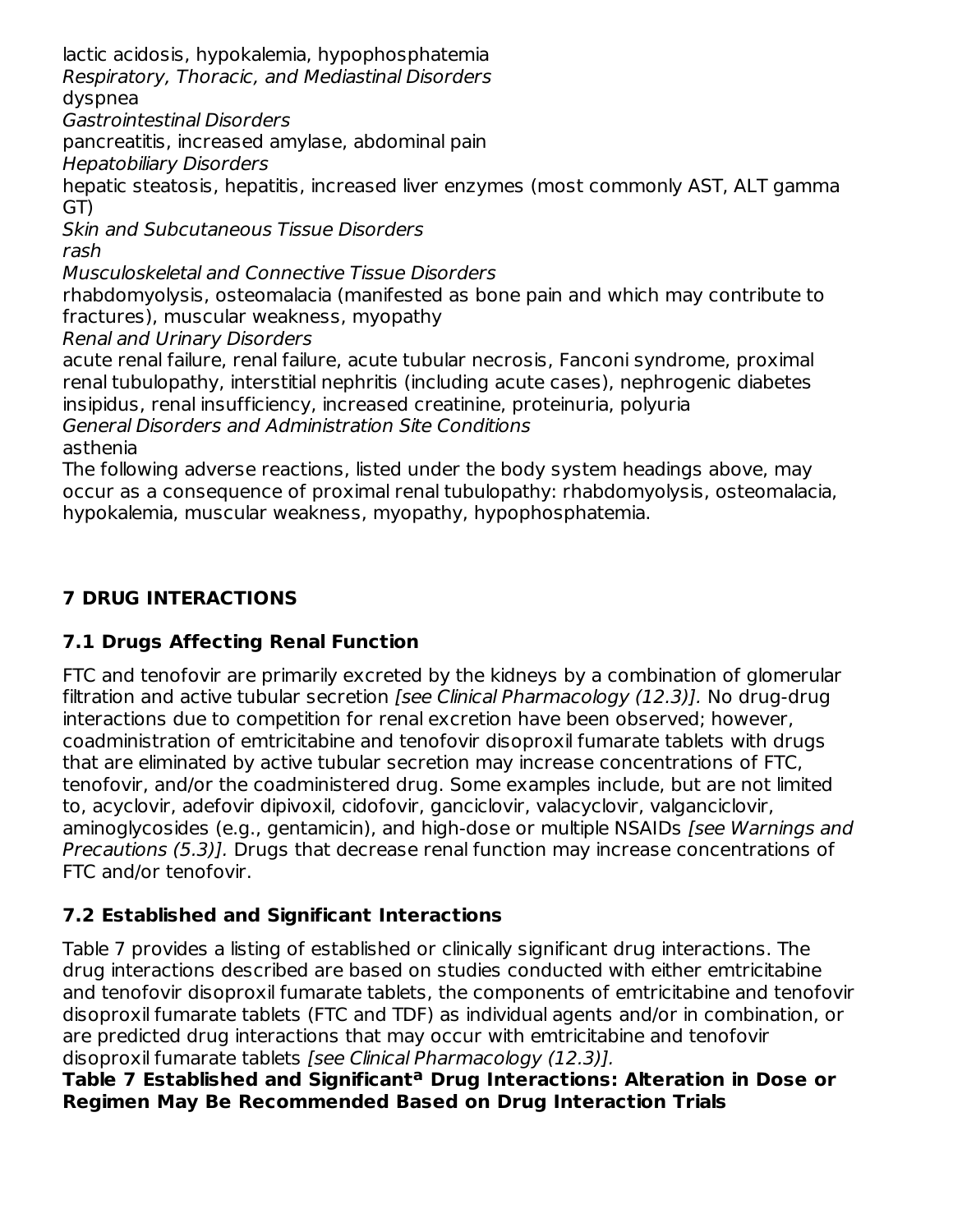| <b>Concomitant Drug Effect</b><br><b>Class: Drug Name</b>                                                     | <b>Concentration</b>    | on Clinical Comment                                                                                                                                                                                                                                                                                                                                                                                                                                                                                                                                                |
|---------------------------------------------------------------------------------------------------------------|-------------------------|--------------------------------------------------------------------------------------------------------------------------------------------------------------------------------------------------------------------------------------------------------------------------------------------------------------------------------------------------------------------------------------------------------------------------------------------------------------------------------------------------------------------------------------------------------------------|
| <b>NRTI</b><br>didanosinec                                                                                    | 1 didanosine            | Patients receiving emtricitabine<br>and tenofovir disoproxil fumarate<br>tablets and didanosine should be<br>Didanosinec monitored closely for<br>didanosine-associated adverse<br>reactions. Discontinue didanosine<br>in patients who develop didanosine-<br>associated adverse reactions.<br>Higher didanosine concentrations<br>could potentiate didanosine-<br>associated adverse reactions,<br>including pancreatitis, and<br>neuropathy. Suppression of CD4+<br>cell counts has been observed in<br>patients receiving TDF with<br>didanosine 400 mg daily. |
|                                                                                                               |                         | In patients weighing greater than<br>60 kg, reduce the didanosine dose<br>250<br>when<br>to<br>mg<br>it<br><b>is</b><br>coadministered with emtricitabine<br>and tenofovir disoproxil fumarate<br>tablets. Data are not available to<br>recommend a dose adjustment of<br>didanosine for adult or pediatric<br>patients weighing less than 60 kg.<br>When<br>coadministered,<br>emtricitabine<br>tenofovir<br>and<br>disoproxil fumarate tablets<br>and<br>Videx EC may be taken under<br>fasted conditions or with a light<br>meal (less than 400 kcal, 20% fat). |
| <b>HIV-1 Protease</b><br><b>Inhibitors:</b><br>atazanavir <sup>c</sup>                                        | $\downarrow$ atazanavir | When coadministered<br>with<br>emtricitabine<br>tenofovir<br>and<br>tablets,<br>disoproxil<br>fumarate<br>atazanavir 300 mg should be given<br>with ritonavir 100 mg.                                                                                                                                                                                                                                                                                                                                                                                              |
| lopinavir/ritonavir <sup>c</sup><br>atazanavir/ritonavir <sup>c</sup><br>darunavir<br>/ritonavir <sup>c</sup> | ↑ tenofovir             | Monitor<br>receiving<br>patients<br>tenofovir<br>emtricitabine<br>and<br>fumarate<br>tablets<br>disoproxil<br>concomitantly<br>with<br>lopinavir/ritonavir, ritonavir-boosted<br>or ritonavir boosted<br>atazanavir,<br>darunavir<br><b>TDF-associated</b><br>for<br>adverse<br>reactions<br><b>Discontinue</b>                                                                                                                                                                                                                                                    |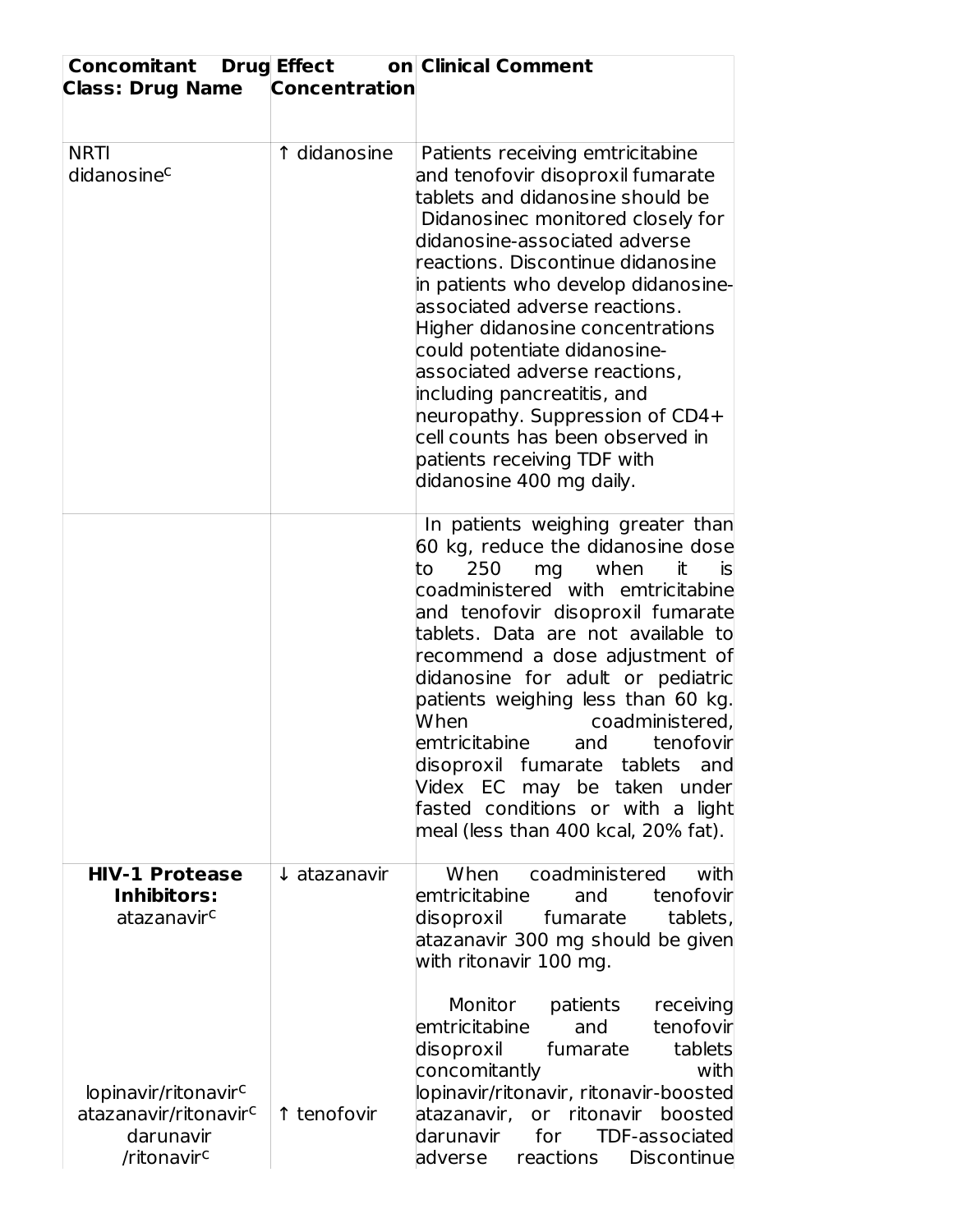|                                                                                                                                                                      | emtricitabine and<br>tenofovir<br>disoproxil<br>fumarate<br>tablets<br>inl<br>patients<br>who<br>TDF-<br>develop<br>associated adverse reactions                                                                                                                                                                                                                                                                                                                                                                                                                                                                                                                                                                                                                                                                                                      |
|----------------------------------------------------------------------------------------------------------------------------------------------------------------------|-------------------------------------------------------------------------------------------------------------------------------------------------------------------------------------------------------------------------------------------------------------------------------------------------------------------------------------------------------------------------------------------------------------------------------------------------------------------------------------------------------------------------------------------------------------------------------------------------------------------------------------------------------------------------------------------------------------------------------------------------------------------------------------------------------------------------------------------------------|
| Hepatitis C Antiviral 1 tenofovir<br><b>Agents:</b><br>sofosbuvir/velpatasvir<br>c<br>sofosbuvir/velpatasvir/<br>voxilaprevirc<br>ledipasvir/sofosbuvir <sup>c</sup> | Monitor patients receiving<br>emtricitabine<br>and<br>tenofovir<br>fumarate<br>tablets<br>disoproxil<br>with EPCLUSA®<br>concomitantly<br>(sofosbuvir/velpatasvir)<br>orl<br>VOSEVI®<br>(sofosbuvir/velpatasvir/voxilaprevir)<br>for adverse reactions associated<br>with TDF.                                                                                                                                                                                                                                                                                                                                                                                                                                                                                                                                                                        |
|                                                                                                                                                                      | Monitor patients receiving<br>tenofovir<br>emtricitabine<br>and<br>fumarate<br>disoproxil<br>tablets<br>concomitantly with HARVONI®<br>(ledipasvir/sofosbuvir) without an<br>HIV-1 protease inhibitor/ritonavir or<br>$HIV-1$<br>protease<br>lan<br>inhibitor/cobicistat combination for<br>adverse reactions associated with<br>TDF.<br>$\ln$<br>patients<br>receiving<br>emtricitabine<br>tenofovir<br>and<br>disoproxil fumarate<br>tablets<br>concomitantly with HARVONI and<br>$HIV-1$<br>protease<br>an<br>$HIV-1$<br>inhibitor/ritonavir or<br>an<br>protease<br>inhibitor/cobicistat<br>an<br>alternative HCV or antiretroviral<br>therapy, as the safety of increased<br>tenofovir concentrations in this<br>setting has not been established. If<br>coadministration is necessary,<br>monitor for adverse reactions<br>associated with TDF. |

- a. This table is not all inclusive.
- b. ↑=Increase, ↓=Decrease
- c. Indicates that a drug-drug interaction trial was conducted.

## **8 USE IN SPECIFIC POPULATIONS**

### **8.1 Pregnancy**

Pregnancy Exposure Registry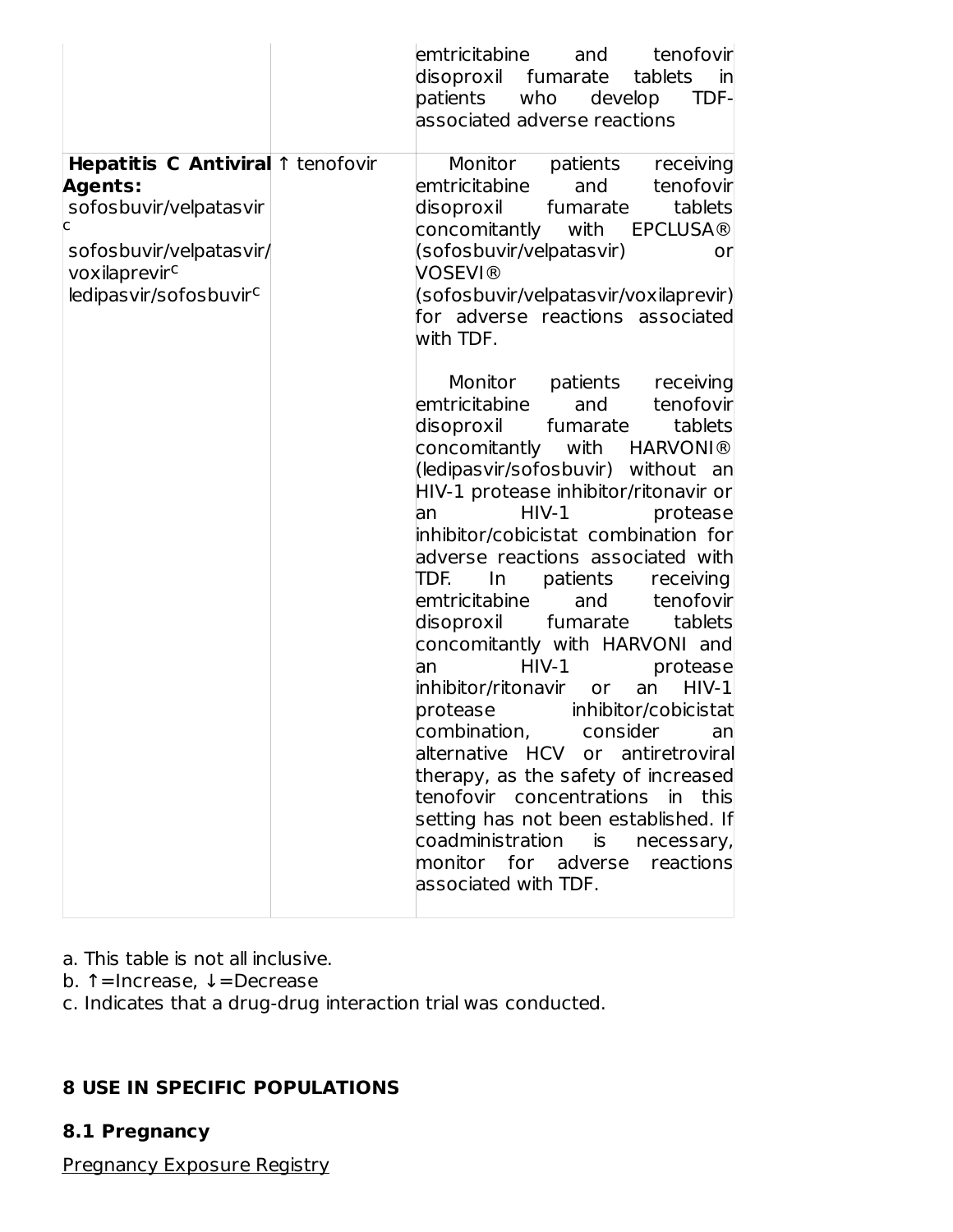There is a pregnancy exposure registry that monitors pregnancy outcomes in women exposed to emtricitabine and tenofovir disoproxil fumarate tablets during pregnancy. Healthcare providers are encouraged to register patients by calling the Antiretroviral Pregnancy Registry (APR) at 1-800-258-4263.

## Risk Summary

Data on the use of emtricitabine and tenofovir disoproxil fumarate tablets during pregnancy from observational studies have shown no increased risk of major birth defects. Available data from the APR show no significant difference in the overall risk of major birth defects with first trimester exposure for emtricitabine (FTC) (2.3%) or tenofovir disoproxil fumarate (TDF) (2.1%) compared with the background rate for major birth defects of 2.7% in a U.S. reference population of the Metropolitan Atlanta Congenital Defects Program (MACDP) (see Data). The rate of miscarriage for individual drugs is not reported in the APR. In the U.S. general population, the estimated background risk of miscarriage in clinically recognized pregnancies is 15–20%.

In animal reproduction studies, no adverse developmental effects were observed when the components of emtricitabine and tenofovir disoproxil fumarate tablets were administered separately at doses/exposures  $\geq 60$  (FTC),  $\geq 14$  (TDF) and 2.7 (tenofovir) times those of the recommended daily dose of emtricitabine and tenofovir disoproxil fumarate tablets (see Data).

### Clinical Considerations

### Disease-associated maternal and/or embryo/fetal risk

HIV-1 PrEP: Published studies indicate an increased risk of HIV-1 infection during pregnancy and an increased risk of mother to child transmission during acute HIV-1 infection. In women at risk of acquiring HIV-1, consideration should be given to methods to prevent acquisition of HIV, including continuing or initiating emtricitabine and tenofovir disoproxil fumarate tablets for HIV-1 PrEP, during pregnancy.

#### Data

#### Human Data

Emtricitabine and tenofovir disoproxil fumarate tablets for HIV-1 PrEP: In an observational study based on prospective reports to the APR, 78 HIV-seronegative women exposed to emtricitabine and tenofovir disoproxil fumarate tablets during pregnancy delivered live-born infants with no major malformations. All but one were first trimester exposures, and the median duration of exposure was 10.5 weeks. There were no new safety findings in the women receiving emtricitabine and tenofovir disoproxil fumarate tablets for HIV-1 PrEP compared with HIV-1 infected women treated with other antiretroviral medications.

Emtricitabine: Based on prospective reports to the APR of exposures to FTC-containing regimens during pregnancy resulting in live births (including over 3,300 exposed in the first trimester and over 1,300 exposed in the second/third trimester), the prevalence of major birth defects in live births was 2.6% (95% CI: 2.1% to 3.2%) and 2.3% (95% CI: 1.6% to 3.3%) following first and second/third trimester exposure, respectively, to FTCcontaining regimens.

Tenofovir Disoproxil Fumarate: Based on prospective reports to the APR of exposures to TDF-containing regimens during pregnancy resulting in live births (including over 4,000 exposed in the first trimester and over 1,700 exposed in the second/third trimester), the prevalence of major birth defects in live births was 2.4% (95% CI: 2.0% to 2.9%) and 2.4% (95% CI: 1.7% to 3.2%) following first and second/third trimester exposure, respectively, to TDF-containing regimens.

Methodologic limitations of the APR include the use of MACDP as the external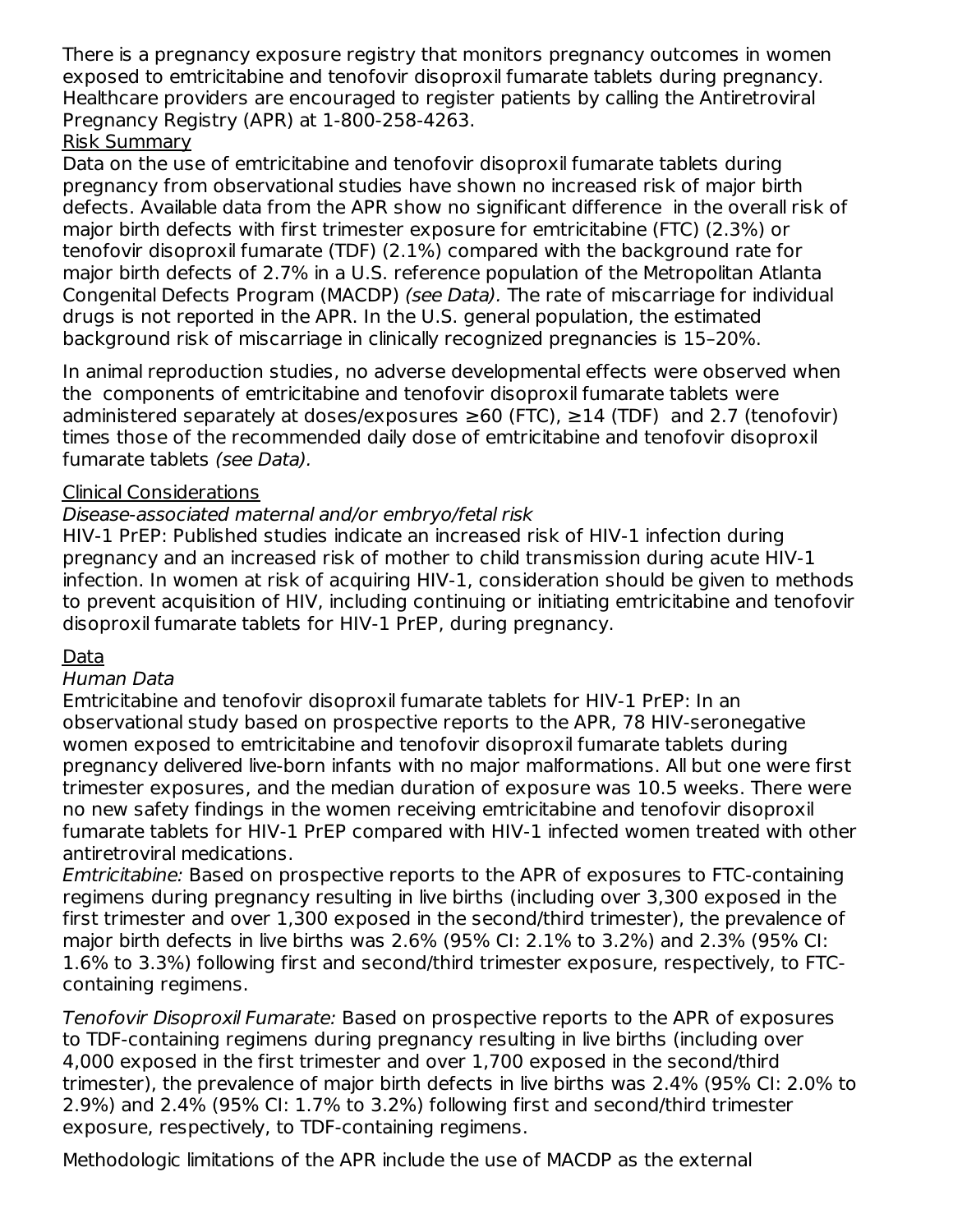comparator group. The MACDP population is not disease-specific, evaluates women and infants from a limited geographic area, and does not include outcomes for births that occurred at <20 weeks gestation.

Additionally, published observational studies on emtricitabine and tenofovir exposure in pregnancy have not shown an increased risk for major malformations.

### Animal Data

Emtricitabine: FTC was administered orally to pregnant mice (at 0, 250, 500, or 1,000 mg/kg/day), and rabbits (at 0, 100, 300, or 1,000 mg/kg/day) through organogenesis (on gestation days 6 through 15, and 7 through 19, respectively). No significant toxicological effects were observed in embryo-fetal toxicity studies performed with FTC in mice at exposures (AUC) approximately 60 times higher and in rabbits at approximately 120 times higher than human exposures at the recommended daily dose. In a pre/postnatal development study in mice, FTC was administered orally at doses up to 1,000 mg/kg/day; no significant adverse effects directly related to drug were observed in the offspring exposed daily from before birth (in utero) through sexual maturity at daily exposures (AUC) of approximately 60 times higher than human exposures at the recommended daily dose.

Tenofovir Disoproxil Fumarate: TDF was administered orally to pregnant rats (at 0, 50, 150, or 450 mg/kg/day) and rabbits (at 0, 30, 100, or 300 mg/kg/day) through organogenesis (on gestation days 7 through 17, and 6 through 18, respectively). No significant toxicological effects were observed in embryo-fetal toxicity studies performed with TDF in rats at doses up to 14 times the human dose based on body surface area comparisons and in rabbits at doses up to 19 times the human dose based on body surface area comparisons. In a pre/postnatal development study in rats, TDF was administered orally through lactation at doses up to 600 mg/kg/day; no adverse effects were observed in the offspring at tenofovir exposures of approximately 2.7 times higher than human exposures at the recommended daily dose of emtricitabine and tenofovir disoproxil fumarate tablets.

## **8.2 Lactation**

### Risk Summary

Based on published data, FTC and tenofovir have been shown to be present in human breast milk (see Data). It is not known if the components of emtricitabine and tenofovir disoproxil fumarate tablets affect milk production or have effects on the breastfed child.

### Treatment of HIV-1 Infection:

The Centers for Disease Control and Prevention recommend that HIV-1 infected mothers not breastfeed their infants to avoid risking postnatal transmission of HIV-1.

Because of the potential for: (1) HIV transmission (in HIV-negative infants); (2) developing viral resistance (in HIV-positive infants); and (3) adverse reactions in a breastfed infant similar to those seen in adults, instruct mothers not to breastfeed if they are taking emtricitabine and tenofovir disoproxil fumarate tablets for the treatment of HIV-1.

### HIV-1 PrEP:

In HIV-uninfected women, the developmental and health benefits of breastfeeding and the mother's clinical need for emtricitabine and tenofovir disoproxil fumarate tablets for HIV-1 PrEP should be considered along with any potential adverse effects on the breastfed child from emtricitabine and tenofovir disoproxil fumarate tablets and the risk of HIV-1 acquisition due to nonadherence and subsequent mother to child transmission.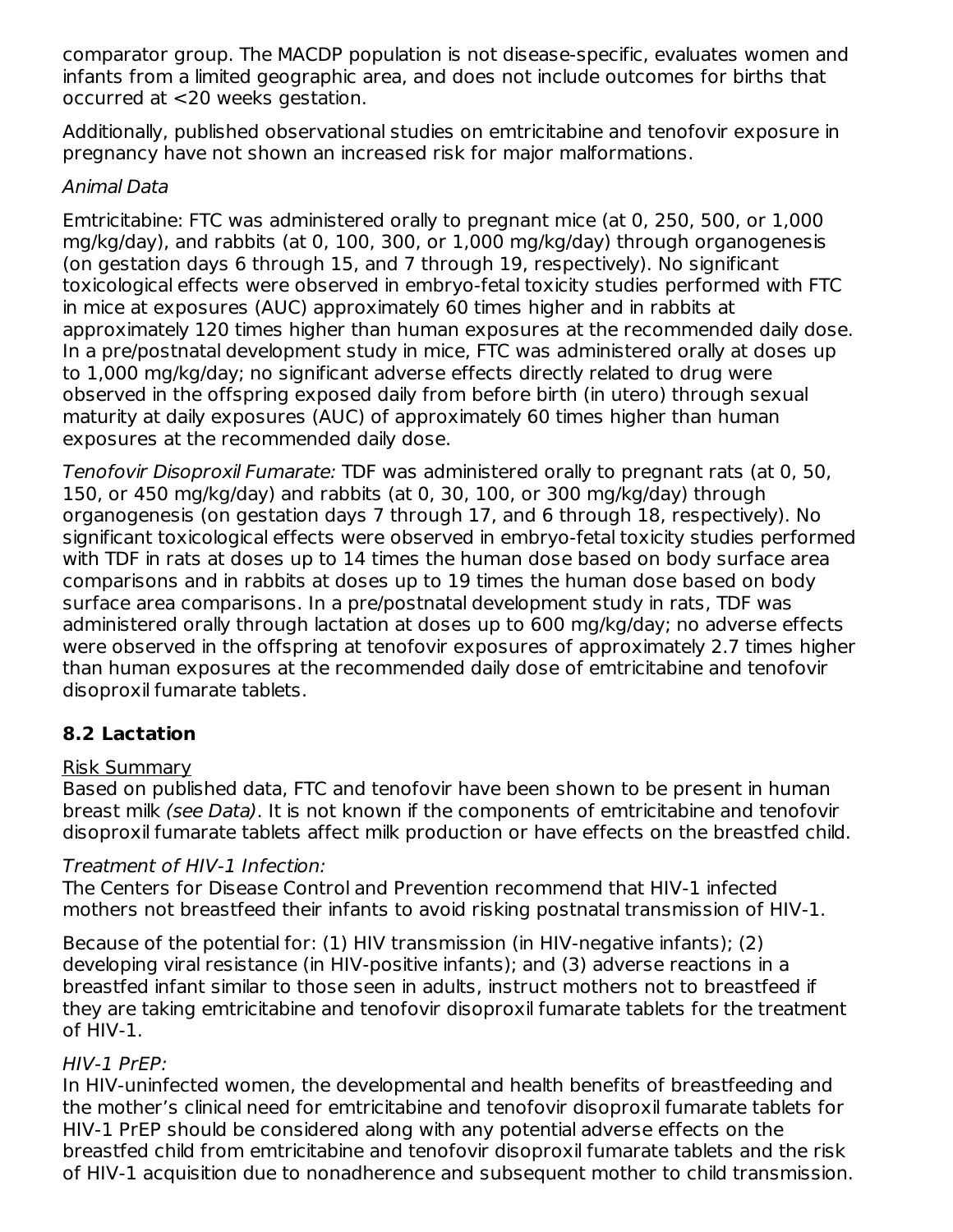Women should not breastfeed if acute HIV-1 infection is suspected because of the risk of HIV-1 transmission to the infant.

## Data

HIV-1 PrEP: In a study of 50 breastfeeding women who received emtricitabine and tenofovir disoproxil fumarate tablets for HIV-1 PrEP between 1 and 24 weeks postpartum (median 13 weeks), after 7 days of treatment, tenofovir was undetectable but FTC was detectable in the plasma of most infants. In these infants, the average FTC plasma concentration was less than 1% of the FTC Cmax observed in HIV-infected infants (up to 3 months of age) receiving the therapeutic dose of FTC (3 mg/kg/day). There were no serious adverse events. Two infants (4%) had an adverse event of mild diarrhea which resolved.

## **8.4 Pediatric Use**

### Treatment of HIV-1 Infection

No pediatric clinical trial was conducted to evaluate the safety and efficacy of emtricitabine and tenofovir disoproxil fumarate tablets in patients with HIV-1 infection. Data from previously conducted trials with the individual drug products, FTC and TDF, were relied upon to support dosage recommendations for emtricitabine and tenofovir disoproxil fumarate tablets. For additional information, consult the prescribing information for EMTRIVA and VIREAD.

emtricitabine and tenofovir disoproxil fumarate tablets should only be administered to HIV-1 infected pediatric patients with body weight greater than or equal to 17 kg and who are able to swallow a tablet. Because it is a fixed-dose combination tablet, emtricitabine and tenofovir disoproxil fumarate tablets cannot be adjusted for patients of lower weight [see Warnings and Precautions (5.5), Adverse Reactions (6.1) and Clinical Pharmacology (12.3)]. Emtricitabine and tenofovir disoproxil fumarate tablets is not approved for use in pediatric patients weighing less than 17 kg.

### HIV-1 PrEP

The safety and effectiveness of emtricitabine and tenofovir disoproxil fumarate tablets for HIV-1 PrEP in at-risk adolescents weighing at least 35 kg is supported by data from adequate and well-controlled studies of emtricitabine and tenofovir disoproxil fumarate tablets for HIV-1 PrEP in adults with additional data from safety and pharmacokinetic studies in previously conducted trials with the individual drug products, FTC and TDF, in HIV-1 infected adults and pediatric subjects [see Dosage and Administration (2.5), Adverse Reactions (6.1), Clinical Pharmacology (12.3 and 12.4), and Clinical Studies (14.3 and 14.4)].

Safety, adherence, and resistance were evaluated in a single-arm, open-label clinical trial (ATN113) in which 67 HIV-1 uninfected at-risk adolescent men who have sex with men received emtricitabine and tenofovir disoproxil fumarate tablets once daily for HIV-1 PrEP. The mean age of subjects was 17 years (range 15 to 18 years); 46% were Hispanic, 52% Black, and 37% White. The safety profile of Emtricitabine and tenofovir disoproxil fumarate tablets in ATN113 was similar to that observed in the adult HIV-1 PrEP trials [see Adverse Reactions (6.1)].

In the ATN113 trial, HIV-1 seroconversion occurred in 3 subjects. Tenofovir diphosphate levels in dried blood spot assays indicate that these subjects had poor adherence. No tenofovir-or FTC-associated HIV-1 resistance substitutions were detected in virus isolated from the 3 subjects who seroconverted [see Microbiology (12.4)]. Adherence to study drug, as demonstrated by tenofovir diphosphate levels in dried blood spot assays, declined markedly after Week 12 once subjects switched from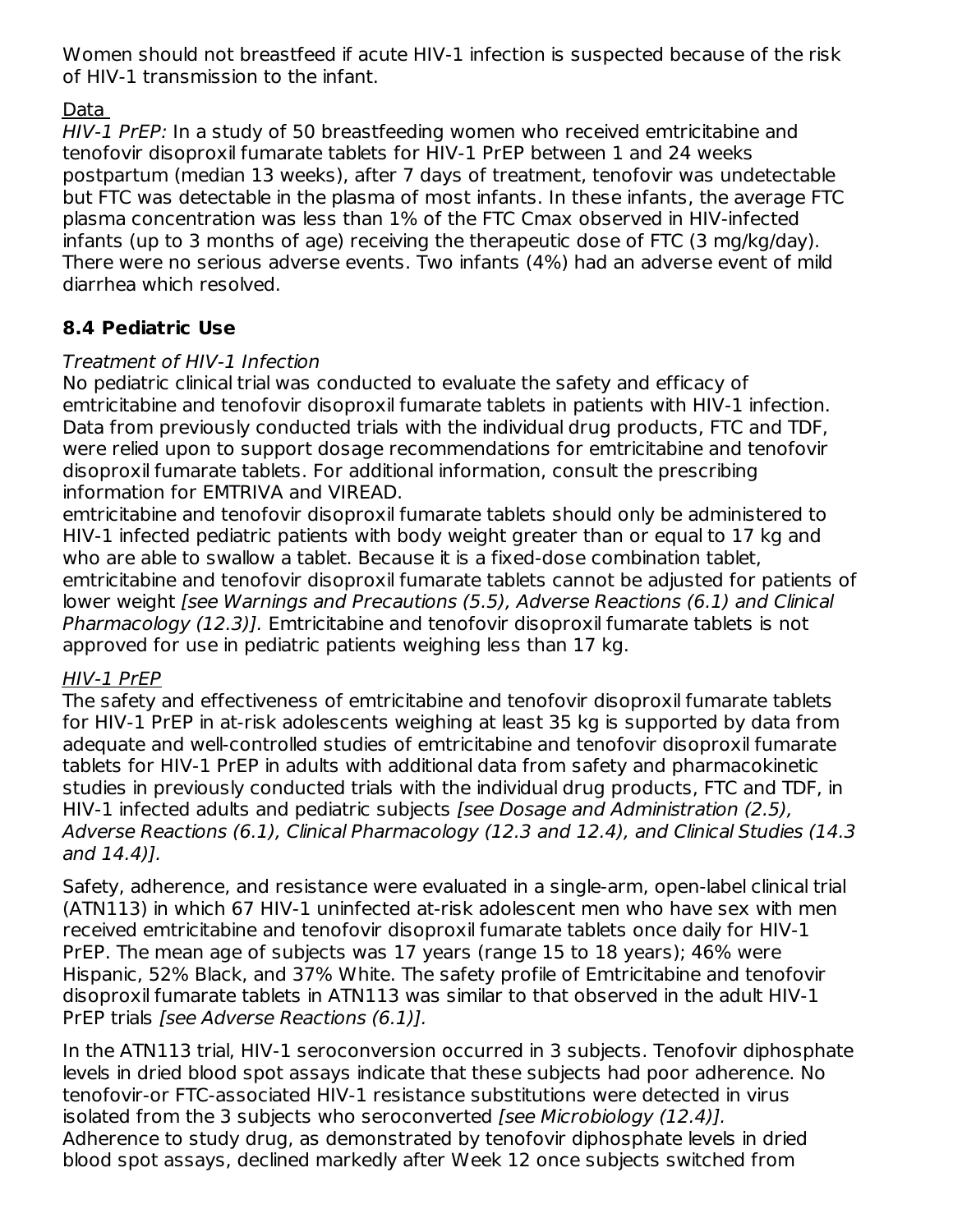monthly to quarterly visits, suggesting that adolescents may benefit from more frequent visits and counseling [see Warnings and Precautions (5.2)].

Safety and effectiveness of emtricitabine and tenofovir disoproxil fumarate tablets for HIV-1 PrEP in pediatric patients weighing less than 35 kg have not been established.

## **8.5 Geriatric Use**

Clinical trials of FTC, TDF, or emtricitabine and tenofovir disoproxil fumarate tablets did not include sufficient numbers of subjects aged 65 and over to determine whether they respond differently from younger subjects.

## **8.6 Renal Impairment**

### Treatment of HIV-1 Infection

The dosing interval for emtricitabine and tenofovir disoproxil fumarate tablets should be modified in HIV-infected adult individuals with estimated creatinine clearance of 30–49 mL/min. Emtricitabine and tenofovir disoproxil fumarate tablets is not recommended in individuals with estimated creatinine clearance below 30 mL/min and in individuals with end-stage renal disease requiring dialysis *[see Dosage and Administration (2.6)]*.

### HIV-1 PrEP

Emtricitabine and tenofovir disoproxil fumarate tablets for HIV-1 PrEP is not recommended in HIV-1 uninfected individuals with estimated creatinine clearance below 60 mL/min. If a decrease in estimated creatinine clearance is observed in uninfected individuals while using emtricitabine and tenofovir disoproxil fumarate tablets for HIV-1 PrEP, evaluate potential causes and reassess potential risks and benefits of continued use [see Dosage and Administration (2.6)].

### **10 OVERDOSAGE**

If overdose occurs, the patient must be monitored for evidence of toxicity, and standard supportive treatment applied as necessary.

Emtricitabine: Hemodialysis treatment removes approximately 30% of the FTC dose over a 3-hour dialysis period starting within 1.5 hours of FTC dosing (blood flow rate of 400 mL/min and a dialysate flow rate of 600 mL/min). It is not known whether FTC can be removed by peritoneal dialysis.

Tenofovir Disoproxil Fumarate: Tenofovir is efficiently removed by hemodialysis with an extraction coefficient of approximately 54%. Following a single 300 mg dose of TDF, a four-hour hemodialysis session removed approximately 10% of the administered tenofovir dose.

## **11 DESCRIPTION**

Emtricitabine and tenofovir disoproxil fumarate tablets are fixed-dose combination tablets containing emtricitabine (FTC) and tenofovir disoproxil fumarate (TDF). FTC is a synthetic nucleoside analog of cytidine. TDF is converted in vivo to tenofovir, an acyclic nucleoside phosphonate (nucleotide) analog of adenosine 5′-monophosphate. Both FTC and tenofovir exhibit inhibitory activity against HIV-1 reverse transcriptase.

Emtricitabine: The chemical name of FTC is 5-fluoro-1-(2R,5S)-[2-(hydroxymethyl)-1,3 oxathiolan-5-yl]cytosine. FTC is the (-) enantiomer of a thio analog of cytidine, which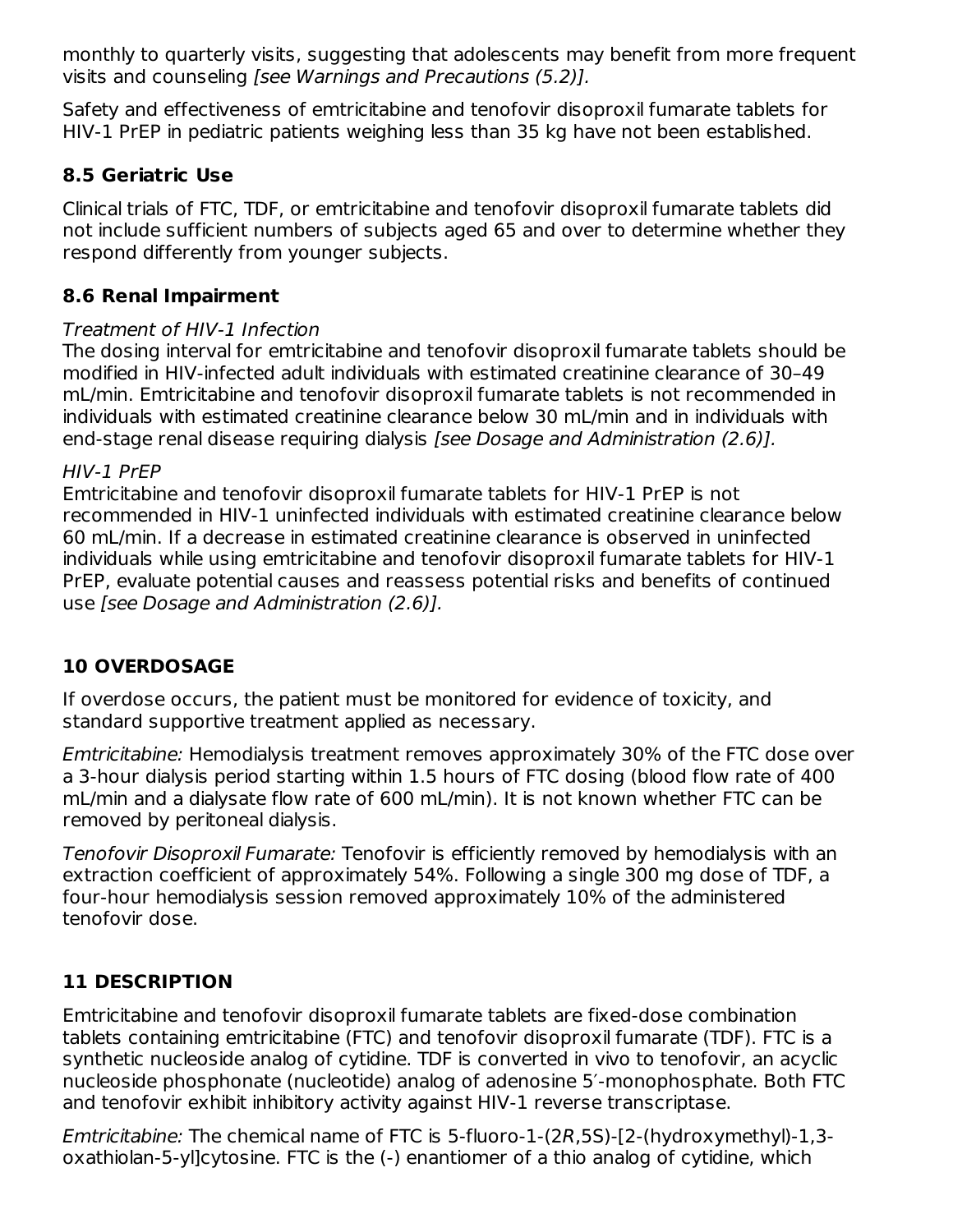differs from other cytidine analogs in that it has a fluorine in the 5-position.

It has a molecular formula of  $\mathsf{C_8H_{10}FN_3O_3S}$  and a molecular weight of 247.24. It has the following structural formula:



FTC is a white to off-white crystalline powder with a solubility of approximately 112 mg/mL in water at 25 °C. The partition coefficient (log p) for emtricitabine is ―0.43 and the pKa is 2.65.

Tenofovir Disoproxil Fumarate: TDF is a fumaric acid salt of the bisisopropoxycarbonyloxymethyl ester derivative of tenofovir. The chemical name of tenofovir DF is 9-[(R)-2[[bis[[(isopropoxycarbonyl)oxy] methoxy]phosphinyl]methoxy]propyl]adenine fumarate (1:1). It has a molecular formula of C<sub>19</sub>H<sub>30</sub>N<sub>5</sub>O<sub>10</sub>P. C<sub>4</sub>H<sub>4</sub>O<sub>4</sub> and a molecular weight of 635.52. It has the following structural formula:

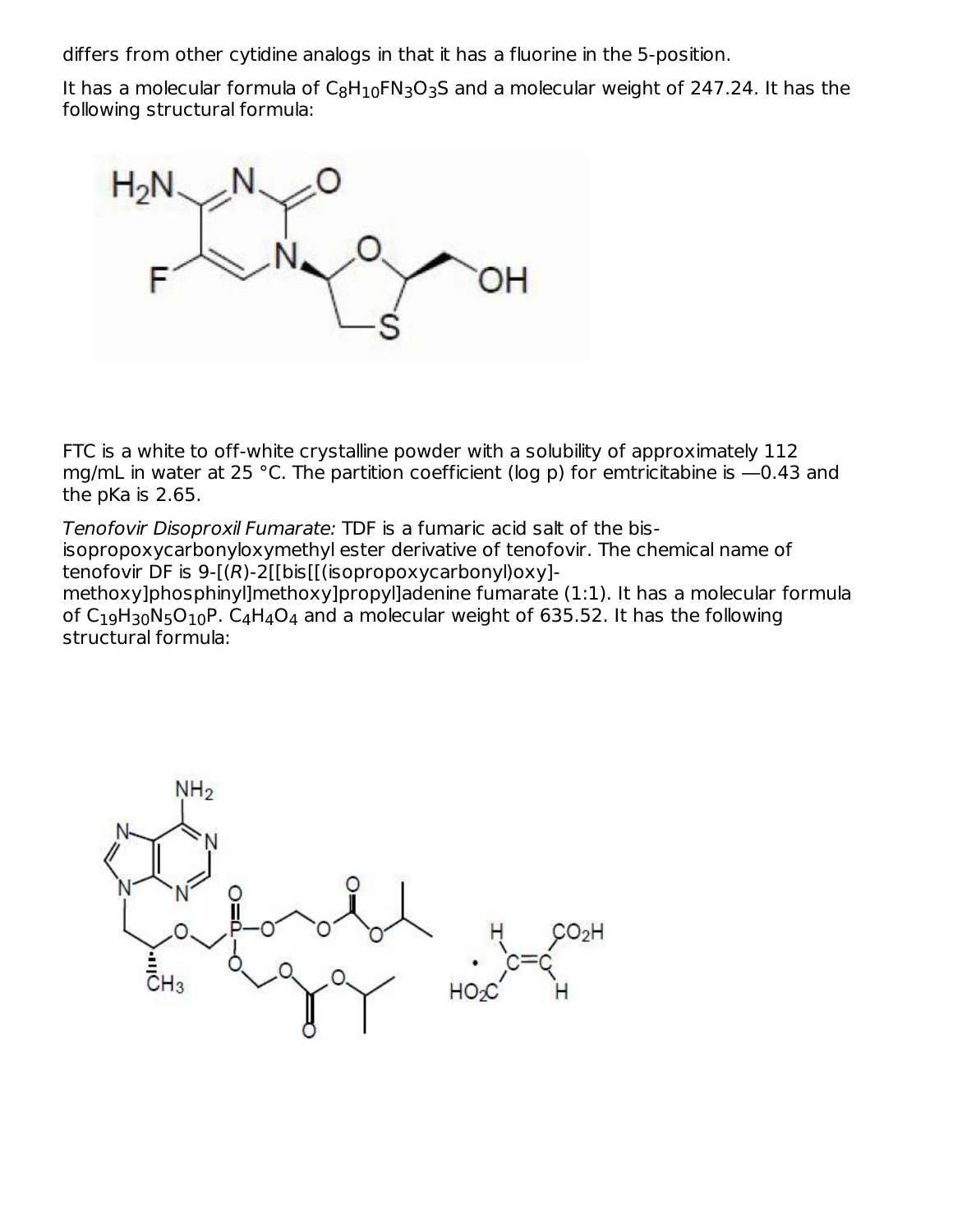Tenofovir disoproxil fumarate is a white to off-white crystalline powder with a solubility of 13.4 mg/mL in water at 25°C. The partition coefficient (log p) for tenofovir disoproxil is 1.25 and the pKa is 3.75. All dosages are expressed in terms of TDF except where otherwise noted.

Emtricitabine and tenofovir disoproxil fumarate tablets are for oral administration, and are available in the following strengths:

• Film-coated tablet containing 200 mg of FTC and 300 mg of TDF (which is equivalent to 245 mg of tenofovir disoproxil) as active ingredients

The tablets also include the following inactive ingredients: croscarmellose sodium, lactose monohydrate, magnesium stearate, microcrystalline cellulose, colloidal silicon dioxide and pregelatinized starch. The tablets are coated with Instacoat Universal White A05G14934, which contains hydroxypropyl methylcellulose 2910, lactose monohydrate, titanium dioxide, and triacetin.

# **12 CLINICAL PHARMACOLOGY**

## **12.1 Mechanism of Action**

Emtricitabine and tenofovir disoproxil fumarate tablets are a fixed-dose combination of antiviral drugs FTC and TDF [see Microbiology (12.4)].

## **12.3 Pharmacokinetics**

Emtricitabine and tenofovir disoproxil fumarate tablets: One emtricitabine and tenofovir disoproxil fumarate tablets was comparable to one FTC capsule (200 mg) plus one TDF tablet (300mg) following single-dose administration to fasting healthy subjects (N=39).

Emtricitabine: The pharmacokinetic properties of FTC are summarized in Table 8. Following oral administration of FTC, FTC is rapidly absorbed with peak plasma concentrations occurring at 1–2 hours postdose. Less than 4% of FTC binds to human plasma proteins in vitro, and the binding is independent of concentration over the range of 0.02–200 μg/mL. Following administration of radiolabelled FTC, approximately 86% is recovered in the urine and 13% is recovered as metabolites.

The metabolites of FTC include 3′-sulfoxide diastereomers and their glucuronic acid conjugate.

Emtricitabine is eliminated by a combination of glomerular filtration and active tubular secretion.

Following a single oral dose of FTC, the plasma FTC half-life is approximately 10 hours.

Tenofovir Disoproxil Fumarate: The pharmacokinetic properties of TDF are summarized in Table 8. Following oral administration of TDF, maximum tenofovir serum concentrations are achieved in  $1.0 \pm 0.4$  hour. Less than 0.7% of tenofovir binds to human plasma proteins in vitro, and the binding is independent of concentration over the range of 0.01–25 µg/mL. Approximately 70–80% of the intravenous dose of tenofovir is recovered as unchanged drug in the urine. Tenofovir is eliminated by a combination of glomerular filtration and active tubular secretion. Following a single oral dose of TDF, the terminal elimination half-life of tenofovir is approximately 17 hours.

#### **Table 8 Single Dose Pharmacokinetic Parameters for FTC and Tenofovir in Adults a**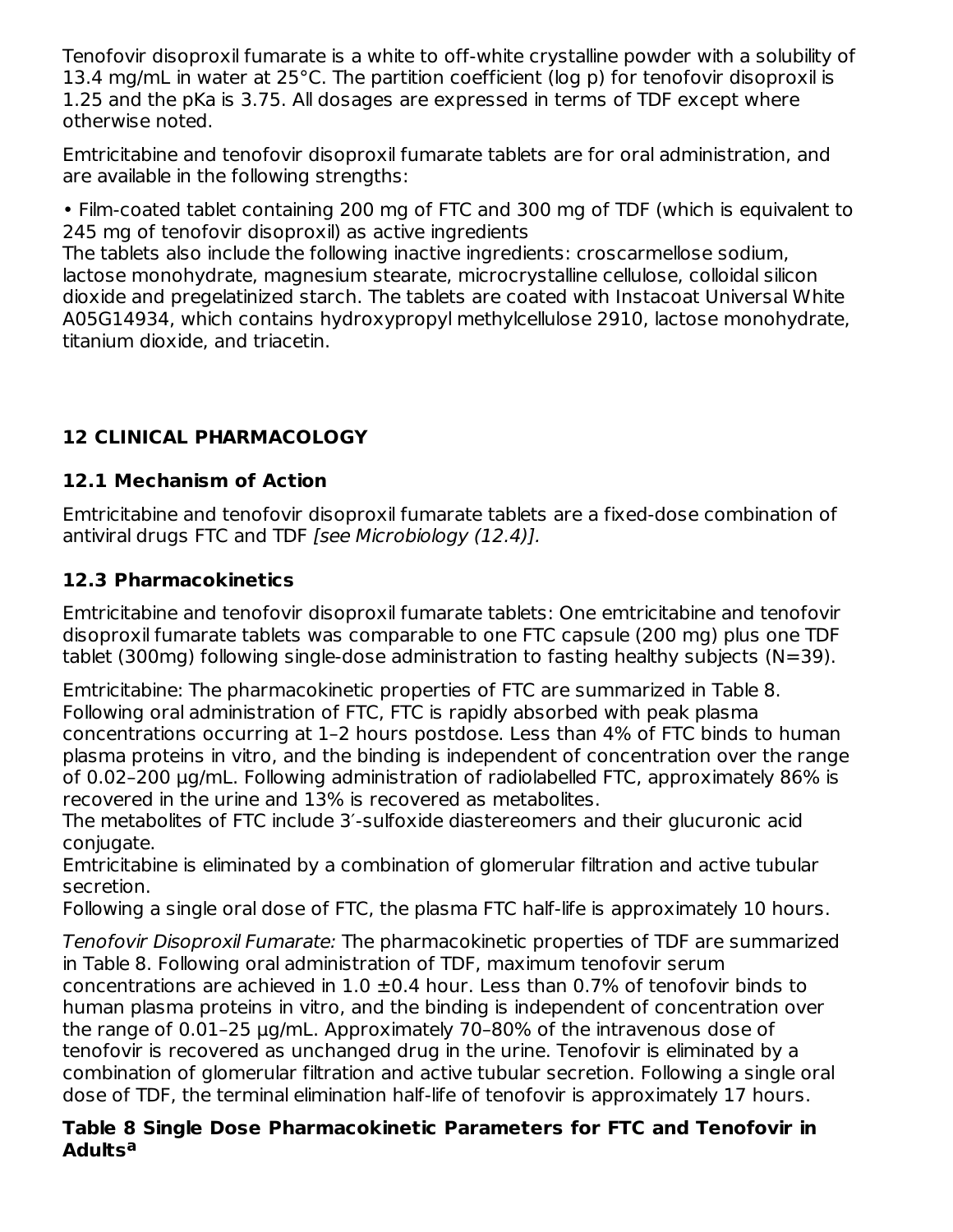|                                                              | <b>FTC</b>                   | <b>Tenofovir</b>   |
|--------------------------------------------------------------|------------------------------|--------------------|
| <b>Fasted Oral</b><br>Bioavailability <sup>b</sup> (%)       | 92 (83.1–<br>106.4)          | 25 (NC-<br>45.0)   |
| Plasma Terminal<br><b>Elimination Half-</b><br>Life $b$ (hr) | 10 (7.4–<br>18.0)            | 17 (12.0-<br>25.7) |
| $C_{\text{max}}^{\text{c}}$ (µg/mL)                          | $1.8 + 0.72$ <sup>d</sup>    | $0.30 \pm 0.09$    |
| $AUCc$ (µg $hr/mL$ )                                         | $10.0 \pm 3.12$ <sup>d</sup> | $2.29 \pm 0.69$    |
| $CL/Fc$ (mL/min)                                             | $302 + 94$                   | $1043 \pm 115$     |
| $CLrenalC$ (mL/min)                                          | $213 + 89$                   | $243 + 33$         |

a. NC=Not calculated

b. Median (range)

c. Mean  $(\pm$  SD)

d. Data presented as steady state values

### Effects of Food on Oral Absorption

Emtricitabine and tenofovir disoproxil fumarate tablets may be administered with or without food. Administration of emtricitabine and tenofovir disoproxil fumarate tablets following a high fat meal (784 kcal; 49 grams of fat) or a light meal (373 kcal; 8 grams of fat) delayed the time of tenofovir Cmax by approximately 0.75 hour. The mean increases in tenofovir AUC and Cmax were approximately 35% and 15%, respectively, when administered with a high fat or light meal, compared to administration in the fasted state. In previous safety and efficacy trials, TDF (tenofovir) was taken under fed conditions. FTC systemic exposures (AUC and Cmax) were unaffected when emtricitabine and tenofovir disoproxil fumarate tablets was administered with either a high fat or a light meal.

#### Specific Populations

#### Race

Emtricitabine: No pharmacokinetic differences due to race have been identified following the administration of FTC.

Tenofovir Disoproxil Fumarate: There were insufficient numbers from racial and ethnic groups other than Caucasian to adequately determine potential pharmacokinetic differences among these populations following the administration of TDF.

#### Gender

Emtricitabine and Tenofovir Disoproxil Fumarate: FTC and tenofovir pharmacokinetics are similar in male and female subjects.

### Pediatric Patients

Treatment of HIV-1 Infection: The pharmacokinetic data for tenofovir and FTC following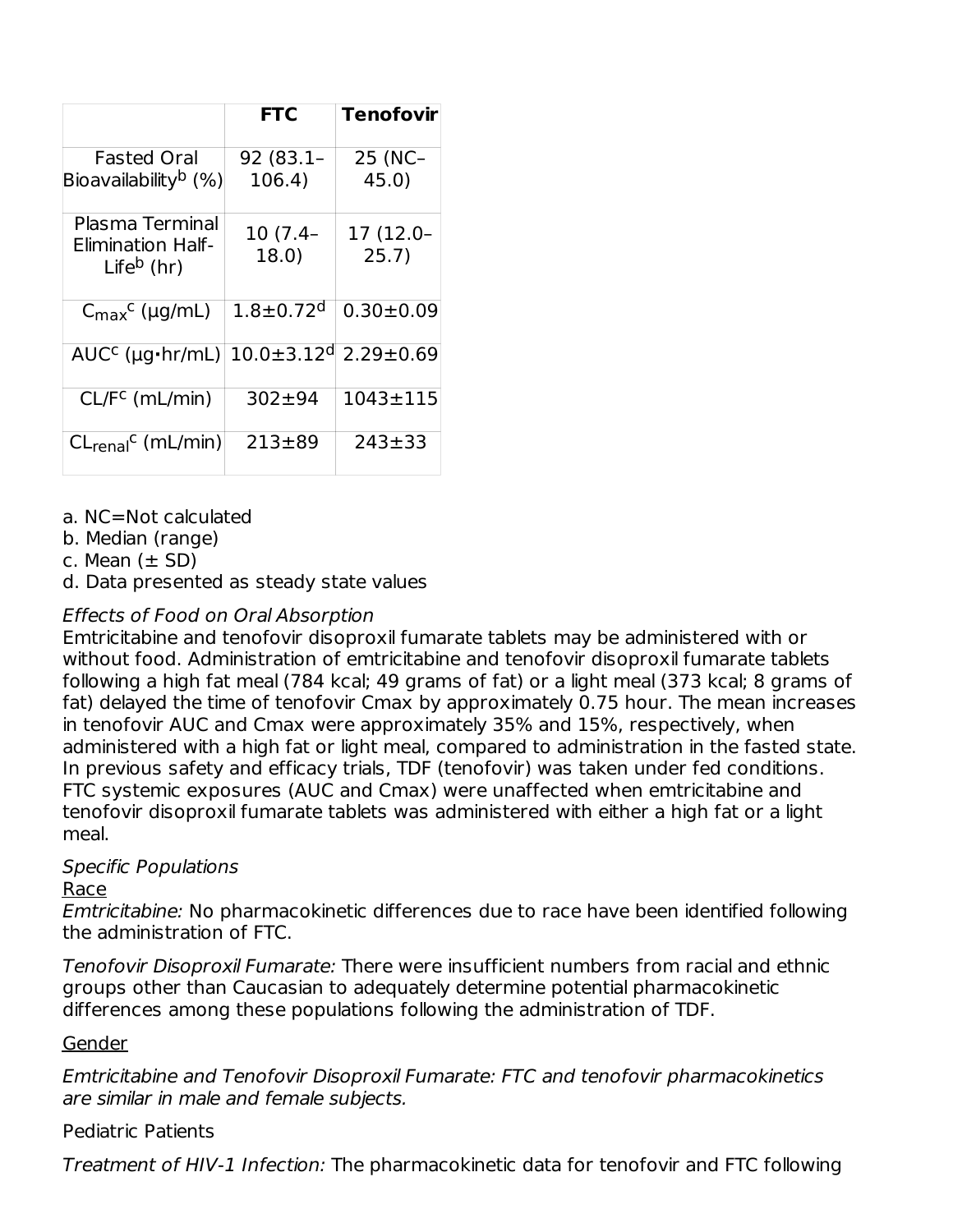administration of Emtricitabine and tenofovir disoproxil fumarate tablets in pediatric subjects weighing 17 kg and above are not available. The dosage recommendations of Emtricitabine and tenofovir disoproxil fumarate tablets in this population are based on the dosage recommendations of FTC and TDF in this population. Refer to the EMTRIVA and VIREAD prescribing information for pharmacokinetic information on the individual products in pediatric patients.

HIV-1 PrEP: The pharmacokinetic data for tenofovir and FTC following administration of emtricitabine and tenofovir disoproxil fumarate tablets in HIV-1 uninfected adolescents weighing 35 kg and above are not available. The dosage recommendations of emtricitabine and tenofovir disoproxil fumarate tablets for HIV-1 PrEP in this population are based on safety and adherence data from the ATN113 trial [see Use in Specific Populations (8.4)] and known pharmacokinetic information in HIV-infected adolescents taking TDF and FTC for treatment.

### Geriatric Patients

Pharmacokinetics of FTC and tenofovir have not been fully evaluated in the elderly (65 years of age and older).

### Patients with Renal Impairment

The pharmacokinetics of FTC and tenofovir are altered in subjects with renal impairment [see Warnings and Precautions (5.3)]. In adult subjects with creatinine clearance below 50 mL/min, Cmax and AUC 0-∞ of FTC and tenofovir were increased. No data are available to make dosage recommendations in pediatric patients with renal impairment.

#### Patients with Hepatic Impairment

The pharmacokinetics of tenofovir following a 300 mg dose of TDF have been studied in non-HIV infected subjects with moderate to severe hepatic impairment. There were no substantial alterations in tenofovir pharmacokinetics in subjects with hepatic impairment compared with unimpaired subjects. The pharmacokinetics of emtricitabine and tenofovir disoproxil fumarate tablets or FTC have not been studied in subjects with hepatic impairment; however, FTC is not significantly metabolized by liver enzymes, so the impact of liver impairment should be limited.

#### Assessment of Drug Interactions

The steady state pharmacokinetics of FTC and tenofovir were unaffected when FTC and TDF were administered together versus each agent dosed alone.

In vitro studies and clinical pharmacokinetic drug-drug interaction trials have shown that the potential for CYP mediated interactions involving FTC and tenofovir with other medicinal products is low.

TDF is a substrate of P-glycoprotein (P-gp) and breast cancer resistance protein (BCRP) transporters. When TDF is coadministered with an inhibitor of these transporters, an increase in absorption may be observed.

No clinically significant drug interactions have been observed between FTC and famciclovir, indinavir, stavudine, TDF, and zidovudine (Tables 9 and 10). Similarly, no clinically significant drug interactions have been observed between TDF and efavirenz, methadone, nelfinavir, oral contraceptives, ribavirin, or sofosbuvir in trials conducted in healthy volunteers (Tables 11 and 12).

#### **Table 9 Drug Interactions: Changes in Pharmacokinetic Parameters for FTC in the Presence of the Coadministered Drug<sup>a</sup>**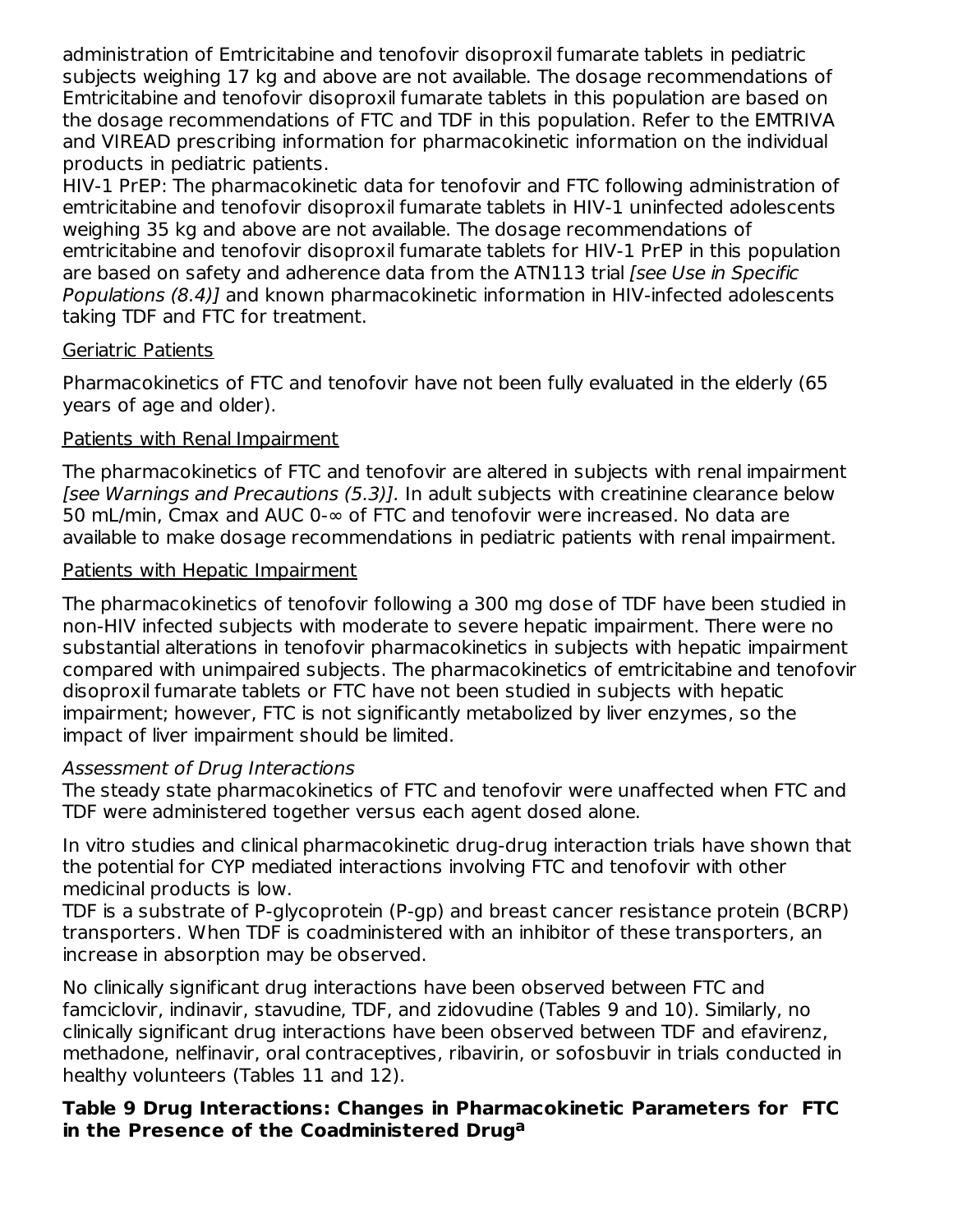| <b>Coadministered</b><br><b>Drug</b> | Dose of<br><b>Coadministered</b><br>Drug (mg) | <b>FTC Dose</b><br>(mg)    | N  |                  | % Change of FTC<br><b>Pharmacokinetic</b><br>Parameters <sup>b</sup> (90% CI) |                         |  |
|--------------------------------------|-----------------------------------------------|----------------------------|----|------------------|-------------------------------------------------------------------------------|-------------------------|--|
|                                      |                                               |                            |    | $C_{\text{max}}$ | <b>AUC</b>                                                                    | $C_{min}$               |  |
| TDF                                  | 300 once daily $\times$ 7<br>days             | 200 once daily<br>x 7 days | 17 | ó                | ó                                                                             | ↑ 20 (↑ 12)<br>to 1 29) |  |
| Zidovudine                           | 300 twice daily x<br>7 days                   | 200 once daily<br>x 7 days | 27 | ó                | ó                                                                             | ó                       |  |
| Indinavir                            | $800 \times 1$                                | $200 \times 1$             | 12 | ó                | ó                                                                             | <b>NA</b>               |  |
| Famciclovir                          | $500 \times 1$                                | $200 \times 1$             | 12 | ó                | $\acute{o}$                                                                   | <b>NA</b>               |  |
| Stavudine                            | 40 x 1                                        | $200 \times 1$             | 6  | ó                | ó                                                                             | <b>NA</b>               |  |

All interaction trials conducted in healthy volunteers ↑ = Increase;  $\Box \Leftrightarrow$  = No Effect; NA = Not Applicable

#### **Table 10 Drug Interactions: Changes in Pharmacokinetic Parameters for Coadministered Drug in the Presence of FTC a**

| Drug       | Dose of<br>Drug (mg)        | <b>Coadministered</b><br><b>Drug</b><br><b>FTC</b><br><b>Pharmacokinetic</b><br>Coadministered Coadministered Dose N<br>Parameters <sup>b</sup><br>(mg)<br>$(90\% \text{ Cl})$ |    | % Change of                               |                            |                 |  |  |
|------------|-----------------------------|--------------------------------------------------------------------------------------------------------------------------------------------------------------------------------|----|-------------------------------------------|----------------------------|-----------------|--|--|
|            |                             |                                                                                                                                                                                |    | $c_{\text{max}}$                          |                            | <b>AUC Cmin</b> |  |  |
| <b>TDF</b> | 300 once daily x<br>7 days  | 200<br>once<br>daily<br>$\times$ 7<br>days                                                                                                                                     | 17 | ó                                         | ó                          | ó               |  |  |
| Zidovudine | 300 twice daily x<br>7 days | 200<br>once<br>daily<br>$\times$ 7<br>days                                                                                                                                     | 27 | <b>117 (1</b><br>$0$ to $\uparrow$<br>38) | 113<br>(↑ 5<br>to 1<br>20) | ó               |  |  |
| Indinavir  | $800 \times 1$              | 200<br>$\times 1$                                                                                                                                                              | 12 | ó                                         | ó                          | <b>NA</b>       |  |  |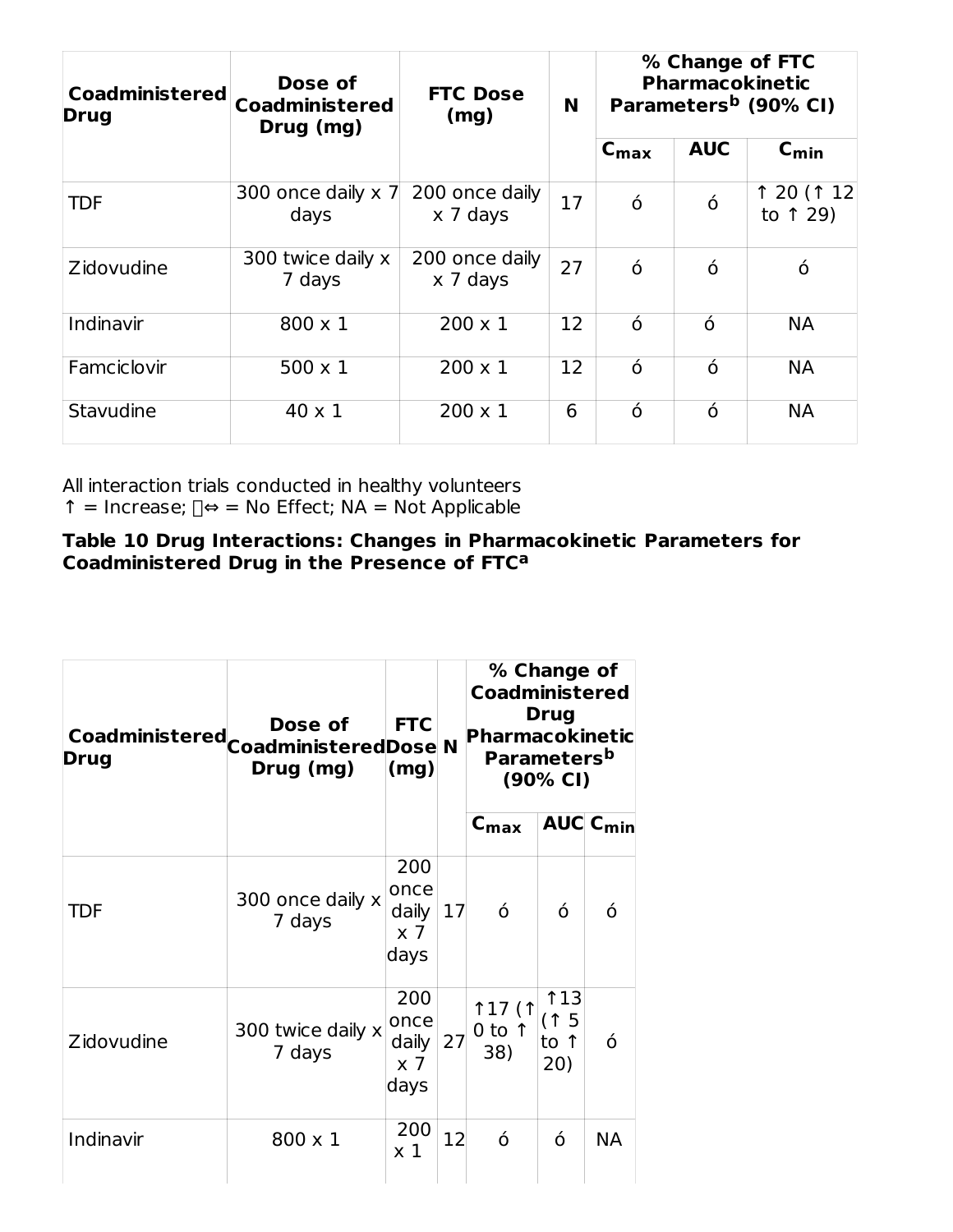| Famciclovir | $500 \times 1$ | 200<br>X |   |  | <b>NA</b> |
|-------------|----------------|----------|---|--|-----------|
| Stavudine   | $40 \times 1$  | 200<br>X | 6 |  | NА        |

a. All interaction trials conducted in healthy volunteers

b. ↑ = Increase; ⇔ $\Box$ = No Effect; NA = Not Applicable

#### **Table 11 Drug Interactions: Changes in Pharmacokinetic Parameters for Tenofovira in the Presence of the Coadministered Drug**

| <b>Coadministered</b><br><b>Drug</b>     | Dose of<br><b>Coadministered N</b><br>Drug (mg) |    | % Change of<br><b>Tenofovir</b><br><b>Pharmacokinetic</b><br>Parameters <sup>b</sup><br>(90% CI) |                                   |                                   |  |
|------------------------------------------|-------------------------------------------------|----|--------------------------------------------------------------------------------------------------|-----------------------------------|-----------------------------------|--|
|                                          |                                                 |    | $C_{\text{max}}$                                                                                 | <b>AUC</b>                        | $C_{\text{min}}$                  |  |
| Atazanavir <sup>c</sup>                  | 400 once daily x<br>14 days                     | 33 | 14<br>(18)<br>to<br>120                                                                          | 124<br>(121)<br>to<br>128         | 122<br>(115<br>to<br>130)         |  |
| Atazanavir/ Ritonavir <sup>c</sup>       | 300/100 once<br>daily                           | 12 | <b>134</b><br>(120)<br>to<br>151)                                                                | <b>137</b><br>(130)<br>to<br>145) | <b>129</b><br>(121)<br>to<br>136) |  |
| Darunavir/ Ritonavir <sup>d</sup>        | 300/100 twice<br>daily                          | 12 | 124<br>(18)<br>to<br>142)                                                                        | 122<br>(110<br>to<br>135)         | <b>137</b><br>(119<br>to<br>157)  |  |
| Indinavir                                | 800 three times<br>daily x 7 days               | 13 | 14<br>(13)<br>to<br>133)                                                                         | ó                                 | ó                                 |  |
| Ledipasvir/<br>Sofosbuvir <sup>e,f</sup> | 90/400 once                                     |    | 147<br>(137)<br>24<br>to<br>158)                                                                 | <b>135</b><br>(129<br>to<br>142)  | <b>147</b><br>(138)<br>to<br>157) |  |
| Ledipasvir/<br>Sofosbuvir <sup>e,g</sup> | daily x10 days                                  | 23 | 164<br>(154)<br>to 1                                                                             | 150<br>(142)<br>to                | 159<br>(149)<br>to                |  |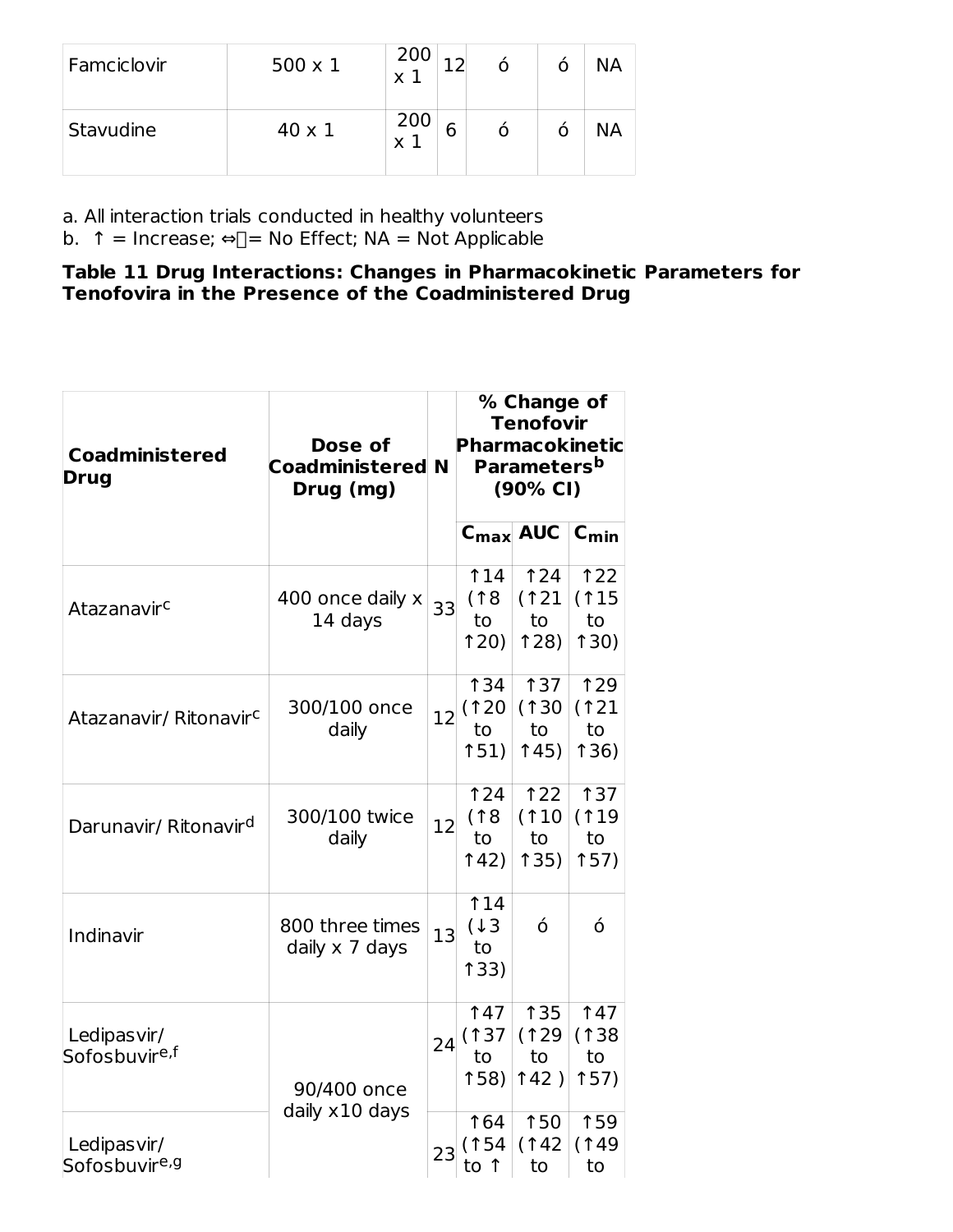|                                                                           |                                   |    | 74)                                         | 159                                     | <b>170)</b>                                          |
|---------------------------------------------------------------------------|-----------------------------------|----|---------------------------------------------|-----------------------------------------|------------------------------------------------------|
| Ledipasvir/<br>Sofosbuvir <sup>h</sup>                                    | 90/400 once<br>daily x14 days     |    | <b>179</b><br>$15$ (156<br>to               | <b>198</b><br>to                        | <b>1163</b><br>(177)(132)<br>to<br>↑104) ↑123) ↑197) |
| Ledipasvir/<br>Sofosbuvir <sup>i</sup>                                    | 90/400 once<br>daily x10 days     |    | ↑32<br>14(125)(131)<br>to<br>139)           | <b>140</b><br>to                        | 191<br>(174)<br>to<br>$150$ ) $110$                  |
| Ledipasvir/<br>Sofosbuvir <sup>j</sup>                                    | 90/400 once<br>daily x10 days     | 29 | 161<br>(151)<br>to<br>172)                  | 165<br>to                               | <b>1115</b><br>(159)(1105<br>to<br>$171$ ) $126$     |
| Lopinavir/ Ritonavir <sup>J</sup>                                         | 400/100 twice<br>daily x 14 days  | 24 | ó                                           | <b>132</b><br>(125<br>to<br><b>138)</b> | 151<br>(137)<br>to<br>166)                           |
| Saquinavir/ Ritonavir                                                     | 1000/100 twice<br>daily x 14 days | 35 | ó                                           | ó                                       | 123<br>(116<br>to 1<br>30)                           |
| Sofosbuvir <sup>k</sup>                                                   | 400 single dose                   | 16 | 125<br>(18)<br>to<br>î 45)                  | ó                                       | ó                                                    |
| Sofosbuvir/Velpatasvir                                                    | 400/100 Once<br>daily             | 30 | $\uparrow$ 46<br>(139)<br>to<br><b>154)</b> | $\uparrow$ 40<br>(134)<br>to<br>145)    | 1 70<br>(161)<br>to<br>179)                          |
| Sofosbuvir/Velpatasvir/Voxilaprevir Once 29<br><sup>m</sup> /Voxilaprevir | 400/100/100+<br>daily             |    | 148<br>(136<br>to<br>161)                   | 1 39<br>(132)<br>to<br>146)             | 147<br>(138)<br>to<br>156)                           |
| <b>Tacrolimus</b>                                                         | 0.05mg/kg twice<br>daily X 7 days |    | ↑<br>$21^{13(11)}$<br>to<br>127)            | ó                                       | ó                                                    |
| Tipranavir/ Ritonavir <sup>k</sup>                                        | 500/100 twice<br>daily            | 22 | ↓23<br>(132)<br>to<br>$\downarrow$ 13)      | $\downarrow$ 2<br>(19<br>to ↑<br>5)     | 17<br>(12)<br>to<br>117)                             |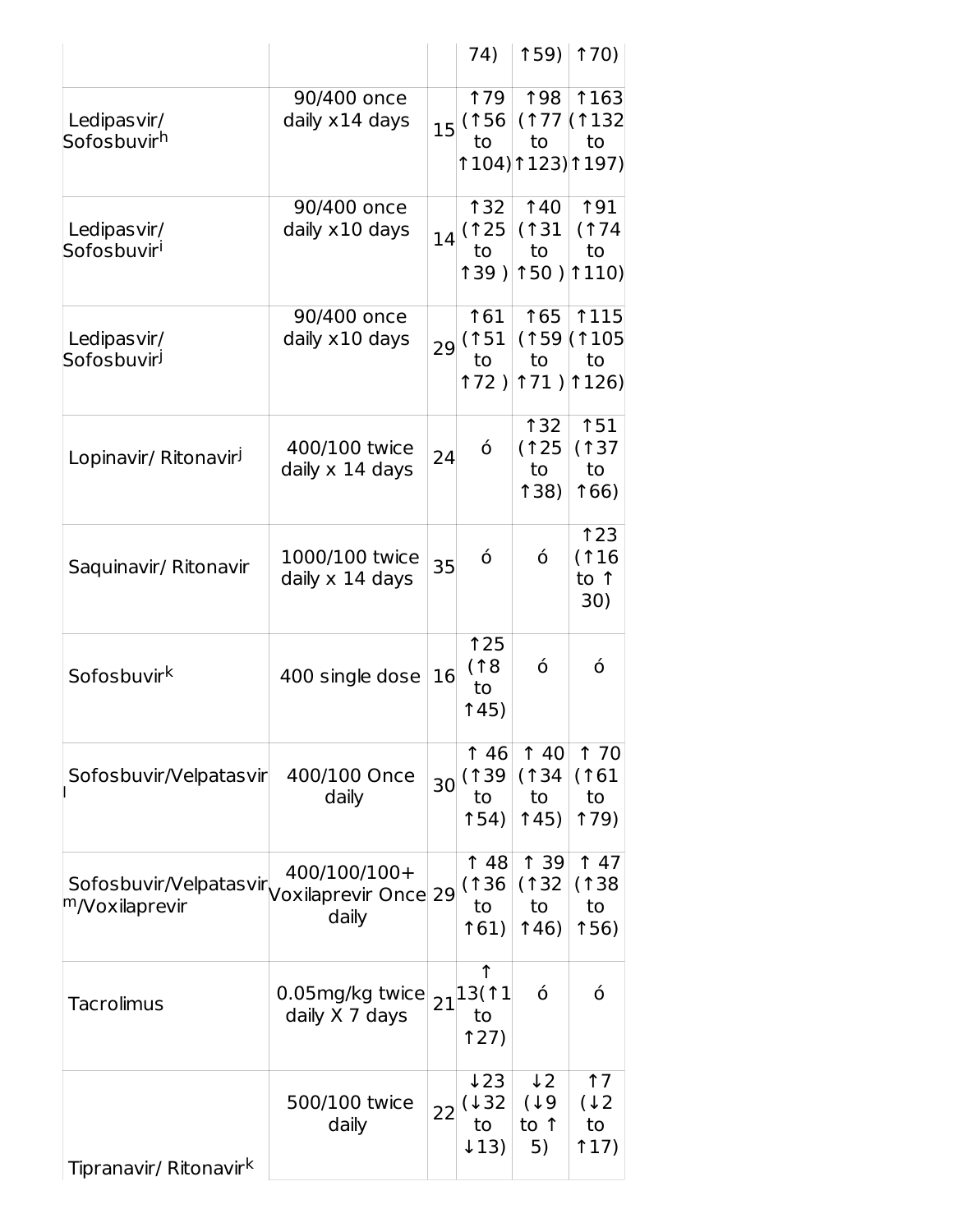| 750/200 twice $\begin{vmatrix} 20 & 46 \\ 10 & 6 \end{vmatrix}$ (46 |  | $\downarrow$ 29) |  | $ 138 $ 12   114<br>(↑1)<br>∣ to ↑ |
|---------------------------------------------------------------------|--|------------------|--|------------------------------------|
|---------------------------------------------------------------------|--|------------------|--|------------------------------------|

a. Subjects received VIREAD 300 mg once daily

b. Increase =  $\uparrow$ ; Decrease =  $\downarrow$ ; No Effect = ⇔

c. Reyataz Prescribing Information

d. Prezista Prescribing Information

e. Data generated from simultaneous dosing with HARVONI (ledipasvir/sofosbuvir). Staggered administration (12 hours apart) provided similar results.

f. Comparison based on exposures when administered as atazanavir/ritonavir + FTC/TDF.

g. Comparison based on exposures when administered as darunavir/ritonavir + FTC/TDF.

h. Study conducted with ATRIPLA (efavirenz/ FTC/TDF) coadministered with HARVONI . i. Study conducted with COMPLERA (FTC/rilpivirine/TDF) coadministered with HARVONI. j. Study conducted with emtricitabine and tenofovir disoproxil fumarate tablets

 $(FTC/TDF)$ + dolutegravir coadministered with HARVONI® (sofosbuvir).

k. Study conducted with ATRIPLA coadministered with SOVALDI $^{\circledR}$  (sofosbuvir) i. Study conducted with COMPLERA coadministered with EPCLUSA; coadministration with EPCLUSA also results in comparable increases in tenofovir exposures when TDF is administered as ATRIPLA, STRIBILD, Emtricitabine and tenofovir disoproxil fumarate tablets + atazanavir/ritonavir, or emtricitabine and tenofovir disoproxil fumarate tablets + darunavir/ritonavir.

m. Administered as raltegravir + FTC/TDF.

n. Comparison based on exposures when administered as darunavir + ritonavir + FTC/TDF.

o. Study conducted with additional voxilaprevir 100 mg to achieve voxilaprevir exposures expected in HCV-infected patients

p. Aptivus Prescribing Information

No effect on the pharmacokinetic parameters of the following coadministered drugs was observed with Emtricitabine and tenofovir disoproxil fumarate tablets: abacavir, didanosine (buffered tablets), FTC, entecavir and lamivudine.

#### **Table 12 Drug Interactions: Changes in Pharmacokinetic Parameters for Coadministered Drug in the Presence of Tenofovir**

| <b>Coadministered</b><br><b>Drug</b> | Dose of<br><b>Coadministered</b><br>Drug (mg) | N | % Change of<br><b>Coadministered</b><br><b>Drug</b><br><b>Pharmacokinetic</b><br><b>Parametersa</b><br>$(90\% \text{ Cl})$ |                                       |  |
|--------------------------------------|-----------------------------------------------|---|----------------------------------------------------------------------------------------------------------------------------|---------------------------------------|--|
|                                      |                                               |   |                                                                                                                            | $C_{\text{max}}$ AUC $C_{\text{min}}$ |  |
|                                      |                                               |   |                                                                                                                            |                                       |  |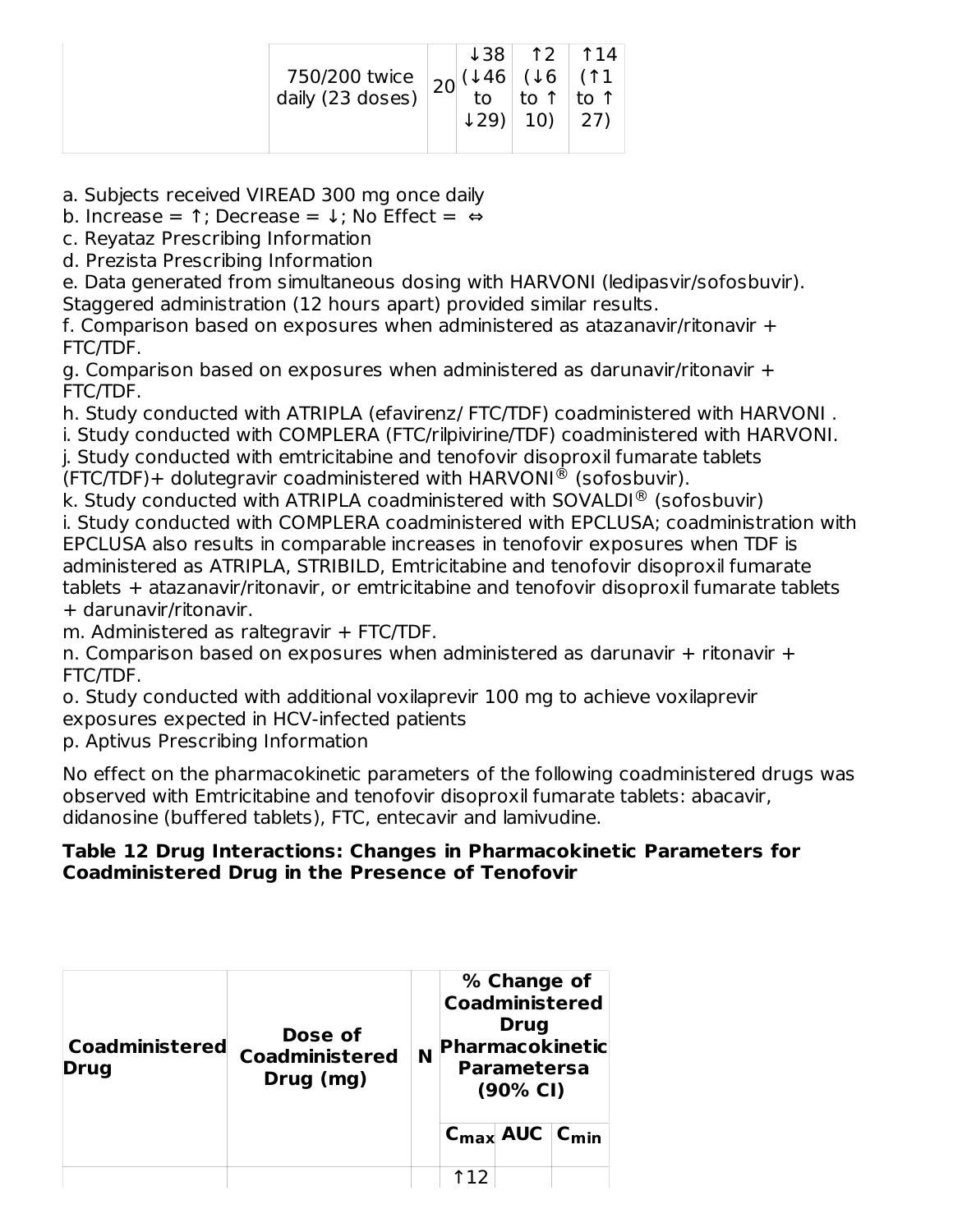| Abacavir                | 8<br>300 once                                                                      |    | (11)<br>to<br>126)                                        | ó                                                              | <b>NA</b>                                           |
|-------------------------|------------------------------------------------------------------------------------|----|-----------------------------------------------------------|----------------------------------------------------------------|-----------------------------------------------------|
| Atazanavir <sup>b</sup> | 400 once daily $\times$ 14<br>days                                                 |    | $\downarrow$ 21<br>$34^{(127)}$<br>to<br>$\downarrow$ 14) | $\sqrt{25}$<br>(130)<br>to<br>$\downarrow$ 19)                 | $\downarrow$ 40<br>(148)<br>to<br>$\downarrow$ 32)  |
| Atazanavir <sup>b</sup> | Atazanavir/Ritonavir<br>300/100 once daily<br>$x$ 42 days                          |    | 128<br>$10^{(150)}$<br>to 1<br>5)                         | $\downarrow$ 25 <sup>c</sup><br>(142)<br>to<br>$\downarrow$ 3) | $\downarrow$ 23 <sup>c</sup><br>(146)<br>to<br>110) |
| Darunavir <sup>d</sup>  | Darunavir/Ritonavir<br>300/100 once daily                                          | 12 | 116<br>(16)<br>to<br>142)                                 | 121<br>(15<br>to<br>154)                                       | <b>124</b><br>(110)<br>to<br>169)                   |
| Didanosinee             | 250 once,<br>simultaneously with<br>tenofovir TDF and a<br>light meal <sup>f</sup> | 33 | 1209<br>(132)<br>to<br>$\downarrow$ 7)                    | 69                                                             | <b>NA</b>                                           |
| Emtricitabine           | 200 once daily x 7<br>days                                                         | 17 | ó                                                         | ó                                                              | 120<br>(112)<br>to<br>129                           |
| Indinavir               | 800 three times<br>daily x 7 days                                                  | 12 | $\downarrow$ 11<br>(130)<br>to<br>$\downarrow$ 12)        | ó                                                              | ó                                                   |
| Entecavir               | 1 once daily x 10<br>days                                                          | 28 | ó                                                         | 13<br>(11)<br>to<br>115)                                       | ó                                                   |
| Lamivudine              | 150 twice daily x 7<br>days                                                        | 15 | $\downarrow$ 24<br>(134)<br>to<br>$\downarrow$ 12)        | ó                                                              | ó                                                   |
| Lopinavir<br>Ritonavir  | Lopinavir/Ritonavir<br>400/100 twice daily<br>$x$ 14 days                          | 24 | ó<br>ó                                                    | ó<br>ó                                                         | ó<br>ó                                              |
| Saquinavir<br>Ritonavir | Saquinavir/Ritonavir                                                               |    | 122<br>(16<br>to                                          | 129 <sup>h</sup><br>(112)<br>to<br><b>A 40)</b>                | 147 <sup>h</sup><br>(123)<br>to<br><b>↑ フC\</b>     |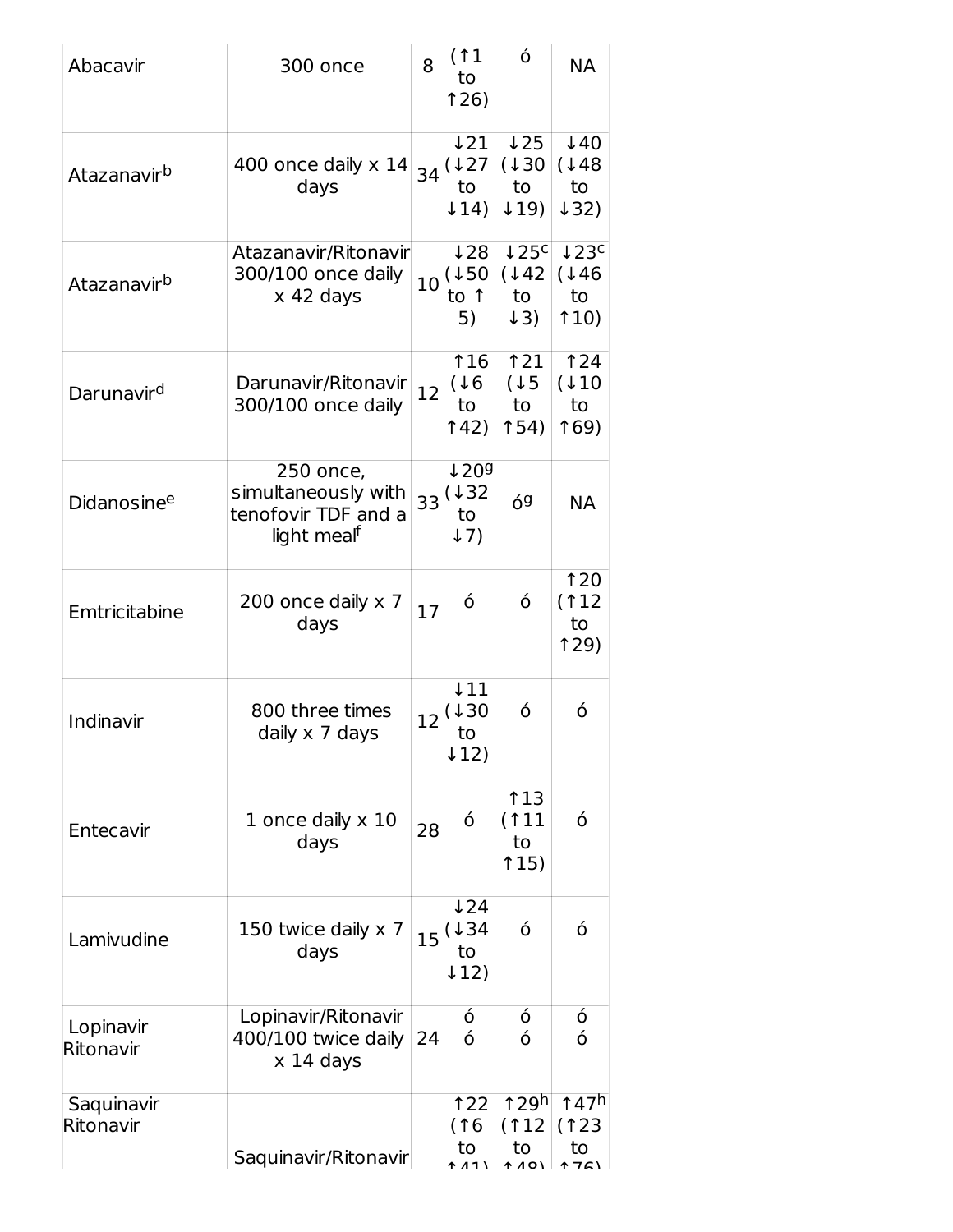|                         | 1000/100 twice daily 32<br>$x$ 14 days |    | 141                   | 1401                  | 1/01             |
|-------------------------|----------------------------------------|----|-----------------------|-----------------------|------------------|
|                         |                                        |    | ó                     | ó                     | 123<br>(↑3 to    |
|                         |                                        |    |                       |                       | 146)             |
| <b>Tacrolimus</b>       | 0.05 mg/kg twice<br>daily x 7 days     | 21 | ó                     | Ó                     | ó                |
|                         |                                        |    | ↓17                   | ↓18                   | 121              |
|                         | Tipranavir/Ritonavir                   | 22 | $\downarrow$ 26       | (125)                 | (130)            |
|                         | 500/100 twice daily                    |    | to                    | to                    | to               |
| Tipranavir <sup>i</sup> |                                        |    | $\downarrow$ 6)       | $\downarrow$ 9)       | $\downarrow$ 10) |
|                         | Tipranavir/Ritonavir                   |    | ↓11                   | ↓9                    | $\downarrow$ 12  |
|                         | 750/200 twice daily                    | 20 | ↓16                   | (115)                 | (↓22             |
|                         | $(23$ doses)                           |    | to<br>$\downarrow$ 4) | to<br>$\downarrow$ 3) | to $0)$          |
|                         |                                        |    |                       |                       |                  |

a. Increase =  $\uparrow$ ; Decrease =  $\downarrow$ ; No Effect =  $\Leftrightarrow$   $\uparrow$ ; NA = Not Applicable

b. Reyataz Prescribing Information

c. In HIV-infected subjects, addition of TDF to atazanavir 300 mg plus ritonavir 100 mg, resulted in AUC and Cmin values of atazanavir that were 2.3 and 4-fold higher than the respective values observed for atazanavir 400 mg when given alone.

d. Prezista Prescribing Information.

e. Videx EC Prescribing Information. Subjects received didanosine enteric-coated capsules. When didanosine 250 mg enteric-coated capsules were administered with TDF, systemic exposures of didanosine were similar to those seen with the 400 mg entericcoated capsules alone under fasted conditions.

f. 373 kcal, 8.2 g fat

g. Compared with didanosine (enteric-coated) 400 mg administered alone under fasting conditions.

h. Increases in AUC and Cmin are not expected to be clinically relevant; hence, no dose adjustments are required when TDF and ritonavir-boosted saquinavir are coadministered.

i. Aptivus Prescribing Information.

## **12.4 Microbiology**

### Mechanism of Action

Emtricitabine: FTC, a synthetic nucleoside analog of cytidine, is phosphorylated by cellular enzymes to form emtricitabine 5'-triphosphate (FTC-TP), which inhibits the activity of the HIV-1 reverse transcriptase (RT) by competing with the natural substrate deoxycytidine 5'-triphosphate and by being incorporated into nascent viral DNA which results in chain termination. FTC-TP is a weak inhibitor of mammalian DNA polymerases α, β, ε and mitochondrial DNA polymerase γ.

Tenofovir Disoproxil Fumarate: TDF is an acyclic nucleoside phosphonate diester analog of adenosine monophosphate. TDF requires initial diester hydrolysis for conversion to tenofovir and subsequent phosphorylations by cellular enzymes to form tenofovir diphosphate (TFV-DP), which inhibits the activity of HIV-1 RT by competing with the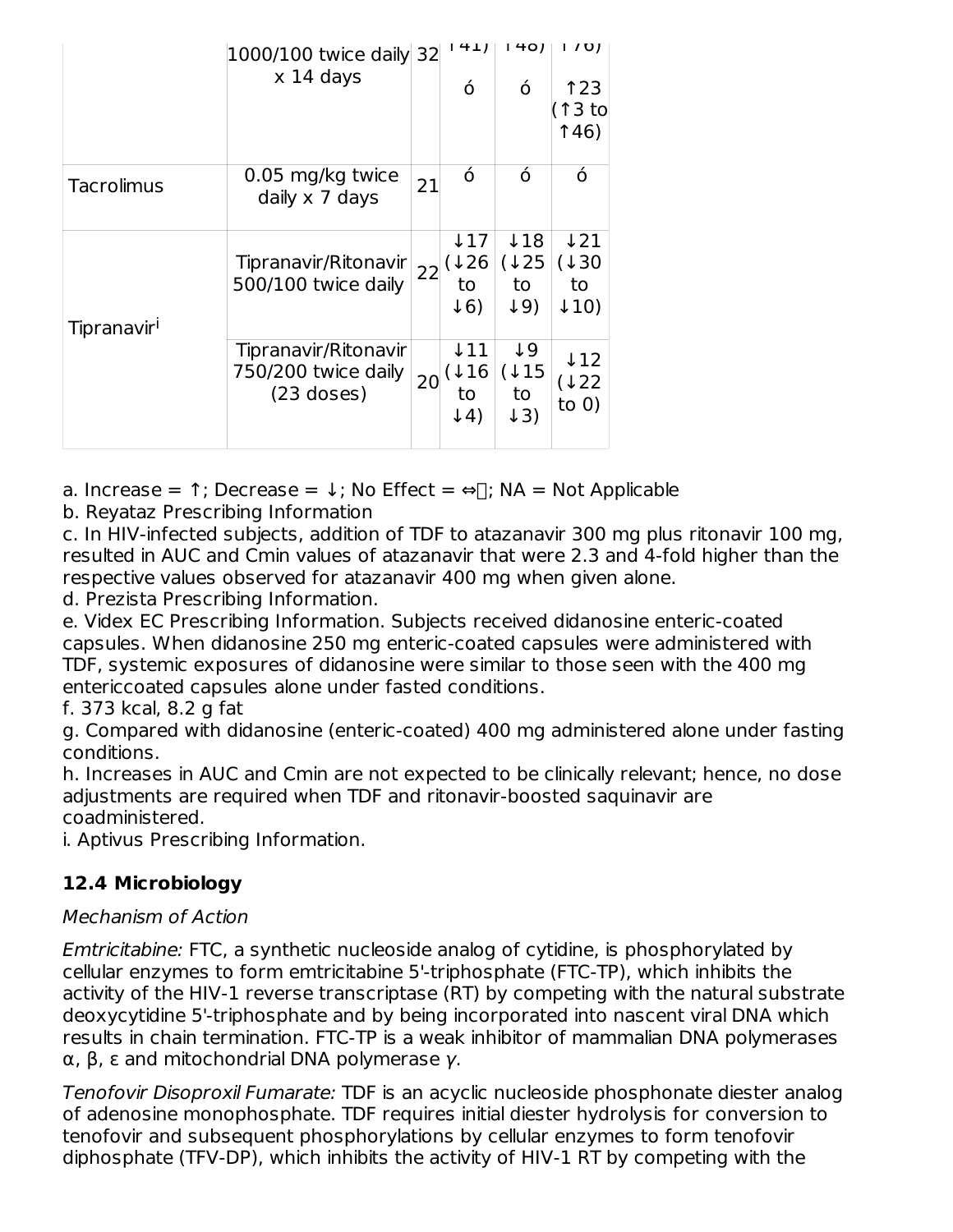natural substrate deoxyadenosine 5′triphosphate and, after incorporation into DNA, by DNA chain termination. TFV-DP is a weak inhibitor of mammalian DNA polymerases  $\alpha$ ,  $\beta$ , and mitochondrial DNA polymerase γ.

### Antiviral Activity

Emtricitabine and Tenofovir Disoproxil Fumarate: No antagonism was observed in combination studies evaluating the cell culture antiviral activity of FTC and tenofovir together.

Emtricitabine: The antiviral activity of FTC against laboratory and clinical isolates of HIV-1 was assessed in lymphoblastoid cell lines, the MAGI-CCR5 cell line, and peripheral blood mononuclear cells. The 50% effective concentration (EC $_{50}$ ) values for FTC were in the range of 0.0013-0.64  $\mu$ M (0.0003-0.158  $\mu$ g/mL). In drug combination studies of FTC with nucleoside RT inhibitors (abacavir, lamivudine, stavudine, zidovudine), nonnucleoside RT inhibitors (delavirdine, efavirenz, nevirapine), and protease inhibitors (amprenavir, nelfinavir, ritonavir, saquinavir), no antagonism was observed. Emtricitabine displayed antiviral activity in cell culture against HIV-1 clades A, B, C, D, E, F, and G (EC<sub>50</sub> values ranged from 0.007–0.075  $\mu$ M) and showed strain specific activity against HIV-2 (EC $_{50}$  values ranged from 0.007-1.5  $\mu$ M).

Tenofovir Disoproxil Fumarate: The antiviral activity of tenofovir against laboratory and clinical isolates of HIV-1 was assessed in lymphoblastoid cell lines, primary monocyte/macrophage cells and peripheral blood lymphocytes. The  $\mathsf{EC}_{50}$  values for tenofovir were in the range of 0.04–8.5 μM. In drug combination studies of tenofovir with nucleoside RT inhibitors (abacavir, didanosine, lamivudine, stavudine, zidovudine), non-nucleoside RT inhibitors (delavirdine, efavirenz, nevirapine), and protease inhibitors (amprenavir, indinavir, nelfinavir, ritonavir, saquinavir), no antagonism was observed. Tenofovir displayed antiviral activity in cell culture against HIV-1 clades A, B, C, D, E, F, G and O (EC $_{50}$  values ranged from 0.5- 2.2  $\mu$ M) and showed strain specific activity against HIV-2 (EC<sub>50</sub> values ranged from 1.6  $\mu$ M to 5.5  $\mu$ M).

#### Prophylactic Activity in a Nonhuman Primate Model of HIV-1 Transmission

Emtricitabine and Tenofovir Disoproxil Fumarate: The prophylactic activity of the combination of daily oral FTC and TDF was evaluated in a controlled study of macaques inoculated once weekly for 14 weeks with SIV/HIV-1 chimeric virus (SHIV) applied to the rectal surface. Of the 18 control animals, 17 became infected after a median of 2 weeks. In contrast, 4 of the 6 animals treated daily with oral FTC and TDF remained uninfected and the two infections that did occur were significantly delayed until 9 and 12 weeks and exhibited reduced viremia. An M184I-expressing FTC-resistant variant emerged in 1 of the 2 macaques after 3 weeks of continued drug exposure. Resistance

Emtricitabine and Tenofovir Disoproxil Fumarate: HIV-1 isolates with reduced susceptibility to the combination of FTC and tenofovir have been selected in cell culture. Genotypic analysis of these isolates identified the M184V/I and/or K65R amino acid substitutions in the viral RT. In addition, a K70E substitution in the HIV-1 RT has been selected by tenofovir and results in reduced susceptibility to tenofovir.

In Study 934, a clinical trial of treatment-naïve subjects [see Clinical Studies (14.2)], resistance analysis was performed on HIV-1 isolates from all confirmed virologic failure subjects with greater than 400 copies/mL of HIV-1 RNA at Week 144 or early discontinuation. Development of efavirenz resistance-associated substitutions occurred most frequently and was similar between the treatment arms. The M184V amino acid substitution, associated with resistance to FTC and lamivudine, was observed in 2/19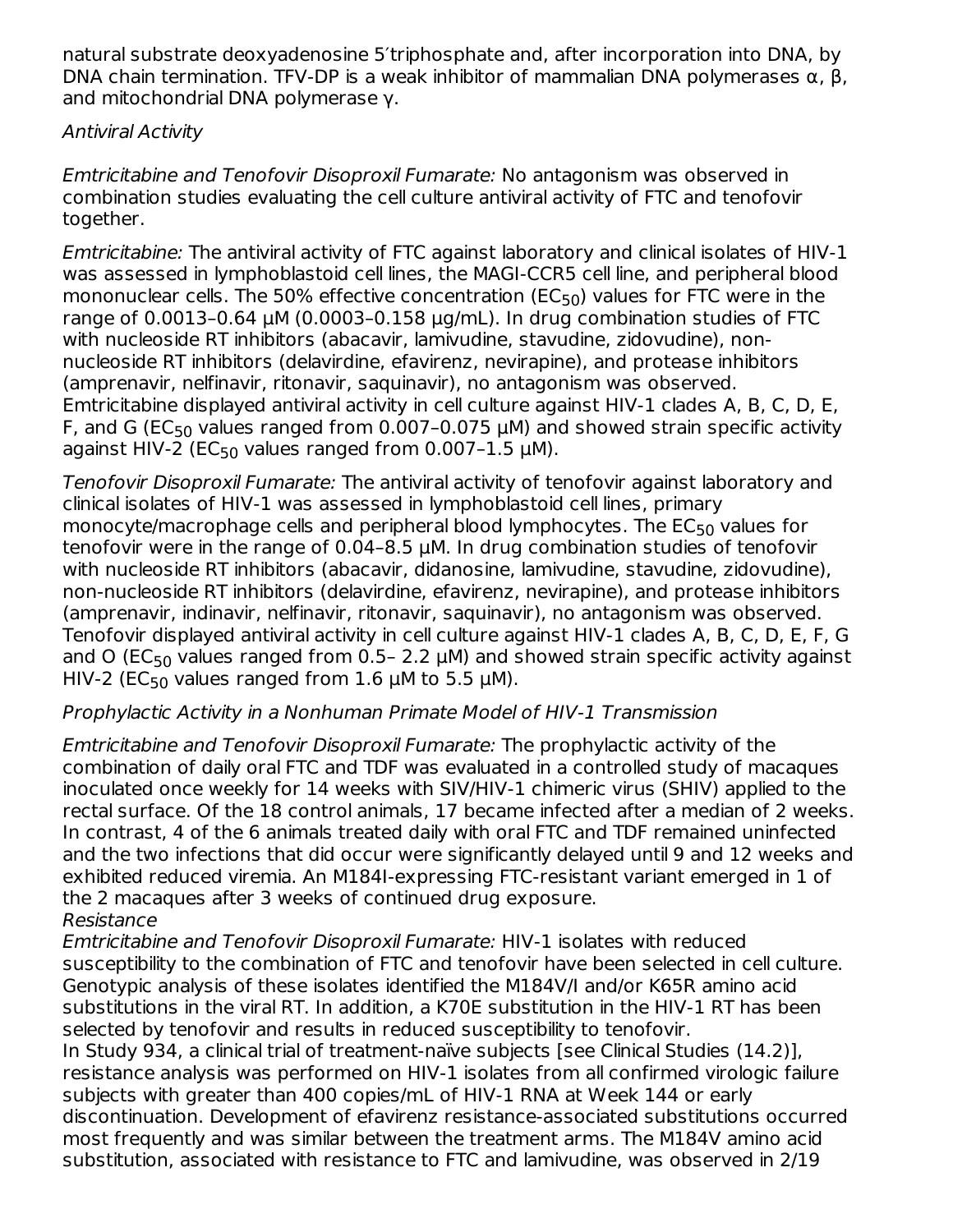analyzed subject isolates in the FTC+TDF group and in 10/29 analyzed subject isolates in the zidovudine/lamivudine group. Through 144 weeks of Study 934, no subjects have developed a detectable K65R or K70E substitution in their HIV-1 as analyzed through standard genotypic analysis.

Emtricitabine: FTC-resistant isolates of HIV-1 have been selected in cell culture and in vivo. Genotypic analysis of these isolates showed that the reduced susceptibility to FTC was associated with a substitution in the HIV-1 RT gene at codon 184 which resulted in an amino acid substitution of methionine by valine or isoleucine (M184V/I).

Tenofovir Disoproxil Fumarate: HIV-1 isolates with reduced susceptibility to tenofovir have been selected in cell culture. These viruses expressed a K65R substitution in RT and showed a 2-to 4-fold reduction in susceptibility to tenofovir.

In treatment-naïve subjects, isolates from 8/47 (17%) analyzed subjects developed the K65R substitution in the TDF arm through 144 weeks; 7 occurred in the first 48 weeks of treatment and 1 at Week 96. In treatment-experienced subjects, 14/304 (5%) isolates from subjects failing TDF through Week 96 showed greater than 1.4 fold (median 2.7) reduced susceptibility to tenofovir. Genotypic analysis of the resistant isolates showed a K65R amino acid substitution in the HIV-1 RT.

iPrEx Trial: In the iPrEx trial, a clinical trial of HIV-1 seronegative adult subjects [see Clinical Studies (14.3)], no amino acid substitutions associated with resistance to FTC or TDF were detected at the time of seroconversion among 48 subjects in the emtricitabine and tenofovir disoproxil fumarate tablets group and 83 subjects in the placebo group who became infected with HIV-1 during the trial. Ten subjects were observed to be HIV-1 infected at time of enrollment. The M184V/I substitutions associated with resistance to FTC were observed in 3 of the 10 subjects (2 of 2 in the emtricitabine and tenofovir disoproxil fumarate tablets group and 1 of 8 in the placebo group). One of the two subjects in the emtricitabine and tenofovir disoproxil fumarate tablets group harbored wild type virus at enrollment and developed the M184V substitution 4 weeks after enrollment. The other subject had indeterminate resistance at enrollment but was found to have the M184I substitution 4 weeks after enrollment.

Partners PrEP Trial: In the Partners PrEP trial, a clinical trial of HIV-1 seronegative adult subjects [see Clinical Studies (14.4)], no variants expressing amino acid substitutions associated with resistance to FTC or TDF were detected at the time of seroconversion among 12 subjects in the Emtricitabine and tenofovir disoproxil fumarate tablets group, 15 subjects in the TDF group, and 51 subjects in the placebo group. Fourteen subjects were observed to be HIV-1 infected at the time of enrollment (3 in the emtricitabine and tenofovir disoproxil fumarate tablets group, 5 in the TDF group, and 6 in the placebo group). One of the three subjects in the emtricitabine and tenofovir disoproxil fumarate tablets group who was infected with wild type virus at enrollment selected an M184V expressing virus by Week 12. Two of the five subjects in the TDF group had tenofovirresistant viruses at the time of seroconversion; one subject infected with wild type virus at enrollment developed a K65R substitution by Week 16, while the second subject had virus expressing the combination of D67N and K70R substitutions upon seroconversion at Week 60, although baseline virus was not genotyped and it is unclear if the resistance emerged or was transmitted. Following enrollment, 4 subjects (2 in the TDF group, 1 in the emtricitabine and tenofovir disoproxil fumarate tablets group, and 1 in the placebo group) had virus expressing K103N or V106A substitutions, which confer high-level resistance to NNRTIs but have not been associated with FTC or TDF and may have been present in the infecting virus.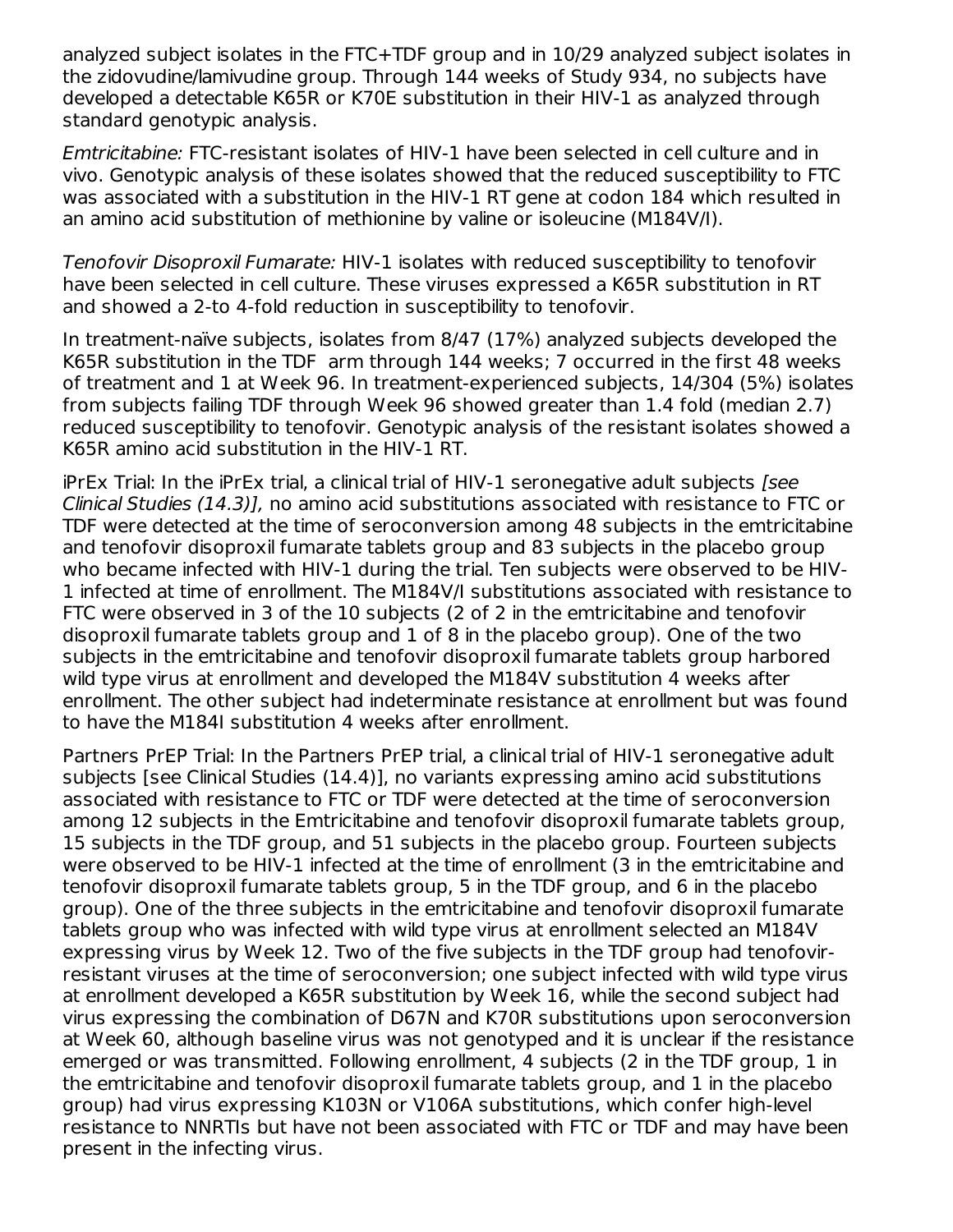ATN113 Trial: In ATN113, a clinical trial of HIV-1 seronegative adolescent subjects [see Use in Specific Populations (8.4)], no amino acid substitutions associated with resistance to FTC or TDF were detected at the time of seroconversion from any of the 3 subjects who became infected with HIV-1 during the trial. All 3 subjects who seroconverted were nonadherent to the recommended Emtricitabine and tenofovir disoproxil fumarate tablets dosage.

## Cross Resistance

Emtricitabine and Tenofovir Disoproxil Fumarate: Cross-resistance among certain NRTIs has been recognized. The M184V/I and/or K65R substitutions selected in cell culture by the combination of FTC and tenofovir are also observed in some HIV-1 isolates from subjects failing treatment with tenofovir in combination with either FTC or lamivudine, and either abacavir or didanosine. Therefore, cross-resistance among these drugs may occur in patients whose virus harbors either or both of these amino acid substitutions.

Emtricitabine: FTC-resistant isolates (M184V/I) were cross-resistant to lamivudine but retained susceptibility in cell culture to the NRTIs didanosine, stavudine, tenofovir, and zidovudine, and to NNRTIs (delavirdine, efavirenz, and nevirapine). HIV-1 isolates containing the K65R substitution, selected in vivo by abacavir, didanosine, and tenofovir, demonstrated reduced susceptibility to inhibition by FTC. Viruses harboring substitutions conferring reduced susceptibility to stavudine and zidovudine (M41L, D67N, K70R, L210W, T215Y/F, K219Q/E), or didanosine (L74V) remained sensitive to FTC. HIV-1 containing the K103N substitution associated with resistance to NNRTIs was susceptible to FTC.

Tenofovir Disoproxil Fumarate: The K65R and K70E substitutions selected by tenofovir are also selected in some HIV-1 infected patients treated with abacavir or didanosine. HIV-1 isolates with the K65R and K70E substitutions also showed reduced susceptibility to FTC and lamivudine. Therefore, cross-resistance among these NRTIs may occur in patients whose virus harbors the K65R or K70E substitutions. HIV-1 isolates from subjects (N=20) whose HIV-1 expressed a mean of 3 zidovudineassociated RT amino acid substitutions (M41L, D67N, K70R, L210W, T215Y/F, or K219Q/E/N) showed a 3.1 fold decrease in the susceptibility to tenofovir. Subjects whose virus expressed an L74V substitution without zidovudine resistance-associated substitutions (N=8) had reduced response to TDF. Limited data are available for patients whose virus expressed a Y115F substitution (N=3), Q151M substitution (N=2), or T69 insertion (N=4), all of whom had a reduced response.

# **13 NONCLINICAL TOXICOLOGY**

## **13.1 Carcinogenesis & Mutagenesis & Impairment of Fertility**

Emtricitabine: In long-term oral carcinogenicity studies of FTC, no drug-related increases in tumor incidence were found in mice at doses up to 750 mg/kg/day (26 times the human systemic exposure at the therapeutic dose of 200 mg/day) or in rats at doses up to 600 mg/kg/day (31 times the human systemic exposure at the therapeutic dose). FTC was not genotoxic in the reverse mutation bacterial test (Ames test), or the mouse lymphoma or mouse micronucleus assays.

FTC did not affect fertility in male rats at approximately 140-fold or in male and female mice at approximately 60-fold higher exposures (AUC) than in humans given the recommended 200 mg daily dose. Fertility was normal in the offspring of mice exposed daily from before birth (in utero) through sexual maturity at daily exposures (AUC) of approximately 60-fold higher than human exposures at the recommended 200 mg daily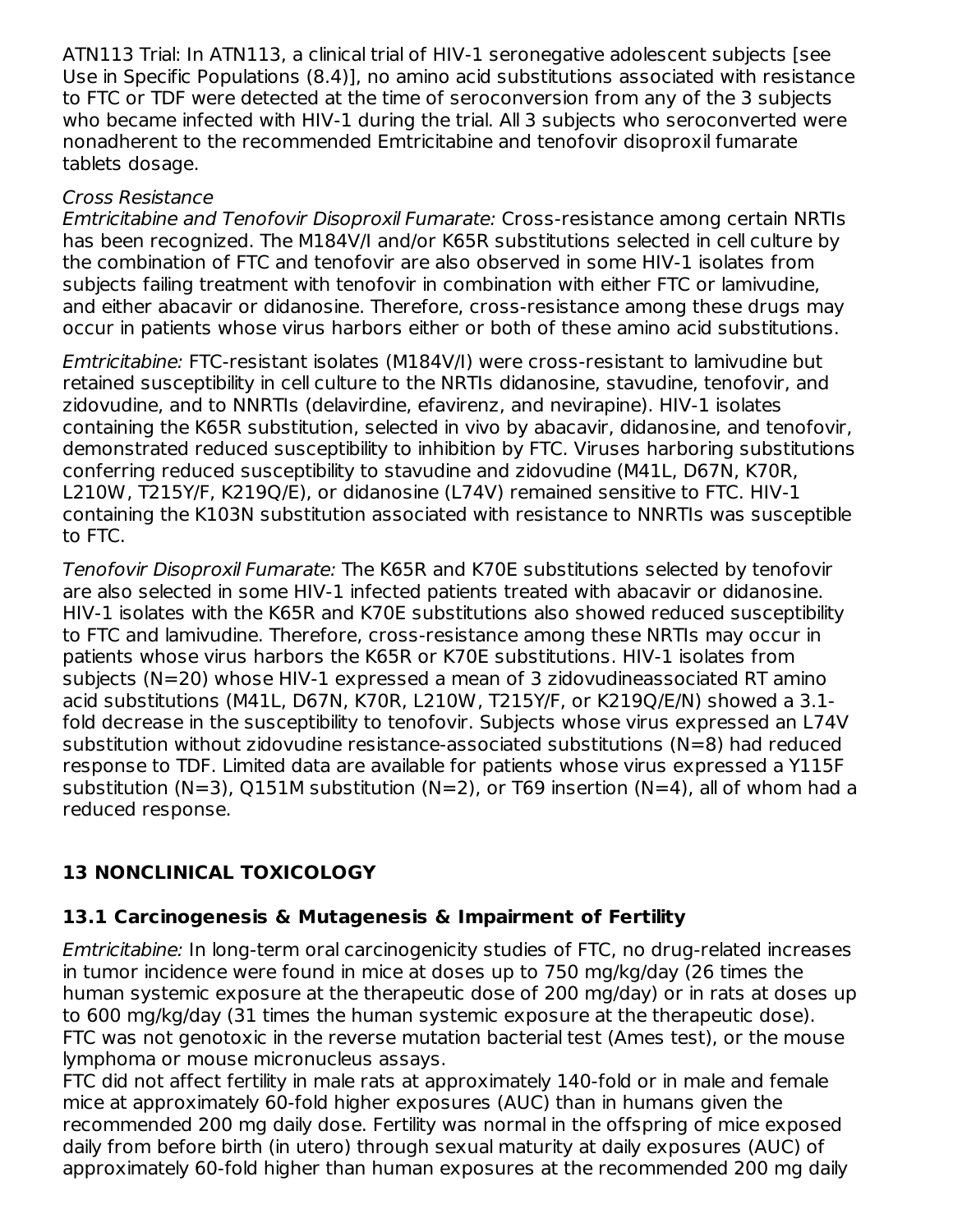dose.

Tenofovir Disoproxil Fumarate: Long-term oral carcinogenicity studies of TDF in mice and rats were carried out at exposures up to approximately 16 times (mice) and 5 times (rats) those observed in humans at the therapeutic dose for HIV-1 infection. At the high dose in female mice, liver adenomas were increased at exposures 16 times that in humans. In rats, the study was negative for carcinogenic findings at exposures up to 5 times that observed in humans at the therapeutic dose.

TDF was mutagenic in the in vitro mouse lymphoma assay and negative in an in vitro bacterial mutagenicity test (Ames test). In an in vivo mouse micronucleus assay, TDF was negative when administered to male mice.

There were no effects on fertility, mating performance or early embryonic development when TDF was administered to male rats at a dose equivalent to 10 times the human dose based on body surface area comparisons for 28 days prior to mating and to female rats for 15 days prior to mating through day 7 of gestation. There was, however, an alteration of the estrous cycle in female rats.

## **13.2 Animal Toxicology and/or Pharmacology**

Tenofovir and TDF administered in toxicology studies to rats, dogs and monkeys at exposures (based on AUCs) greater than or equal to 6-fold those observed in humans caused bone toxicity. In monkeys the bone toxicity was diagnosed as osteomalacia. Osteomalacia observed in monkeys appeared to be reversible upon dose reduction or discontinuation of tenofovir. In rats and dogs, the bone toxicity manifested as reduced bone mineral density. The mechanism(s) underlying bone toxicity is unknown.

Evidence of renal toxicity was noted in four animal species. Increases in serum creatinine, BUN, glycosuria, proteinuria, phosphaturia, and/or calciuria and decreases in serum phosphate were observed to varying degrees in these animals. These toxicities were noted at exposures (based on AUCs) 2–20 times higher than those observed in humans. The relationship of the renal abnormalities, particularly the phosphaturia, to the bone toxicity is not known.

# **14 CLINICAL STUDIES**

## **14.1 Overview of Clinical Trials**

The efficacy and safety of emtricitabine and tenofovir disoproxil fumarate tablets have been evaluated in the studies summarized in Table 13.

#### **Table 13 Trials Conducted with Emtricitabine and tenofovir disoproxil fumarate tablets for HIV-1 Treatment and HIV-1 PrEP**

| <b>Trial</b>            | <b>Population</b> | <b>Study Arms (N)a</b>                                             | <b>Timepoint</b> |
|-------------------------|-------------------|--------------------------------------------------------------------|------------------|
| Study 934 <sup>b</sup>  | HIV-infected,     | FTC+TDF                                                            | $+48$ Weeks      |
| (NCT00112047)treatment- | naïve adults      | efavirenz<br>(257)<br>zidovudine/lamivudine<br>$+$ efavirenz (254) |                  |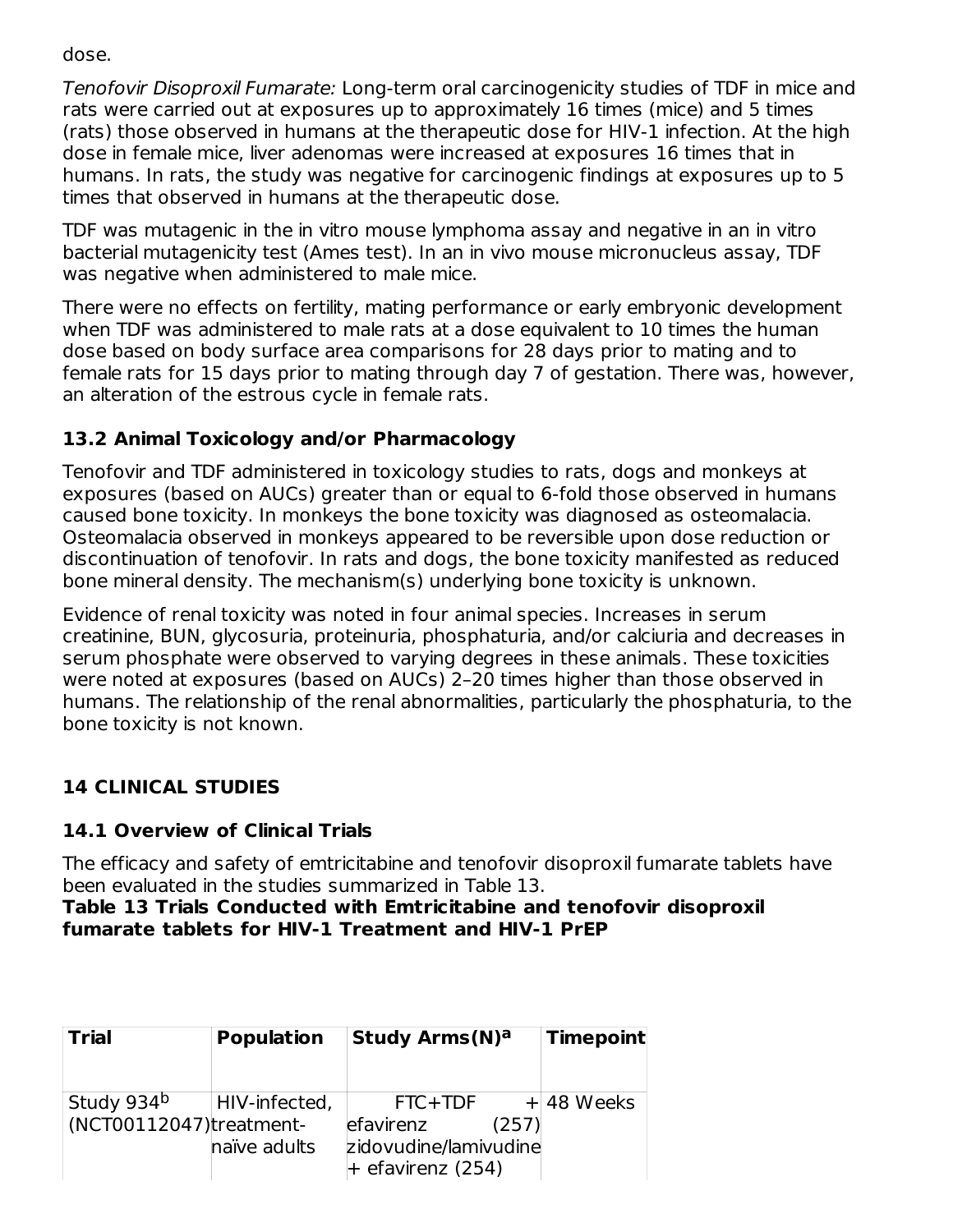| iPrEx <sup>c</sup><br>(NCT00458393) seronegative             | HIV-<br>men<br>transgender<br>women $who(1,248)$<br>have sex with<br>men | Emtricitabine and 4,237<br>tenofovir<br>disoproxilperson-<br>tabletsyears<br>orfumarate<br>Placebo<br>(1,251) |  |
|--------------------------------------------------------------|--------------------------------------------------------------------------|---------------------------------------------------------------------------------------------------------------|--|
| Partners PrEPc HIV<br>(NCT00557245) serodiscordant tenofovir | heterosexual<br>couples                                                  | Emtricitabine and 7,827<br>disoproxilperson-<br>tabletsyears<br>fumarate<br>Placebo<br>(1,583)<br>(1,586)     |  |

a. Randomized and dosed.

b.Randomized, open label, active-controlled trial.

c.Randomized, double-blind, placebo-controlled trial.

## **14.2 Clinical Trial Results for Treatment of HIV-1: Study 934**

Data through 144 weeks are reported for Study 934, a randomized, open-label, activecontrolled multicenter trial comparing FTC+TDF administered in combination with efavirenz (EFV) versus zidovudine (AZT)/lamivudine (3TC) fixed-dose combination administered in combination with EFV in 511 antiretroviral-naïve adult subjects. From Weeks 96 to 144 of the trial, subjects received emtricitabine and tenofovir disoproxil fumarate tablets with EFV in place of FTC+TDF with EFV. Subjects had a mean age of 38 years (range 18–80); 86% were male, 59% were Caucasian, and 23% were Black. The mean baseline CD4+ cell count was 245 cells/mm $^3$  (range 2–1,191) and median baseline plasma HIV-1 RNA was 5.01 log $_{10}$  copies/mL (range 3.56–6.54). Subjects were stratified by baseline CD4+ cell count (< or  $\geq 200$  cells/mm<sup>3</sup>); 41% had CD4+ cell counts <200 cells/mm3 and 51% of subjects had baseline viral loads >100,000 copies/mL. Treatment outcomes through 48 and 144 weeks for those subjects who did not have EFV resistance at baseline are presented in Table 14.

### **Table 14 Virologic Outcomes of Randomized Treatment at Weeks 48 and 144 (Study 934)**

| outcomes                   | At Week 48 |           | At Week 144                                                |                        |  |
|----------------------------|------------|-----------|------------------------------------------------------------|------------------------|--|
|                            | $(N=244)$  | $(N=243)$ | FTC+TDF+EFV AZT/3TC+EFV FTC+TDF+EFV AZT/3TC<br>$(N=227)^a$ | $+$ EFV<br>$(N=229)^a$ |  |
| Responder <sup>b</sup> 84% |            | 73%       | 71%                                                        | 58%                    |  |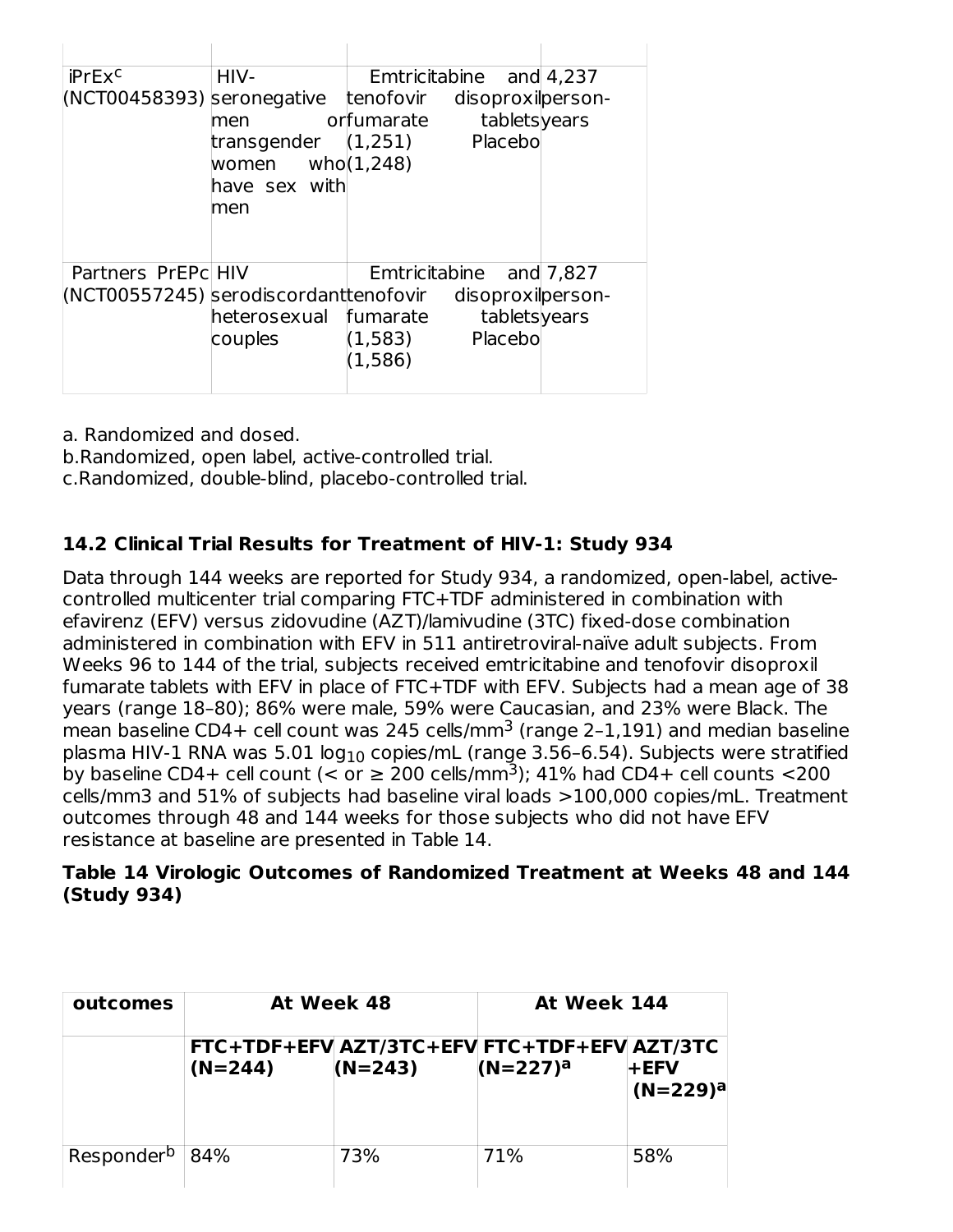| Virologic<br>failurec                                    | 2%       | 4%  | 3%  | 6%  |
|----------------------------------------------------------|----------|-----|-----|-----|
| Rebound                                                  | 1%       | 3%  | 2%  | 5%  |
| Never<br>suppressed                                      | 0%       | 0%  | 0%  | 0%  |
| Change<br>antiretroviral<br>regimen                      | in $1\%$ | 1%  | 1%  | 1%  |
| Death                                                    | <1%      | 1%  | 1%  | 1%  |
| Discontinued 4%<br>due<br>to<br>adverse<br>event         |          | 9%  | 5%  | 12% |
| Discontinued 10%<br>other<br>for<br>reasons <sup>d</sup> |          | 14% | 20% | 22% |

a. Subjects who were responders at Week 48 or Week 96 (HIV-1 RNA <400 copies/mL) but did not consent to continue trial after Week 48 or Week 96 were excluded from analysis.

b. Subjects achieved and maintained confirmed HIV-1 RNA <400 copies/mL through Weeks 48 and 144.

c. Includes confirmed viral rebound and failure to achieve confirmed <400 copies/mL through Weeks 48 and 144.

d. Includes lost to follow-up, subject withdrawal, noncompliance, protocol violation, and other reasons.

Through Week 48, 84% and 73% of subjects in the FTC+TDF group and the AZT/3TC group, respectively, achieved and maintained HIV-1 RNA <400 copies/mL (71% and 58% through Week 144). The difference in the proportion of subjects who achieved and maintained HIV-1 RNA <400 copies/mL through 48 weeks is largely due to the higher number of discontinuations due to adverse events and other reasons in the AZT/3TC group in this open-label trial. In addition, 80% and 70% of subjects in the FTC+TDF group and the AZT/3TC group, respectively, achieved and maintained HIV-1 RNA <50 copies/mL through Week 48 (64% and 56% through Week 144). The mean increase from baseline in CD4+ cell count was 190 cells/mm3 in the FTC+TDF group and 158 cells/mm3 in the AZT/3TC group at Week 48 (312 and 271 cells/mm3 at Week 144).

Through 48 weeks, 7 subjects in the FTC+TDF group and 5 subjects in the AZT/3TC group experienced a new CDC Class C event (10 and 6 subjects through 144 weeks).

## **14.3 Clinical Trial Results for HIV-1 PrEP: iPrEx**

The iPrEx trial was a randomized, double-blind, placebo-controlled multinational study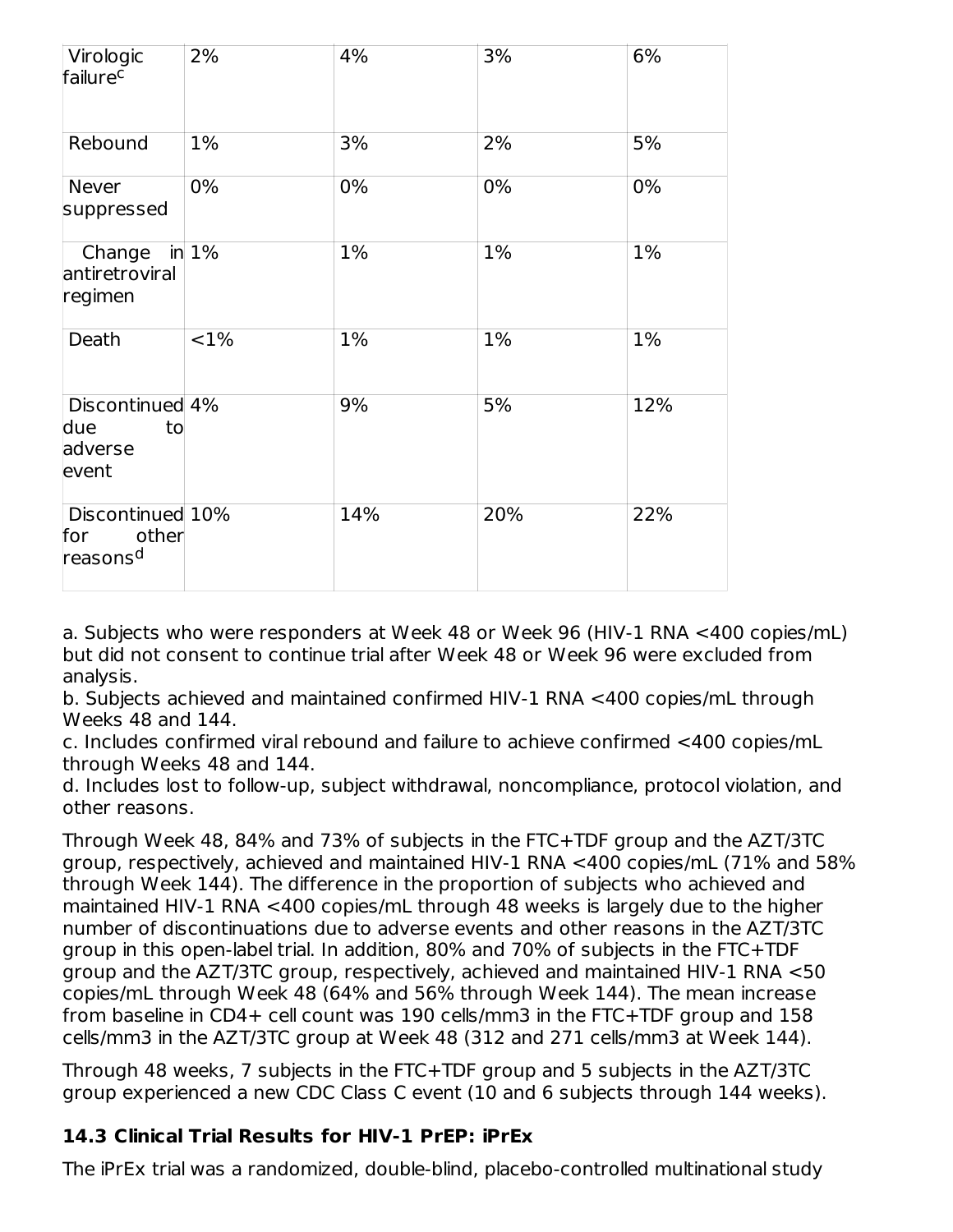evaluating emtricitabine and tenofovir disoproxil fumarate tablets in 2,499 HIVseronegative men or transgender women who have sex with men and with evidence of high-risk behavior for HIV-1 infection. Evidence of high-risk behavior included any one of the following reported to have occurred up to six months prior to study screening: no condom use during anal intercourse with an HIV-1 positive partner or a partner of unknown HIV status; anal intercourse with more than 3 sex partners; exchange of money, gifts, shelter, or drugs for anal sex; sex with male partner and diagnosis of sexually transmitted infection; no consistent use of condoms with sex partner known to be HIV-1 positive.

All subjects received monthly HIV-1 testing, risk-reduction counseling, condoms, and management of sexually transmitted infections. Of the 2,499 enrolled subjects, 1,251 received emtricitabine and tenofovir disoproxil fumarate tablets and 1,248 received placebo. The mean age of subjects was 27 years; 5% were Asian, 9% Black, 18% White, and 72% Hispanic/Latino.

Subjects were followed for 4,237 person-years. The primary outcome measure was the incidence of documented HIV seroconversion. At the end of treatment, emergent HIV-1 seroconversion was observed in 131 subjects, of which 48 occurred in the emtricitabine and tenofovir disoproxil fumarate tablets group and 83 occurred in the placebo group, indicating a 42% (95% CI: 18–60%) reduction in risk. Risk reduction was found to be higher (53%; 95% CI: 34–72%) among subjects who reported previous unprotected anal intercourse (URAI) at screening (732 and 753 subjects reported URAI within the last 12 weeks at screening in the emtricitabine and tenofovir disoproxil fumarate tablets and placebo groups, respectively). In a post-hoc case control study of plasma and intracellular drug levels in about 10% of study subjects, risk reduction appeared to be greatest in subjects with detectable intracellular tenofovir diphosphate concentrations. Efficacy was therefore strongly correlated with adherence.

## **14.4 Clinical Trial Results for HIV-1 PrEP: Partners PrEP**

The Partners PrEP trial was a randomized, double-blind, placebo-controlled 3-arm trial conducted in 4,758 HIV-1 serodiscordant heterosexual couples in Kenya and Uganda to evaluate the efficacy and safety of TDF ( $N=1,589$ ) and FTC/TDF ( $N=1,583$ ) versus (parallel comparison) placebo ( $N=1,586$ ) in preventing HIV-1 acquisition by the uninfected partner.

All uninfected partner subjects received monthly HIV-1 testing, evaluation of adherence, assessment of sexual behavior, and safety evaluations. Women were also tested monthly for pregnancy. Women who became pregnant during the trial had study drug interrupted for the duration of the pregnancy and while breastfeeding. The uninfected partner subjects were predominantly male (61–64% across study drug groups) and had a mean age of 33–34 years.

Following 7,827 person-years of follow-up, 82 emergent HIV-1 seroconversions were reported, with an overall observed seroincidence rate of 1.05 per 100 person-years. Of the 82 seroconversions, 13 and 52 occurred in partner subjects randomized to emtricitabine and tenofovir disoproxil fumarate tablets and placebo, respectively. Two of the 13 seroconversions in the emtricitabine and tenofovir disoproxil fumarate tablets arm and 3 of the 52 seroconversions in the placebo arm occurred in women during treatment interruptions for pregnancy. The risk reduction for Emtricitabine and tenofovir disoproxil fumarate tablets relative to placebo was 75% (95% CI: 55–87%). In a post-hoc case control study of plasma drug levels in about 10% of study subjects, risk reduction appeared to be greatest in subjects with detectable plasma tenofovir concentrations. Efficacy was therefore strongly correlated with adherence.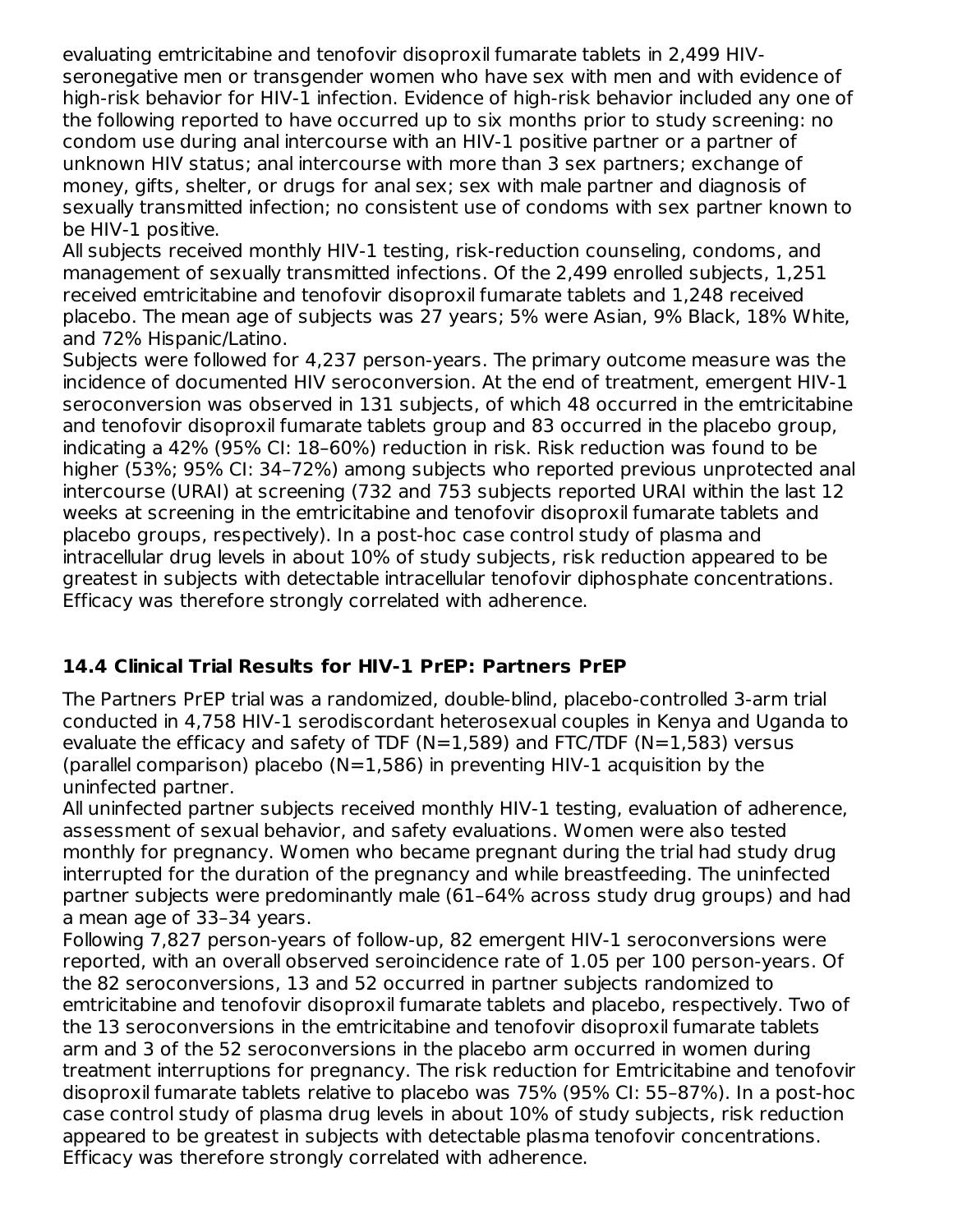## **16 HOW SUPPLIED/STORAGE AND HANDLING**

Emtricitabine and tenofovir disoproxil fumarate tablets are available as follows: 200 mg of emtricitabine and 300 mg of tenofovir disoproxil fumarate (equivalent to 245 mg of tenofovir disoproxil) are white capsule shaped, film-coated tablets debossed with "L-24" on one side and plain on the other surface. Bottle of 30 NDC 33342-106-07

Store below 30°C (86° F).

- Keep container tightly closed
- Dispense only in original container

## **17 PATIENT COUNSELING INFORMATION**

Advise the patient to read the FDA-approved patient labeling (Medication Guide).

Important Information for Uninfected Individuals Taking Emtricitabine and tenofovir disoproxil fumarate tablets for HIV-1 PrEP

Advise HIV-uninfected individuals about the following [see Warnings and Precautions  $(5.2)$ ]:

• The need to confirm that they are HIV-negative before starting to take emtricitabine and tenofovir disoproxil fumarate tablets to reduce the risk of acquiring HIV-1.

• That HIV-1 resistance substitutions may emerge in individuals with undetected HIV-1 infection who are taking emtricitabine and tenofovir disoproxil fumarate tablets, because emtricitabine and tenofovir disoproxil fumarate tablets alone does not constitute a complete regimen for HIV-1 treatment.

• The importance of taking emtricitabine and tenofovir disoproxil fumarate tablets on a regular dosing schedule and strict adherence to the recommended dosing schedule to reduce the risk of acquiring HIV-1. Uninfected individuals who miss doses are at greater risk of acquiring HIV-1 than those who do not miss doses.

• That emtricitabine and tenofovir disoproxil fumarate tablets does not prevent other sexually acquired infections and should only be used as part of a complete prevention strategy including other prevention measures.

• To use condoms consistently and correctly to lower the chances of sexual contact with any body fluids such as semen, vaginal secretions, or blood.

- The importance of knowing their HIV-1 status and the HIV-1 status of their partner(s).
- The importance of virologic suppression in their partner(s) with HIV-1.

• The need to get tested regularly for HIV-1 (at least every 3 months, or more frequently for some individuals such as adolescents) and to ask their partner(s) to get tested as well.

• To report any symptoms of acute HIV-1 infection (flu-like symptoms) to their healthcare provider immediately.

• That the signs and symptoms of acute infection include fever, headache, fatigue, arthralgia, vomiting, myalgia, diarrhea, pharyngitis, rash, night sweats, and adenopathy (cervical and inguinal).

• To get tested for other sexually transmitted infections, such as syphilis, chlamydia, and gonorrhea, that may facilitate HIV-1 transmission.

• To assess their sexual risk behavior and get support to help reduce sexual risk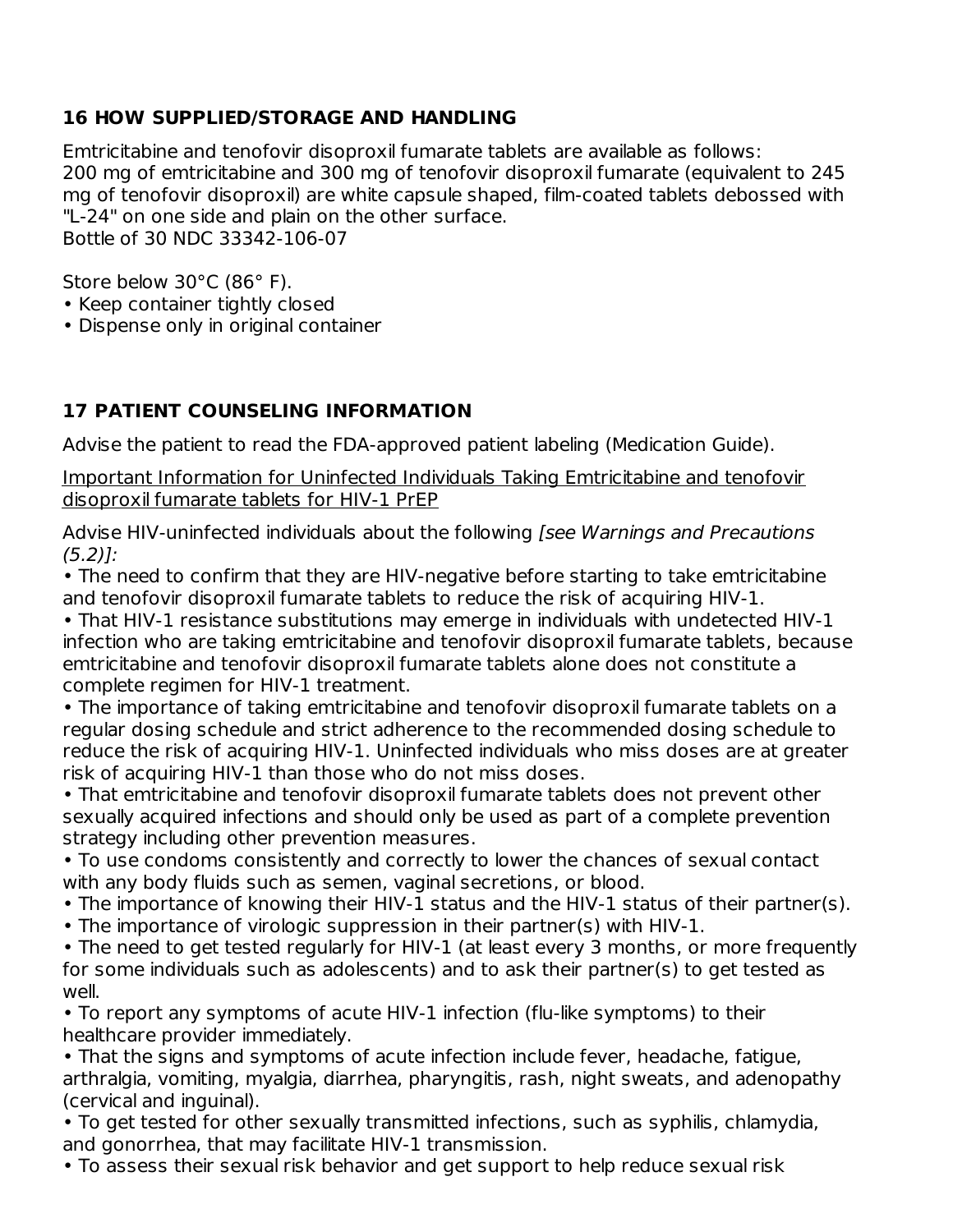## behavior.

Severe Acute Exacerbation of Hepatitis B in Patients Infected with HBV Inform individuals that severe acute exacerbations of hepatitis B have been reported in patients who are infected with HBV and have discontinued emtricitabine and tenofovir disoproxil fumarate tablets [see Warnings and Precautions (5.1)]. Advise HBV-infected individuals to not discontinue emtricitabine and tenofovir disoproxil fumarate tablets without first informing their healthcare provider.

## New Onset or Worsening Renal Impairment

Inform HIV-1 infected patients and uninfected individuals that renal impairment, including cases of acute renal failure and Fanconi syndrome, has been reported in association with the use of TDF, a component of Emtricitabine and tenofovir disoproxil fumarate tablets. Advise patients to avoid emtricitabine and tenofovir disoproxil fumarate tablets with concurrent or recent use of a nephrotoxic agent (e.g., high-dose or multiple NSAIDs) [see Warnings and Precautions (5.3)]. The dosing interval of Emtricitabine and tenofovir disoproxil fumarate tablets may need adjustment in HIV-1 infected patients with renal impairment. Emtricitabine and tenofovir disoproxil fumarate tablets for HIV-1 PrEP should not be used in HIV-1 uninfected individuals if estimated creatinine clearance is less than 60 mL/min. If a decrease in estimated creatinine clearance is observed in uninfected individuals while using Emtricitabine and tenofovir disoproxil fumarate tablets for HIV-1 PrEP, evaluate potential causes and re-assess potential risks and benefits of continued use [see Dosage and Administration (2.6)].

## Immune Reconstitution Syndrome

Inform HIV-1 infected patients that in some patients with advanced HIV infection (AIDS), signs and symptoms of inflammation from previous infections may occur soon after anti-HIV treatment is started. It is believed that these symptoms are due to an improvement in the body's immune response, enabling the body to fight infections that may have been present with no obvious symptoms. Advise patients to inform their healthcare provider immediately of any symptoms of infection [see Warnings and Precautions (5.4)].

## Bone Loss and Mineralization Defects

Inform patients that decreases in bone mineral density have been observed with the use of TDF or emtricitabine and tenofovir disoproxil fumarate tablets. Consider bone monitoring in patients and uninfected individuals who have a history of pathologic bone fracture or at risk for osteopenia [see Warnings and Precautions (5.5)].

## Lactic Acidosis and Severe Hepatomegaly

Inform HIV-1 infected patients and uninfected individuals that lactic acidosis and severe hepatomegaly with steatosis, including fatal cases, have been reported. Treatment with emtricitabine and tenofovir disoproxil fumarate tablets should be suspended in any person who develops clinical symptoms suggestive of lactic acidosis or pronounced hepatotoxicity [see Warnings and Precautions (5.6)].

### Drug Interactions

Advise individuals that emtricitabine and tenofovir disoproxil fumarate tablets may interact with many drugs; therefore, advise individuals to report to their healthcare provider the use of any other medication, including other HIV drugs and drugs for treatment of hepatitis C virus [see Warnings and Precautions (5.7) and Drug Interactions  $(7)$ ].

## Dosage Recommendations for Treatment of HIV-1 Infection

Inform HIV-1 infected patients that it is important to take emtricitabine and tenofovir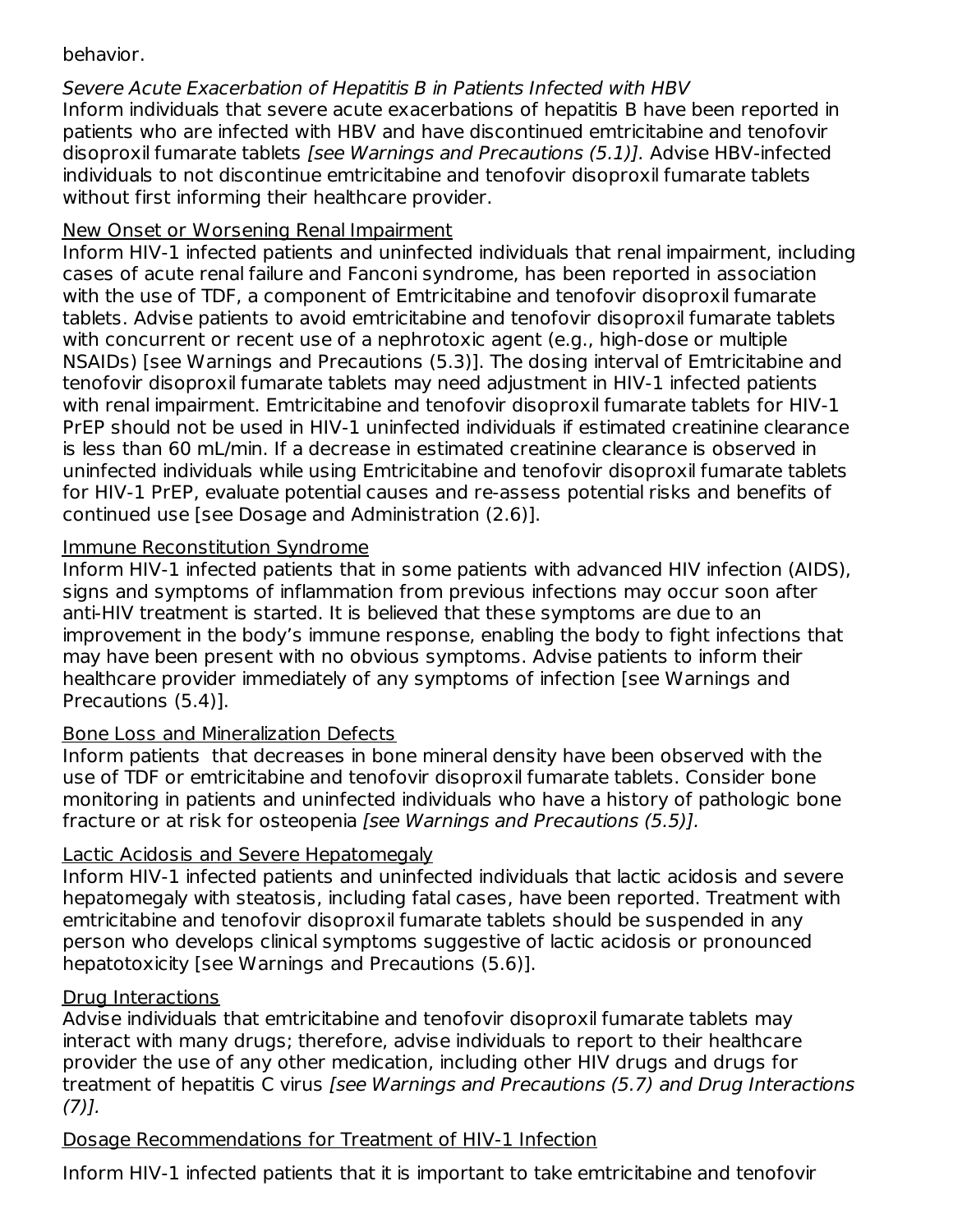disoproxil fumarate tablets with other antiretroviral drugs for the treatment of HIV-1 on a regular dosing schedule with or without food and to avoid missing doses as it can result in development of resistance.

#### Pregnancy Registry

Inform individuals using emtricitabine and tenofovir disoproxil fumarate tablets for HIV-1 treatment or HIV-1 PrEP that there is an antiretroviral pregnancy registry to monitor fetal outcomes of pregnant women exposed to emtricitabine and tenofovir disoproxil fumarate tablets [see Use in Specific Populations (8.1)].

#### Lactation

Instruct mothers not to breastfeed if they are taking emtricitabine and tenofovir disoproxil fumarate tablets for the treatment of HIV-1 infection or if acute HIV-1 infection is suspected in a mother taking emtricitabine and tenofovir disoproxil fumarate tablets for HIV-1 PrEP because of the risk of passing the HIV-1 virus to the baby. In HIVuninfected women, the benefits and risks of emtricitabine and tenofovir disoproxil fumarate tablets while breastfeeding should be evaluated, including the risk of HIV-1 acquisition due to medication nonadherence and subsequent mother to child transmission [see Use in Specific Populations (8.2)].

### Manufactured for: **Macleods Pharma USA, INC,**

Princeton, NJ 08540

Manufactured by: Macleods Pharmaceuticals Ltd. Plot No. 25 – 27, Survey No. 366, Premier Industrial Estate, Kachigam, Daman – 396210, India All trademarks referenced herein are the property of their respective owners.

PM03431901

## **MEDICATION GUIDE**

#### **Emtricitabine and Tenofovir Disoproxil Fumarate (EM-trye-SYE-ta-been and ten-OF-oh-vir DYE-soe-PROX-il FUEma-rate) Tablets**

Read this Medication Guide before you start taking emtricitabine and tenofovir disoproxil fumarate tablets and each time you get a refill. There may be new information. This information does not take the place of talking to your healthcare provider about your medical condition or your treatment. This Medication Guide provides information about **two different ways** that emtricitabine and tenofovir disoproxil fumarate tablets may be used.See the section **"What is emtricitabine and tenofovir disoproxil fumarate tablets?"** for detailed information about how emtricitabine and tenofovir disoproxil fumarate tablets may be used.

**What is the most important information I should know about emtricitabine and tenofovir disoproxil fumarate tablets?**

**Emtricitabine and tenofovir disoproxil fumarate tablets can cause serious side effects, including:**

**Worsening of hepatitis B virus infection (HBV). Your healthcare provider will**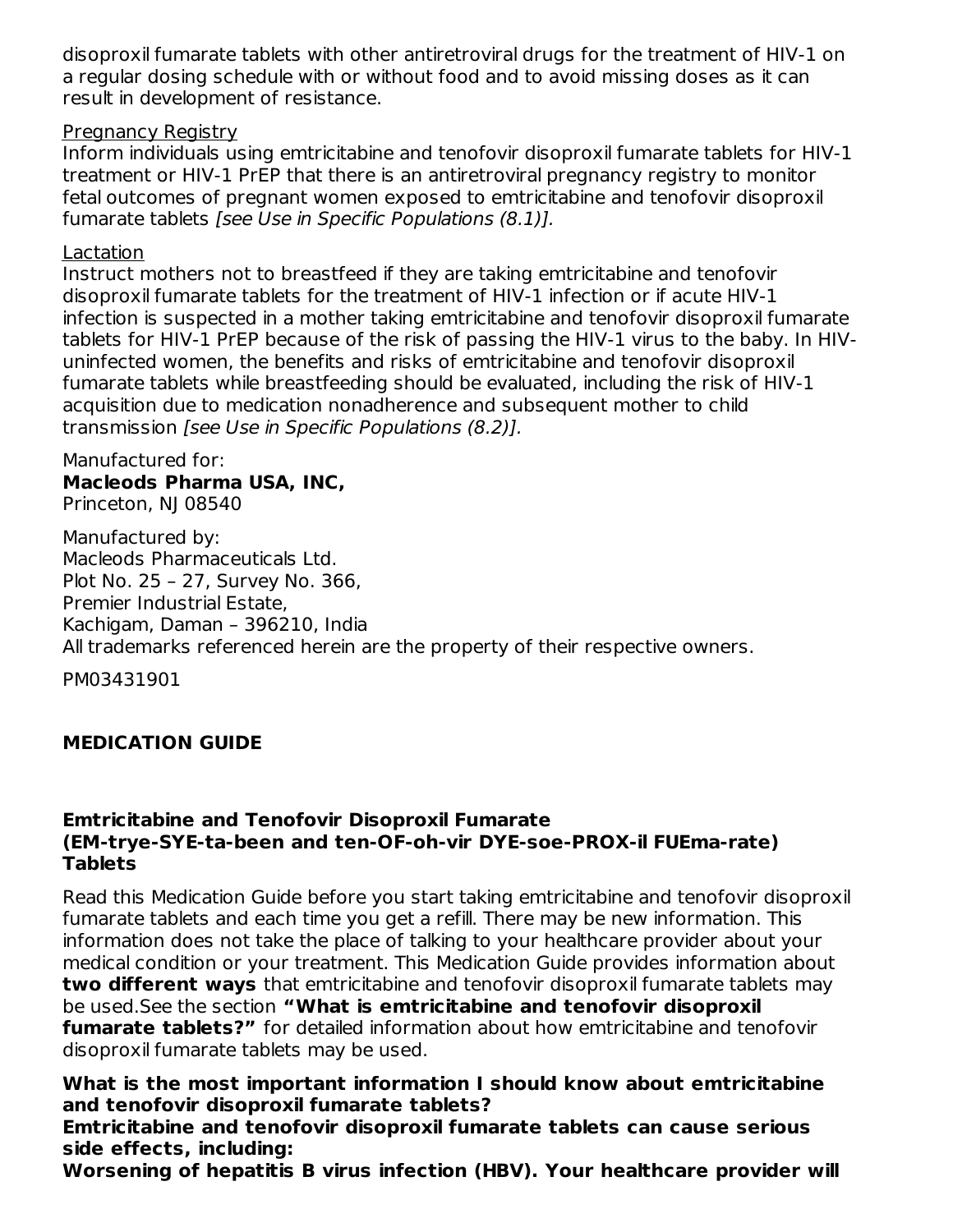**test you for HBV before start or when you start treatment with emtricitabine and tenofovir disoproxil fumarate tablets. If you have HBV infection and take emtricitabine and tenofovir disoproxil fumarate tablets, your HBV may get worse (flare-up) if you stop taking emtricitabine and tenofovir disoproxil fumarate tablets. A "flare-up" is when your HBV infection suddenly returns in a worse way than before.**

• Do not run out of emtricitabine and tenofovir disoproxil fumarate tablets. Refill your prescription or talk to your healthcare provider before your emtricitabine and tenofovir disoproxil fumarate tablets is all gone.

• Do not stop taking emtricitabine and tenofovir disoproxil fumarate tablets without first talking to your healthcare provider.

• If you stop taking emtricitabine and tenofovir disoproxil fumarate tablets, your healthcare provider will need to check your health often and do blood tests regularly for several months to check your HBV infection, or give you a medicine to treat hepatitis B. Tell your healthcare provider about any new or unusual symptoms you may have after you stop taking emtricitabine and tenofovir disoproxil fumarate tablets.

#### **For more information about side effects, see the section "What are the possible side effects of emtricitabine and tenofovir disoproxil fumarate tablets?"**

**Other important information for people who take emtricitabine and tenofovir disoproxil fumarate tablets to help reduce their risk of getting HIV-1 infection: Before taking emtricitabine and tenofovir disoproxil fumarate tablets to reduce your risk of getting human immunodeficiency virus-1 (HIV-1) infection, also called pre-exposure prophylaxis or "PrEP":**

**Before taking emtricitabine and tenofovir disoproxil fumarate tablets to reduce your risk of getting HIV-1:**

**• You must be HIV-1 negative to start emtricitabine and tenofovir disoproxil fumarate tablets. You must get tested to make sure that you do not already have HIV-1 infection.**

**• Do not take emtricitabine and tenofovir disoproxil fumarate tablets for HIV-1 PrEP unless you are confirmed to be HIV-1 negative.**

• Some HIV-1 tests can miss HIV-1 infection in a person who has recently become infected. If you have flu-like symptoms, you could have recently become infected with HIV-1. Tell your healthcare provider if you had a flu-like illness within the last month before starting emtricitabine and tenofovir disoproxil fumarate tablets or at any time while taking emtricitabine and tenofovir disoproxil fumarate tablets. Symptoms of new HIV-1 infection include:

- 
- fever rash
	-
- 
- tiredness vomiting or diarrhea
	-
- joint or muscle aches night sweats
- 
- headache enlarged lymph nodes in the neck or groin
- sore throat

#### **While you are taking emtricitabine and tenofovir disoproxil fumarate tablets for HIV-1 PrEP:**

**Emtricitabine and tenofovir disoproxil fumarate tablets does not prevent other sexually transmitted infections (STIs). Practice safer sex by using a latex or polyurethane condom to reduce the risk of getting STIs.**

**• You must stay HIV-negative to keep taking emtricitabine and tenofovir**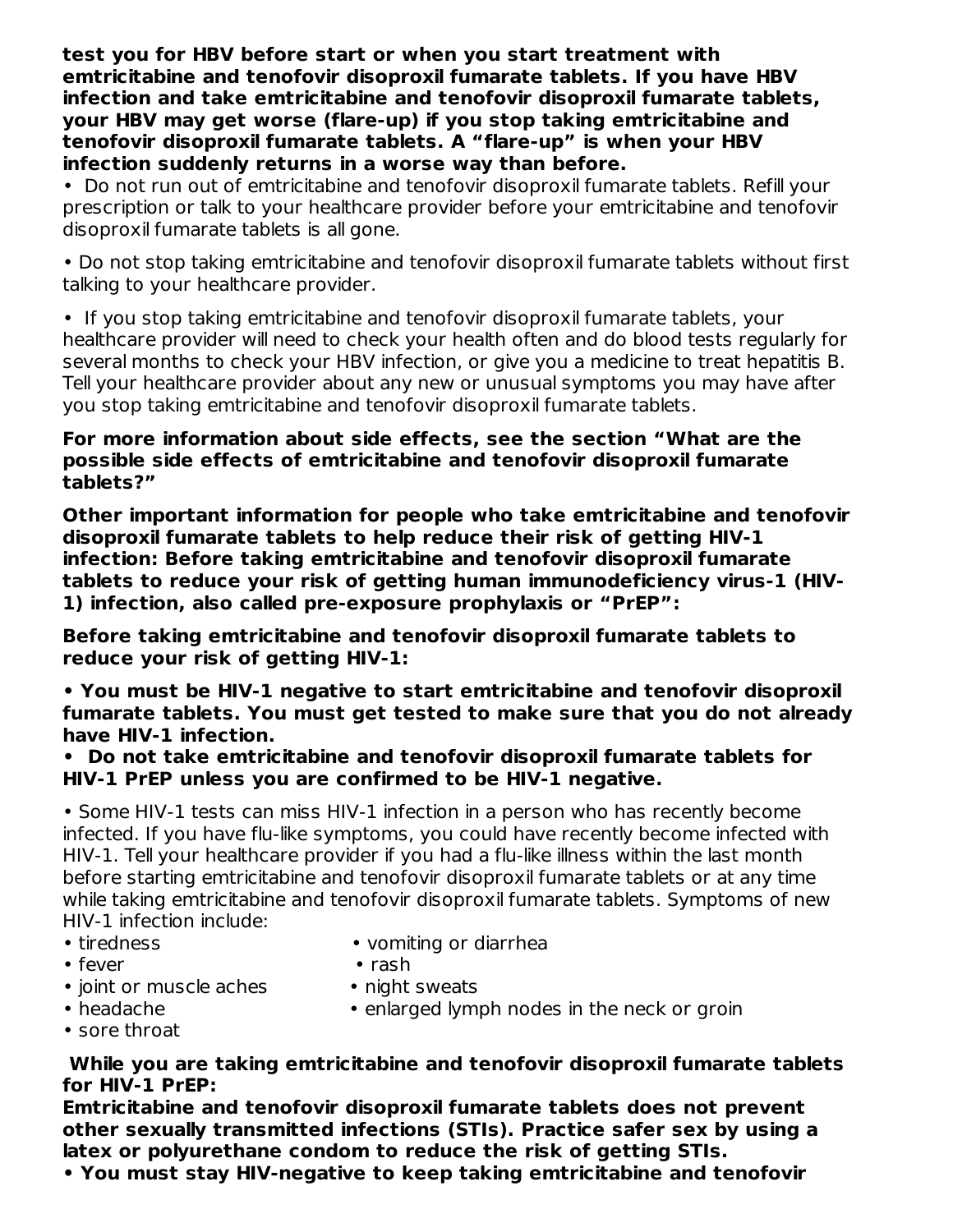## **disoproxil fumarate tablets for HIV-1 PrEP.**

. • Know your HIV-1 status and the HIV-1 status of your partners.

• Ask your partners with HIV-1 if they are taking anti-HIV-1 medicines and have an undetectable viral load. An undetectable viral load is when the amount of virus in the blood is too low to be measured in a lab test. To maintain an undetectable viral load, your partners must keep taking HIV-1 medicines every day. Your risk of getting HIV-1 is lower if your partners with HIV-1 are taking effective treatment.

. • Get tested for HIV-1 at least every 3 months or when your healthcare provider tells you.

• Get tested for other STIs such as syphilis, chlamydia, and gonorrhea. These infections make it easier for HIV-1 to infect you.

- If you think you were exposed to HIV-1, tell your healthcare provider right away.
- They may want to do more tests to be sure you are still HIV-1 negative.
- Get information and support to help reduce sexual risk behaviors.

• Do not miss any doses of emtricitabine and tenofovir disoproxil fumarate tablets. Missing doses increases your risk of getting HIV-1 infection.

• If you do become HIV-1 positive, you need more medicine than emtricitabine and tenofovir disoproxil fumarate tablets alone to treat HIV-1. emtricitabine and tenofovir disoproxil fumarate tablets by itself is not a complete treatment for HIV-1.

### **If you have HIV-1 and take only emtricitabine and tenofovir disoproxil fumarate tablets, over time your HIV-1 may become harder to treat.**

## **What is emtricitabine and tenofovir disoproxil fumarate tablets?**

Emtricitabine and tenofovir disoproxil fumarate tablets is a prescription medicine that may be used in two different ways. Emtricitabine and tenofovir disoproxil fumarate is used:

• to treat HIV-1 infection when used with other anti-HIV-1 medicines in adults and children who weigh at least 37 pounds (at least 17 kg).

• for HIV-1 PrEP to reduce the risk of getting HIV-1 infection in adults and adolescents who weigh at least 77 pounds (at least 35 kg).

HIV-1 is the virus that causes Acquired Immune Deficiency Syndrome (AIDS). Emtricitabine and tenofovir disoproxil fumarate tablets contains the prescription medicines emtricitabine and tenofovir disoproxil fumarate.

It is not known if emtricitabine and tenofovir disoproxil fumarate tablets for treatment of HIV-1 infection is safe and effective in children who weigh less than 37 pounds (17 kg).

It is not known if emtricitabine and tenofovir disoproxil fumarate tablets is safe and effective in reducing the risk of HIV-1 infection in people who weigh less than 77 pounds (35 kg)

### **For people taking emtricitabine and tenofovir disoproxil fumarate tablets for HIV-1 PrEP:**

### **Do not take Emtricitabine and tenofovir disoproxil fumarate tablets for HIV-1 PrEP if:**

**• you already have HIV-1 infection.** If you are HIV-1 positive, you need to take other medicines with emtricitabine and tenofovir disoproxil fumarate tablets to treat HIV-1. Emtricitabine and tenofovir disoproxil fumarate tablets by itself is not a complete treatment for HIV-1.

**• you do not know your HIV-1 infection status.** You may already be HIV-1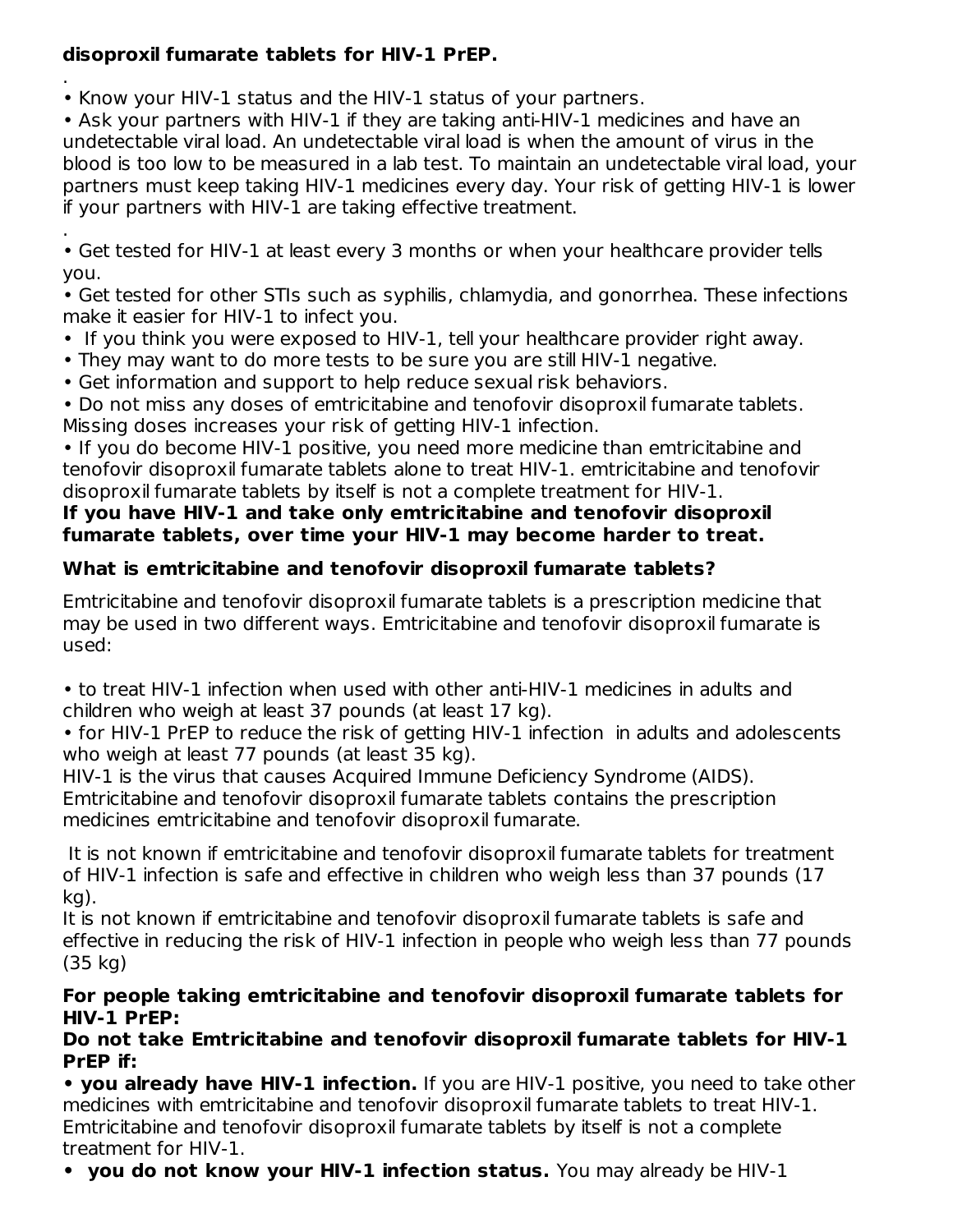positive. You need to take other HIV-1 medicines with emtricitabine and tenofovir disoproxil fumarate tablets to treat HIV-1.

emtricitabine and tenofovir disoproxil fumarate tablets can only help reduce your risk of getting HIV-1 before you are infected.

### **What should I tell my healthcare provider before taking emtricitabine and tenofovir disoproxil fumarate tablets?**

### **Before taking emtricitabine and tenofovir disoproxil fumarate tablets, tell your healthcare provider about all of your medical conditions, including if you:**

- have liver problems, including HBV infection
- have kidney problems or receive kidney dialysis treatment
- have bone problems

• are pregnant or plan to become pregnant. It is not known if emtricitabine and tenofovir disoproxil fumarate tablets can harm your unborn baby. Tell your healthcare provider if you become pregnant during treatment with emtricitabine and tenofovir disoproxil fumarate tablets.

**Pregnancy Registry:** There is a pregnancy registry for people who take emtricitabine and tenofovir disoproxil fumarate tablets during pregnancy. The purpose of this registry is to collect information about the health of you and your baby. Talk with your healthcare provider about how you can take part in this registry.

• are breastfeeding or plan to breastfeed. emtricitabine and tenofovir disoproxil fumarate tablets can pass to your baby in your breast milk.

• Do not breastfeed if you have HIV-1 or if you think you have recently become infected with HIV-1 because of the risk of passing HIV-1 to your baby.

• If you take emtricitabine and tenofovir disoproxil fumarate tablets for HIV-1 PrEP, talk with your healthcare provider about the best way to feed your baby.

**Tell your healthcare provider about all the medicines you take,** including prescription and over-the-counter medicines, vitamins, and herbal supplements. Some medicines may interact with emtricitabine and tenofovir disoproxil fumarate tablets. Keep a list of your medicines and show it to your healthcare provider and pharmacist when you get a new medicine.

• You can ask your healthcare provider or pharmacist for a list of medicines that interact with emtricitabine and tenofovir disoproxil fumarate tablets.

**• Do not start a new medicine without telling your healthcare provider.** Your healthcare provider can tell you if it is safe to take emtricitabine and tenofovir disoproxil fumarate tablets with other medicines.

### **How should I take emtricitabine and tenofovir disoproxil fumarate tablets?**

• Take emtricitabine and tenofovir disoproxil fumarate tablets exactly as your healthcare provider tells you to take it.

• If you take emtricitabine and tenofovir disoproxil fumarate tablets to treat HIV-1 infection, you need to take other HIV-1 medicines. Your healthcare provider will tell you what medicines to take and how to take them.

• Take emtricitabine and tenofovir disoproxil fumarate tablets 1 time each day with or without food.

• Children who take emtricitabine and tenofovir disoproxil fumarate tablets are prescribed a lower strength tablet than adults. Children should swallow the emtricitabine and tenofovir disoproxil fumarate tablets tablet. Tell your healthcare provider if your child cannot swallow the tablet, because they may need a different HIV-1 medicine.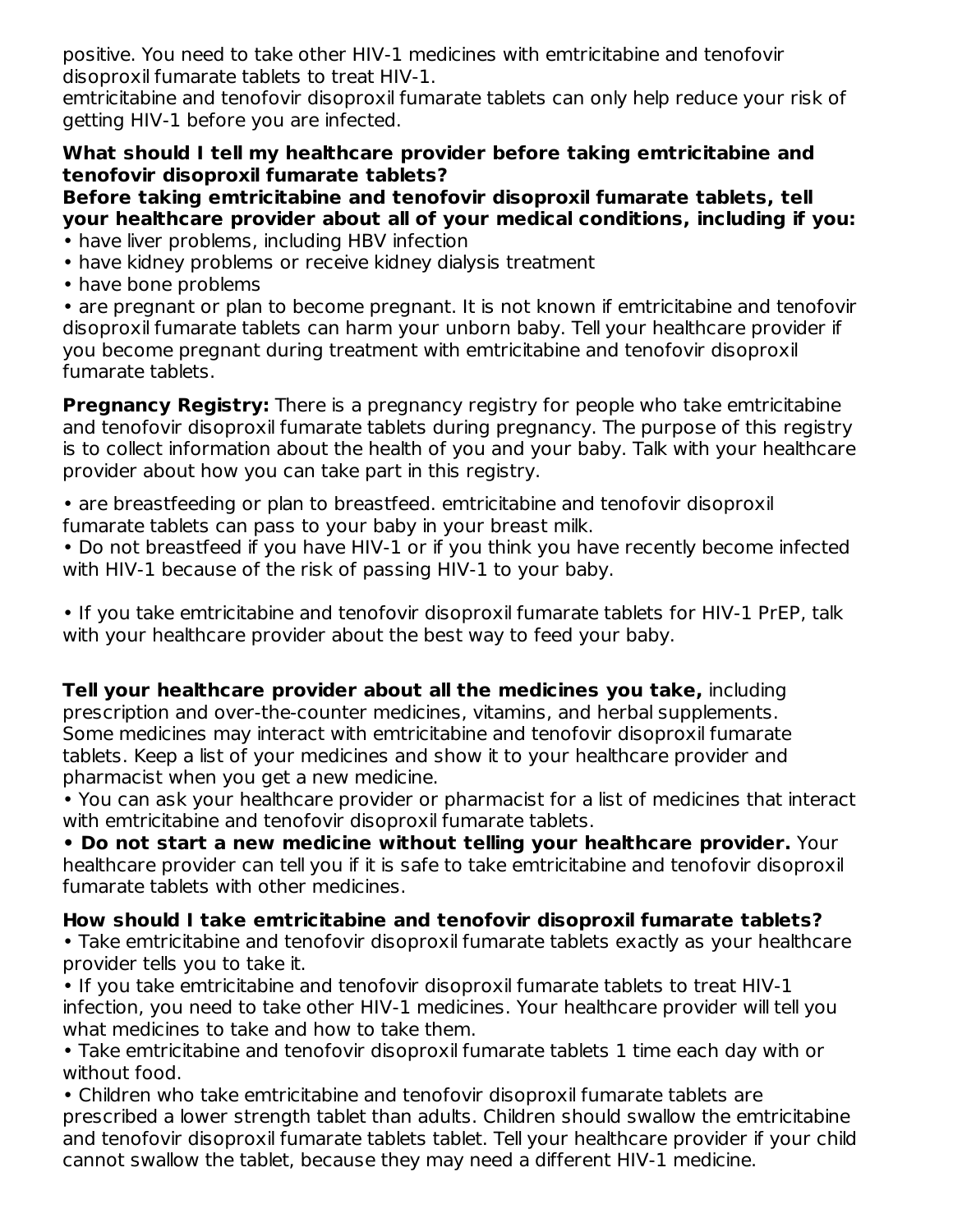• Your healthcare provider will change the dose of emtricitabine and tenofovir disoproxil fumarate tablets as needed based on your child's weight.

• Do not change your dose or stop taking emtricitabine and tenofovir disoproxil fumarate without first talking with your healthcare provider.Stay under a healthcare provider's care when taking emtricitabine and tenofovir disoproxil fumarate. Do not miss a dose of emtricitabine and tenofovir disoproxil fumarate tablets.

• If you take too much emtricitabine and tenofovir disoproxil fumarate tablets, call your healthcare provider or go to the nearest hospital emergency room right away. • When your emtricitabine and tenofovir disoproxil fumarate tablets supply starts to run low, get more from your healthcare provider or pharmacy.

• If you are taking emtricitabine and tenofovir disoproxil fumarate tablets for treatment of HIV-1, the amount of virus in your blood may increase if the medicine is stopped for even a short time. The virus may develop resistance to emtricitabine and tenofovir disoproxil fumarate tablets and become harder to treat.

• If you are taking emtricitabine and tenofovir disoproxil fumarate tablets for HIV-1 PrEP, missing doses increases your risk of getting HIV-1 infection.

#### **What are the possible side effects of emtricitabine and tenofovir disoproxil fumarate tablets?**

#### **Emtricitabine and tenofovir disoproxil fumarate tablets may cause serious side effects, including:**

• See "What is the most important information I should know about emtricitabine and tenofovir disoproxil fumarate tablets?"

**• New or worse kidney problems, including kidney failure.** Your healthcare provider should do blood and urine tests to check your kidneys before you start and during treatment with emtricitabine and tenofovir disoproxil fumarate tablets. Your healthcare provider may tell you to take emtricitabine and tenofovir disoproxil fumarate tablets less often, or to stop taking emtricitabine and tenofovir disoproxil fumarate tablets if you get new or worse kidney problems.

**• Changes in your immune system (Immune Reconstitution Syndrome)** can happen when taking medicines to treat **HIV-1 infection.** Your immune system may get stronger and begin to fight infections that have been hidden in your body for a long time. Tell your healthcare provider right away if you start having any new symptoms after starting your HIV-1 medicine.

**• Bone problems** can happen in some people who take emtricitabine and tenofovir disoproxil fumarate tablets. Bone problems include bone pain, or softening or thinning of bones, which may lead to fractures. Your healthcare provider may need to do tests to check your bones.

**• Too much lactic acid in your blood (lactic acidosis).** Too much lactic acid is a serious but rare medical emergency that can lead to death. **Tell your healthcare provider right away if you get these symptoms:** weakness or being more tired than usual, unusual muscle pain, being short of breath or fast breathing, stomach pain with nausea and vomiting, cold or blue hands and feet, feel dizzy or lightheaded, or a fast or abnormal heartbeat.

**• Severe liver problems.** In rare cases, severe liver problems can happen that can lead to death. **Tell your healthcare provider right away if you get these symptoms:** skin or the white part of your eyes turns yellow, dark "tea-colored" urine, light-colored stools, loss of appetite for several days or longer, nausea, or stomach-area pain.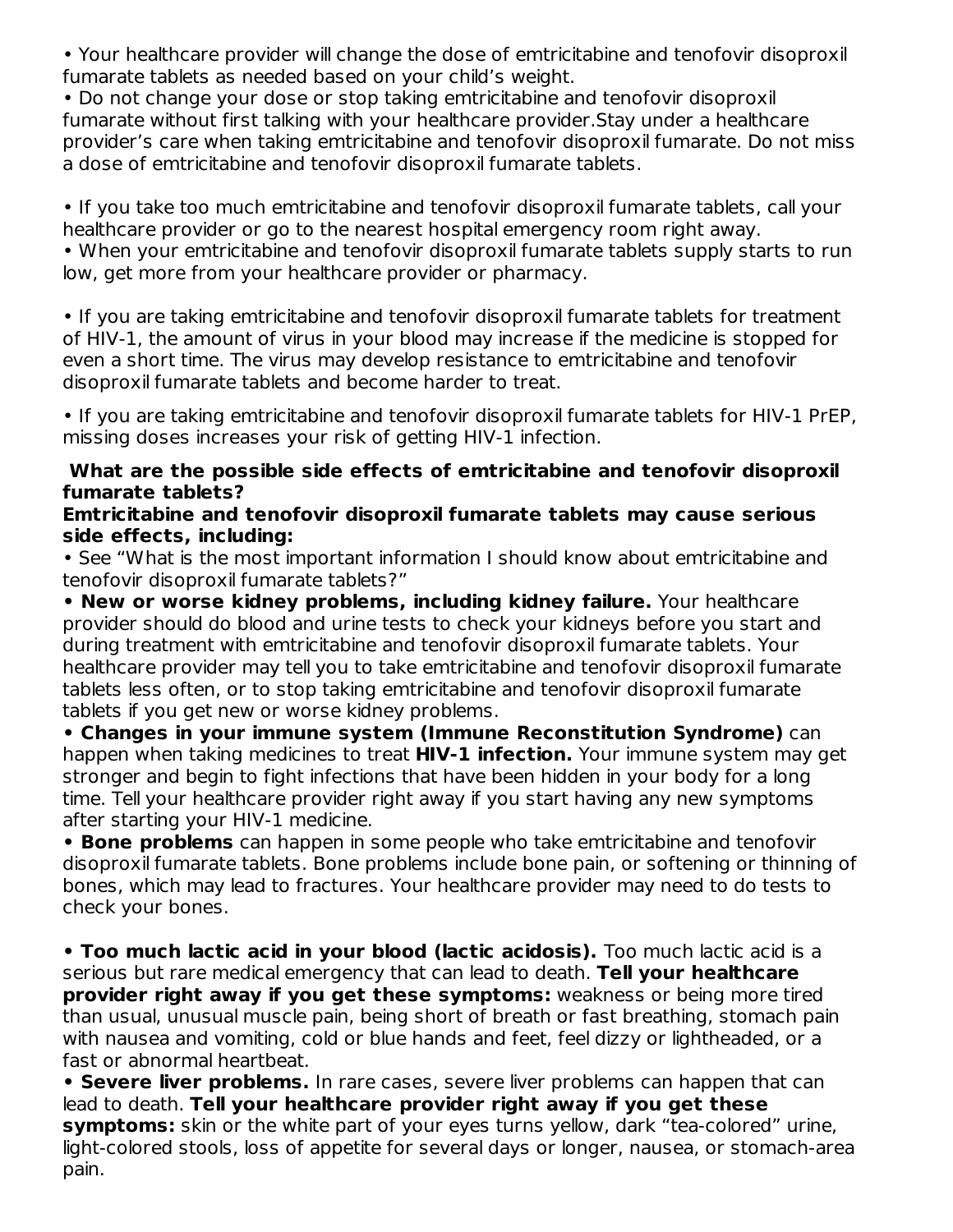The most common side effects of emtricitabine and tenofovir disoproxil fumarate tablets for treatment of HIV-1 include:

- diarrhea depression
- nausea problems sleeping
	-
- 
- tiredness abnormal dreams
- headache rash
- dizziness

Common side effects in people who take emtricitabine and tenofovir disoproxil fumarate tablets for HIV-1 PrEP include:

headache

stomach-area (abdomen) pain decreased weight

These are not all the possible side effects of emtricitabine and tenofovir disoproxil fumarate tablets.

Call your doctor for medical advice about side effects. You may report side effects to FDA at 1-800-FDA-1088.

## **How should I store emtricitabine and tenofovir disoproxil fumarate tablets?**

• Store emtricitabine and tenofovir disoproxil fumarate tablets below 30°C (86° F).

- Keep emtricitabine and tenofovir disoproxil fumarate tablets in its original container.
- Keep the container tightly closed.

• Do not use emtricitabine and tenofovir disoproxil fumarate tablets if seal over bottle opening is broken or missing.

#### **Keep emtricitabine and tenofovir disoproxil fumarate tablets and all other medicines out of reach of children.**

#### **General information about emtricitabine and tenofovir disoproxil fumarate tablets.**

Medicines are sometimes prescribed for purposes other than those listed in a Medication Guide. Do not use emtricitabine and tenofovir disoproxil fumarate tablets for a condition for which it was not prescribed. Do not give emtricitabine and tenofovir disoproxil fumarate tablets to other people, even if they have the same symptoms you have. It may harm them. You can ask your healthcare provider or pharmacist for information about emtricitabine and tenofovir disoproxil fumarate tablets that is written for health professionals.

### **What are the ingredients in emtricitabine and tenofovir disoproxil fumarate tablets?**

Active ingredients: emtricitabine and tenofovir disoproxil fumarate.

Inactive ingredients: croscarmellose sodium, lactose monohydrate, magnesium stearate, microcrystalline cellulose, colloidal silicon dioxide and pregelatinized starch. The tablets are coated with instacoat universal white A05G14934, which contains hydroxypropyl methylcellulose 2910, lactose monohydrate, titanium dioxide, and triacetin.

## Manufactured for:

#### **Macleods Pharma USA, INC,** Princeton, NJ 08540

Manufactured by:

Macleods Pharmaceuticals Ltd. Plot No. 25 – 27, Survey No. 366, Premier Industrial Estate, Kachigam, Daman – 396210, India

This Medication Guide has been approved by the U.S. Food and Drug Administration Revised: December 2020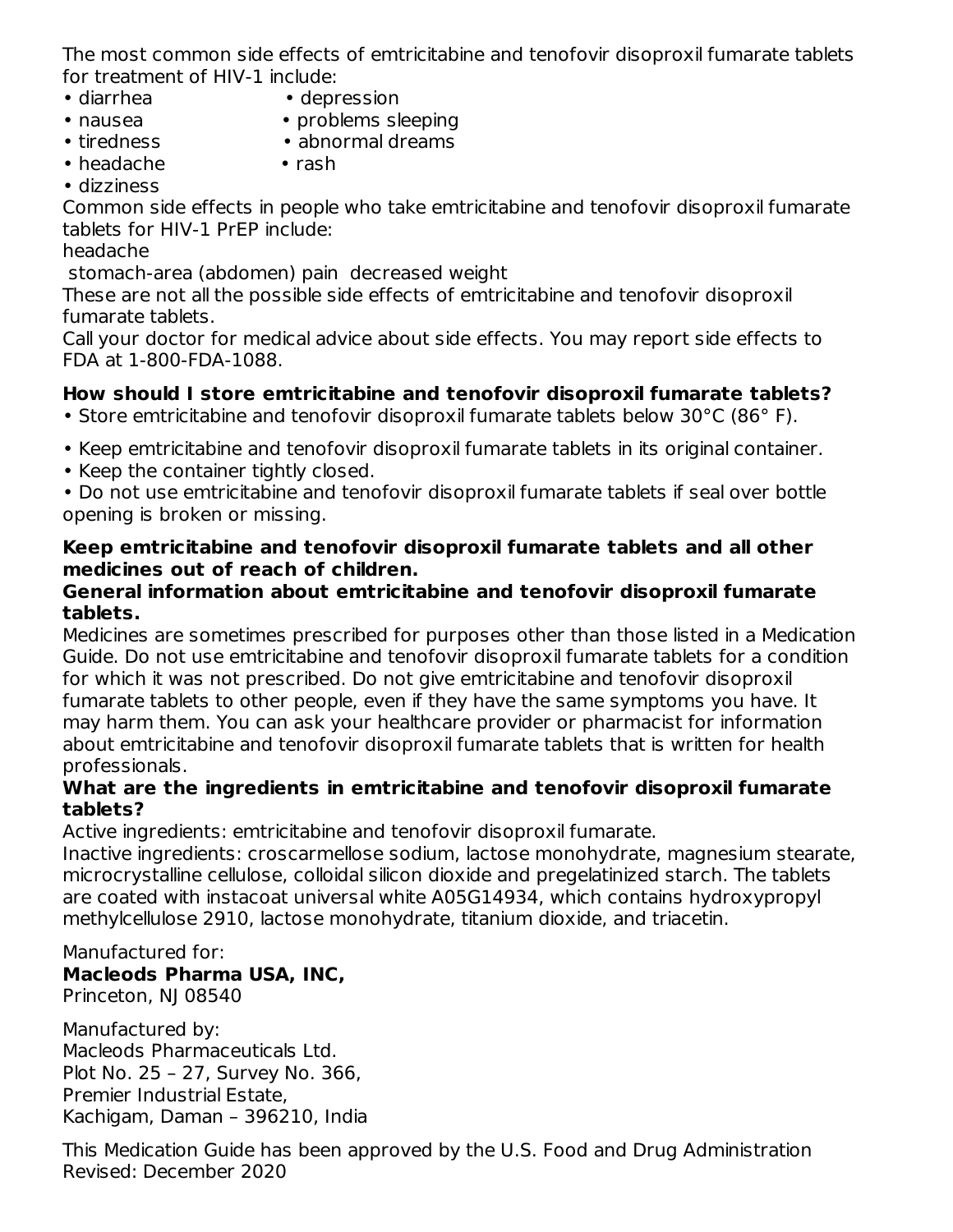#### PM03475501

#### **PACKAGE LABEL.PRINCIPAL DISPLAY PANEL**

Rx Only NDC 33342-106-07 Emtricitabine and Tenofovir Disoproxil fumarate tablets 200 mg/ 300 mg 30 tablets



## **EMTRICITABINE AND TENOFOVIR DISOPROXIL FUMARATE**

emtricitabine and tenofovir disoproxil fumarate tablet, film coated

| <b>Product Information</b>                                                                                                                     |      |  |                           |  |                 |  |
|------------------------------------------------------------------------------------------------------------------------------------------------|------|--|---------------------------|--|-----------------|--|
| HUMAN PRESCRIPTION DRUG<br><b>Product Type</b>                                                                                                 |      |  | <b>Item Code (Source)</b> |  | NDC:33342-106   |  |
| <b>Route of Administration</b>                                                                                                                 | ORAL |  |                           |  |                 |  |
|                                                                                                                                                |      |  |                           |  |                 |  |
| <b>Active Ingredient/Active Moiety</b>                                                                                                         |      |  |                           |  |                 |  |
| <b>Ingredient Name</b>                                                                                                                         |      |  | <b>Basis of Strength</b>  |  | <b>Strength</b> |  |
| <b>EMTRICITABINE</b> (UNII: G70B4ETF4S) (EMTRICITABINE - UNII:G70B4ETF4S)                                                                      |      |  | <b>EMTRICITABINE</b>      |  | $200$ mg        |  |
| <b>TENOFOVIR DISOPROXIL FUMARATE (UNII: OTT9 7900I) (TENOFOVIR</b><br>TENOFOVIR DISOPROXIL<br>ANHYDROUS - UNII: W4HFE001U5)<br><b>FUMARATE</b> |      |  | 300 mg                    |  |                 |  |
|                                                                                                                                                |      |  |                           |  |                 |  |
| <b>Inactive Ingredients</b>                                                                                                                    |      |  |                           |  |                 |  |